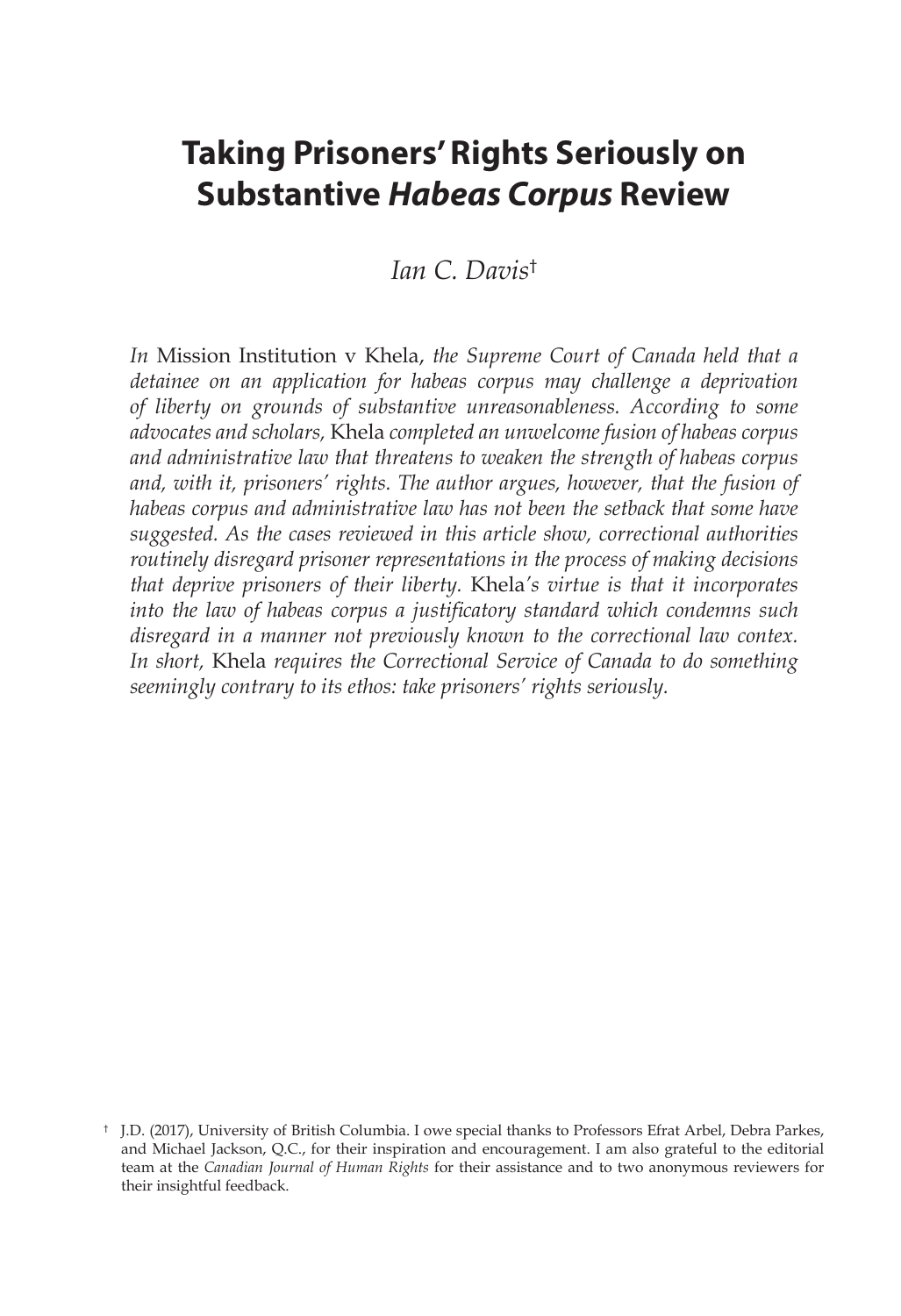*Dans l'affaire* Établissement de Mission c. Khela*, la Cour suprême du Canada a statué qu'un détenu qui soumet une demande d'habeas corpus peut alléguer que le fait que la décision de le priver de liberté serait déraisonnable. Selon certains défenseurs des droits et chercheurs universitaires, l'affaire* Khela *a accompli une fusion déplorable entre l'habeas corpus et le droit administratif, laquelle risque d'éroder la force traditionnelle de cette institution et, du fait, les droits des prisonniers. L'auteur fait toutefois valoir que la fusion de l'habeas corpus et du droit administratif a représenté une évolution positive pour les détenus. Malgré une préoccupation au sujet de l'importance accordée aux décideurs en matière correctionnelle, la jurisprudence récente relative à l'habeas corpus montre que l'examen du caractère raisonnable de cette mesure dévoile et contrebalance positivement le type de respect formel des droits légaux des détenus, et la violation de ces droits dans les faits, par le Service correctionnel du Canada. Autrement dit, l'examen du caractère raisonnable de l'habeas corpus incite le Service correctionnel du Canada à faire quelque chose apparemment contraire à sa philosophie : prendre au sérieux les droits des détenus.*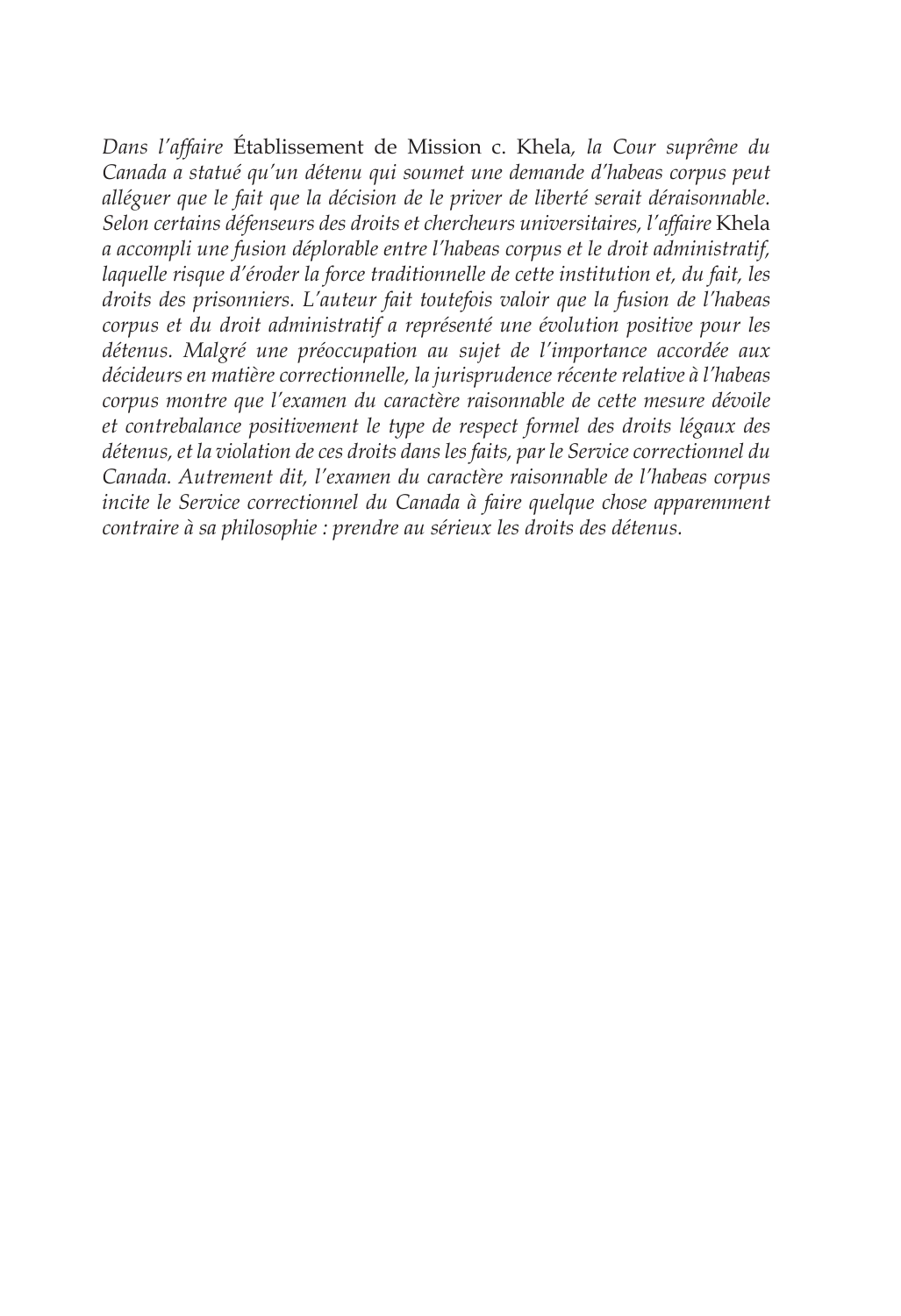# **I. Introduction**

There was a time when the human rights of prisoners were hardly recognized. The law regarded prisoners as "dead"<sup>1</sup> in the sense that,  $\mathsf{\mathsf{L}}$  by committing a crime, a prisoner was thought to have forfeited their rights.2 A nineteenth century court once declared that a prisoner "has, as a consequence of his crime, not only forfeited his liberty, but all his personal rights except those which the law in its humanity accords to him."3 But the law lacked humanity and accorded few rights to prisoners.4 Thus, judges adopted a "hands-off" approach to the review of correctional decisions: since the courts deal in legal rights, and prisoners effectively had none, correctional decisions were subject to minimal judicial oversight.<sup>5</sup> The effect of this approach, as Michael Jackson explains, "was to immunize the prison from public scrutiny through the judicial process and to place prison officials in a position of virtual invulnerability and absolute power over the persons committed to their institutions."6 In other words, the rule of law did not extend past the prison gates.

In the 1970s, this began to change following a series of violent prison riots

<sup>1</sup> *May v Ferndale Institution*, 2005 SCC 82 at para 23 [*May*]. See also, on the notion of "civil death": Gordon E Kaiser, "The Inmate as Citizen: Imprisonment and the Loss of Civil Rights in Canada" (1971) 2:11 Queen's LJ 208 at 209–11; Michael Jackson, *Prisoners of Isolation: Solitary Confinement in Canada* (Toronto: University of Toronto Press, 1983) at 82–84 [Jackson, *Isolation*]; Debra Parkes, "A Prisoners' *Charter*? Reflections on Prisoner Litigation Under the *Canadian Charter of Rights and Freedoms*" (2007) 40:2 UBC L Rev 629 at 633–34 [Parkes, "A Prisoners' *Charter*?"]; *Sauvé v Canada* (*Chief Electoral Officer*), 2002 SCC 68 at para 43.

<sup>&</sup>lt;sup>2</sup> See e.g. David Hume, *An Enquiry concerning the Principles of Morals*, ed by Tom L Beauchamp (New York: Oxford University Press, 1998) at 86: "When any man, even in political society, renders himself, by his crimes, obnoxious to the public, he is punished by the laws in his goods and person; that is, the ordinary rules of justice are, with regard to him, suspended for a moment, and it becomes equitable to inflict on him, for the *benefit* of society, what, otherwise, he could not suffer without wrong or injury" (italics in original). On the philosophical merits of rights forfeiture, see e.g. Christopher Heath Wellman, "The Rights Forfeiture Theory of Punishment" (2012) 122 Ethics 371; Christopher W Morris, "Punishment and Loss of Moral Standing" (1991) 21:1 Can J Philosophy 53; Richard L Lippke, "Criminal Offenders and Right Forfeiture" (2001) 32:1 J Social Philosophy 78; David Boonin, *The Problem of Punishment* (New York: Cambridge University Press, 2008) at 103–19.

<sup>3</sup> *Ruffin v Commonwealth* (1871), 62 Va (21 Gratt) 790 as cited in Jackson, *Isolation*, supra note 1 at 82.

<sup>4</sup> But see e.g. the comments of Justice Henry (dissenting) in In *Re Sproule*, (1886) 12 SCR 140 at 232, 1886 CanLII 51 [*Sproule*] regarding the Supreme Court of Canada's *habeas corpus* jurisdiction in 1886: "In a case of doubtful jurisdiction, in the humanity of the law, it might be by some, and I trust the larger number, considered better that the jurisdiction should be assumed than that a life of a human being should be sacrificed when there was no doubt in the mind of the judge that he had been illegally convicted."

<sup>5</sup> See e.g. on the "hands-off" approach: Michael Jackson, *Justice Behind the Walls: Human Rights in Canadian Prisons* (Vancouver: Douglas & McIntyre, 2002) at 47–54 [Jackson, *Justice*]; *May, supra* note 1 at paras 23– 24; Lisa Kerr, "Contesting Expertise in Prison Law" (2014) 60:1 McGill LJ 43 at 51–64 [Kerr, "Contesting Expertise"]; Parkes, "A Prisoners' *Charter*?", *supra* note 1 at 633–34. On the American experience, see generally, as cited by Jackson, *Justice* at 49: Note, "Beyond the Ken of the Courts: A Critique of Judicial Refusal to Review the Complaints of Convicts" (1963) 72 Yale LJ 506; John J Dilulio, ed, *Courts, Corrections, and the Constitution: The Impact of Judicial Intervention on Prisons and Jails* (New York: Oxford University Press, 1990).

<sup>6</sup> Jackson, *Isolation*, *supra* note 1 at 82 as cited in *May, supra* note 1 at para 24.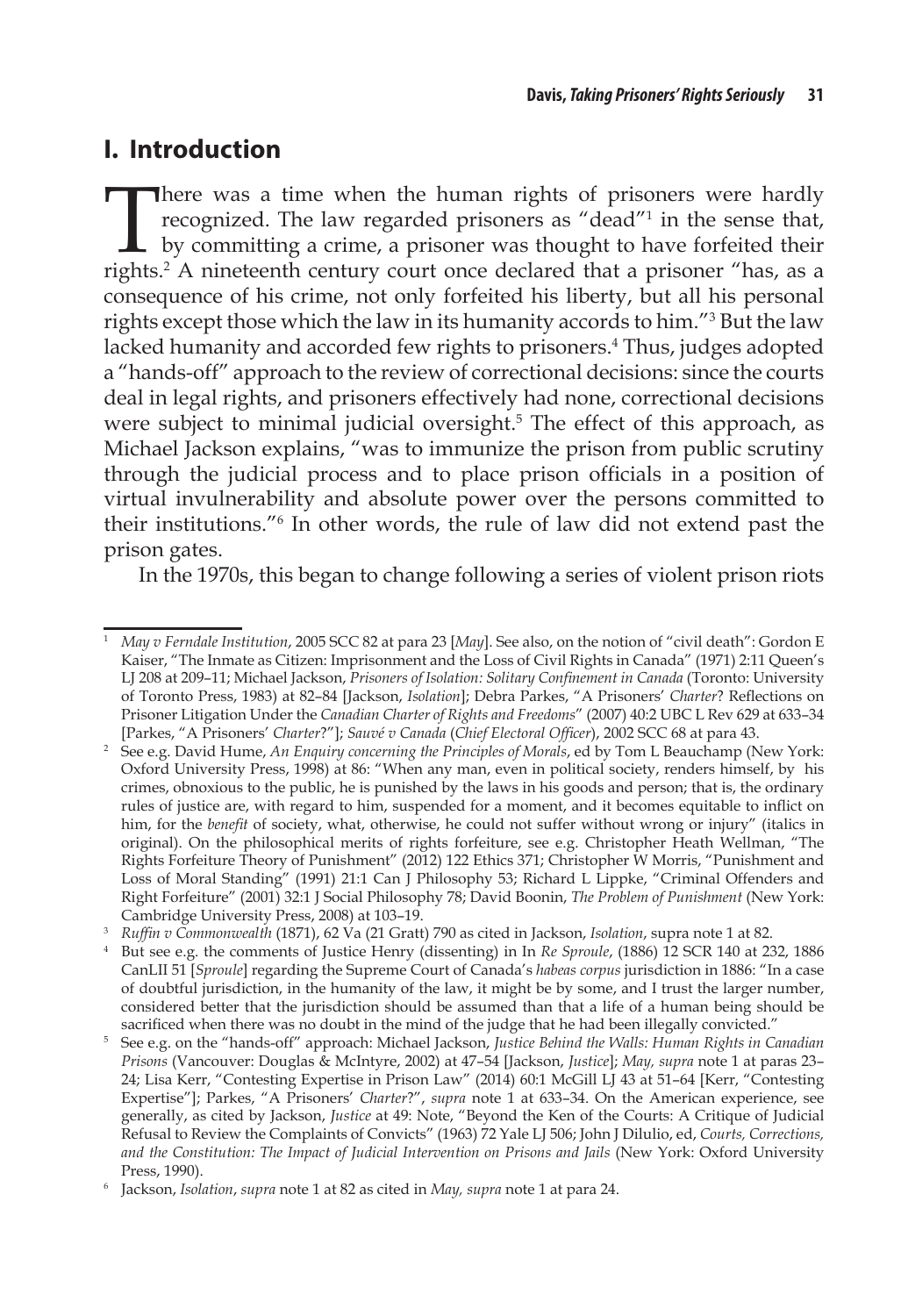across Canada and the penal reform efforts that ensued.7 In the 1980 decision of *Martineau v Matsqui Institution Disciplinary Board*, 8 the Supreme Court of Canada affirmed that prisoners retain residual liberty rights notwithstanding conviction and incarceration. In *Martineau*, Justice Dickson (as he then was) held that a decision to place an inmate in solitary confinement—a "prison within a prison"—had the effect of "depriving an individual of his liberty."<sup>9</sup> Later, in 1985, Justice Le Dain affirmed in *R v Miller,* that "a prisoner has the right not to be deprived unlawfully of the relative or residual liberty permitted to the general inmate population of an institution."10 Through these decisions, the law became more humane and a new principle came to prevail. As Justice Dickson put it in *Martineau*, "[t]he rule of law must run within penitentiary walls<sup>"11</sup>

Today, the rule of law runs within penitentiary walls largely through *habeas corpus*. The writ is the primary procedural means by which prisoners challenge unlawful deprivations of their residual liberty. Historically, the writ was not particularly powerful, but it is now a prisoner's "strongest tool".12 In Canada, the right to *habeas corpus* is guaranteed by the constitution. Section 10(c) of the *Canadian Charter of Rights and Freedoms* provides that everyone has the right upon arrest or detention "to have the validity of the detention determined by way of *habeas corpus* and to be released if the detention is not lawful."13 Given the constitutional force of the writ, *habeas corpus* is essential to the pursuit of prison justice. In Jackson's terms, it opens the prison system to public scrutiny and provides a powerful check on the "virtual invulnerability and absolute power" of correctional decision-makers.14 Thus, the development

<sup>7</sup> See e.g. Jackson, *Justice*, *supra* note 5 at 51–54; Parkes, "A Prisoners' *Charter*?", *supra* note 1 at 633; Canada, Sub-Committee on the Penitentiary System in Canada, *Report to Parliament* (Ottawa: Minister of Supply and Services, 1977), (Chair: Mark MacGuigan).

<sup>8</sup> *Martineau v Matsqui Institution Disciplinary Board*, [1980] 1 SCR 602, 106 DLR (3d) 385 [*Martineau* cited to SCR].

*Ibid* at 622. Note that Mr. Martineau and fellow inmate, one Mr. Butters, were charged with the "flagrant or serious" disciplinary offences of having two inmates in a cell and committing an indecent homosexual act. Mr. Martineau pled guilty to the first charge and, on the second, was convicted of the lesser offence of "being in an indecent position." He was sentenced to fifteen days administrative segregation, a restricted diet, and loss of privileges. *Ibid* at 608.

<sup>10</sup> *R v Miller,* [1985] 2 SCR 613 at 637, 24 DLR (4th) 9 [*Miller*].

<sup>11</sup> *Martineau, supra* note 8 at 622.

<sup>12</sup> *Mission Institution v Khela*, 2014 SCC 24 at para 29 [*Khela* SCC]. In its early incarnations, *habeas corpus* was simply a means by which to compel a person's appearance in court. It was also used by courts to take from another court jurisdiction over a person or matter. On the historical development of *habeas corpus*, see e.g.: Paul D Halliday, *Habeas Corpus: From England to Empire* (Cambridge, MA: Harvard University Press, 2010); William F Duker, *A Constitutional History of Habeas Corpus* (Westport, CT: Greenwood Press, 1980) [Duker]; Maxwell Cohen, "Some Considerations on the Origins of *Habeas Corpus*" (1938) 16:2 Can Bar Rev 92; Maxwell Cohen, "*Habeas Corpus Cum Causa*—The Emergence of the Modern Writ—I" (1940) 18:1 Can Bar Rev 10; Maxwell Cohen, "*Habeas Corpus Cum Causa*—The Emergence of the Modern Writ—II" (1940) 18:3 Can Bar Rev 172.

<sup>13</sup> *Canadian Charter of Rights and Freedoms*, Part I of the *Constitution Act, 1982*, being Schedule B to the *Canada Act* 1982 (UK), 1982, c 11, s 10(c) [*Charter*].

<sup>14</sup> Jackson, *Isolation*, *supra* note 1 at 82 as cited in *May, supra* note 1 at para 24.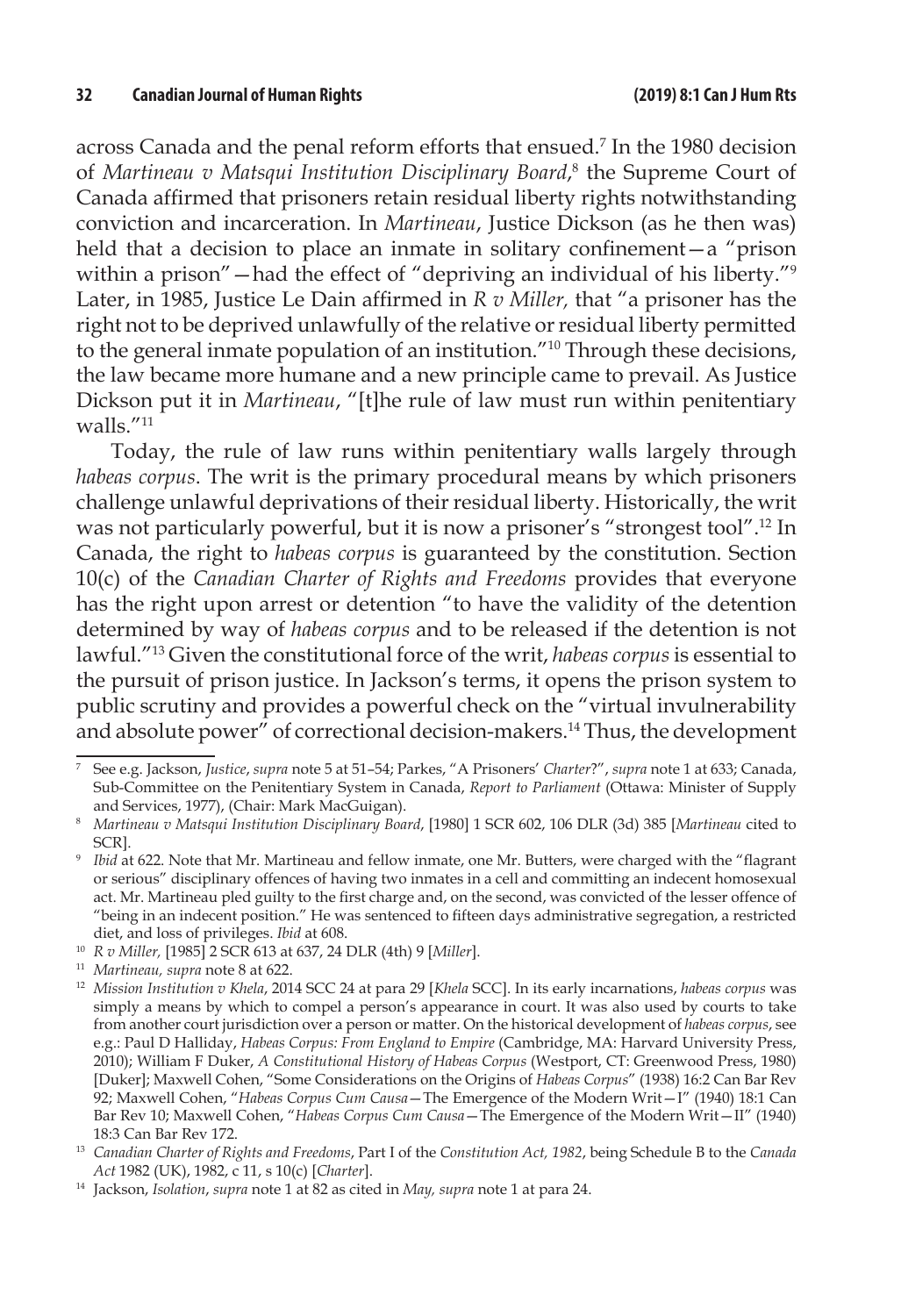of *habeas corpus* law is critical from a human rights perspective.

This paper assesses the impact of a recent development in Canadian *habeas corpus* law through a human rights lens. In the 2014 case, *Mission Institution v Khela*, 15 the Supreme Court of Canada held that the scope of substantive *habeas corpus* review includes review on the administrative law standard of reasonableness.16 According to some advocates and scholars, *Khela* created an unwelcome fusion between *habeas corpus* and administrative law that threatens to weaken *habeas corpus,* and with it, prisoners' rights.17 At worst, the concern is that a *habeas corpus* reasonableness review might revive the "hands-off" approach to the review of correctional decisions. The root of these concerns is the indisputable proposition that reasonableness review, according to the seminal case of *Dunsmuir v New Brunswick*, 18 "necessarily requires deference" to administrative decision-makers.19 Some advocates and scholars argue that correctional decision-makers are not entitled to the deference that *Dunsmuir* necessarily requires.

I argue that *Khela* is not the setback to *habeas corpus* that some have suggested. In section IV, I review the objections to *Khela* and *habeas corpus*  reasonableness review. In the first part of section V, I argue that the concerns with *habeas corpus* reasonableness review are not particularly compelling. In my view, these concerns underappreciate the nature of reasonableness review, the scope and standard of *habeas corpus* review prior to *Khela* and the disconnect between the standard of substantive *habeas corpus* review and its application. I suggest that prison scholars and advocates ought to be concerned with how the reasonableness standard of review is applied in *habeas corpus*  applications within the correctional context, not that it applies. Through the *habeas corpus* cases reviewed in this article, I attempt to show that *habeas corpus* reasonableness review has the potential to strengthen, rather than weaken, *habeas corpus* and the prisoners' rights that it aims to protect.

In the second part of section V, I argue that the reasonableness standard strengthens *habeas corpus* given how it has been applied to the particular line of cases which I review.20 These cases indicate a troubling tendency on the part of

<sup>15</sup> *Khela* SCC, *supra* note 12.

<sup>16</sup> *Ibid* at paras 51–80.

<sup>&</sup>lt;sup>17</sup> See Lisa Kerr, "The Right to Maximum Prison Liberty?" (2016) 26 Crim Reports 245 at 249-50 [Kerr, "Maximum Liberty?"]; Lisa Kerr, "Easy Prisoner Cases" (2015) 71 SCLR 235 at 247–62 [Kerr, "Easy Prisoner Cases"]; *Khela v Mission Institution*, 2014 SCC 24 (Factum of the Interveners the John Howard Society of Canada and the Canadian Association of Elizabeth Fry Societies), online: <www.scc-csc.ca/ WebDocuments-DocumentsWeb/34609/FM040\_Intervener\_Canadian-Association-of-Elizabeth-Fry-Societies-et-al.pdf> [perma.cc/3BTU-PXV9] [CAEFS/JHSC Factum].

<sup>18</sup> *Dunsmuir v New Brunswick*, 2008 SCC 9 [*Dunsmuir*].

<sup>&</sup>lt;sup>19</sup> *Khela* SCC, *supra* note 12 at para 75, citing *Dunsmuir*, *ibid* at para 47 ("[r]easonableness is a deferential standard…"); *Canada (Citizenship and Immigration) v Khosa*, 2009 SCC 12 at para 59 ("[w]here the reasonableness standard applies, it requires deference"); *Newfoundland and Labrador Nurses' Union v Newfoundland and Labrador (Treasury Board)*, 2011 SCC 62 at paras 11–12.

<sup>20</sup> The cases discussed in this paper were chosen based on my review of post-*Dunsmuir habeas corpus*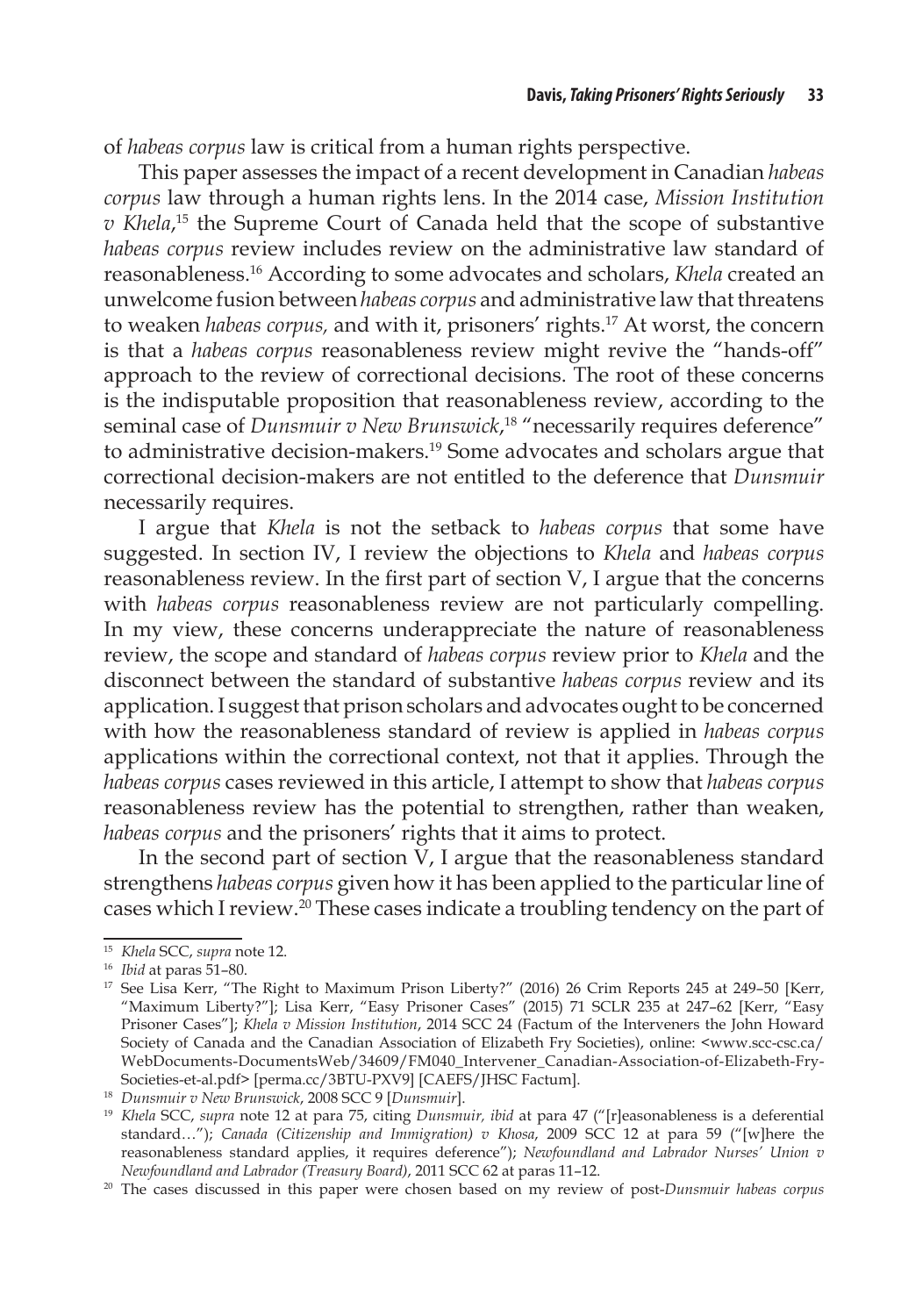correctional authorities to disregard a prisoner's right to make representations with respect to decisions that deprive them of their residual liberty.<sup>21</sup> I posit that *habeas corpus* reasonableness review best explains why this tendency to disregard prisoners' representations gives rise to unlawful correctional decisions. Furthermore, I suggest that *habeas corpus* reasonableness review has imposed a standard of justification on correctional decision-makers that was not explicitly part of *habeas corpus* review prior to *Khela* and *Dunsmuir*. To set the stage for these arguments, a brief discussion on the basics of *habeas corpus*  law (section II) and a review of the *Khela* case (section III) are necessary.

# **II.** *Habeas Corpus* **Law: The Basics**

The form of review on *habeas corpus* is described by Farbey, Sharpe and Atrill as follows:

The writ is directed to the gaoler or person having custody or control of the applicant. It requires that person to return to the court, on the day specified, the body of the applicant and the cause of his detention. The process focuses upon the cause returned. If the return discloses a lawful cause, the prisoner is remanded; if the cause returned is insufficient or unlawful, the prisoner is released. The matter directly at issue is simply the reason given by the party who is exercising restraint over the applicant.<sup>22</sup>

Historically, an applicant was required to establish an arguable case for the writ before it was directed to the person restraining the applicant. The substantive application would then proceed upon return of the writ by the respondent.<sup>23</sup> However, today it is "almost inevitably the case that the hearing of the application for the writ becomes the substantive hearing" on the lawfulness of the detention.<sup>24</sup> This is why the current Canadian practice, subject to certain exceptions, $25$  is that the application proceeds at one hearing

cases and my view of the trends in those cases. I do not claim that the cases reviewed in this article are representative of all *habeas corpus* cases. Rather, I claim that the cases represent evidence of a noteworthy trend. Thanks to an anonymous reviewer for seeking clarification on this point.

 $21$  See section III(A).

<sup>22</sup> Judith Farbey, RJ Sharpe & Simon Atrill, *The Law of Habeas Corpus*, 3rd ed (New York: Oxford University Press, 2011) at 21, citing *Phillip and others v DPP of Trinidad and Tobago*, [1992] 1 AC 545 at 558A-B [Farbey, Sharpe & Atrill]. See also Duker, *supra* note 12.

<sup>&</sup>lt;sup>23</sup> See e.g. the Ontario *Habeas Corpus Act, RSO 1990, c H.1, s 1(1), which provides: "Where a person, other* than a person imprisoned for debt, or by process in any action, or by the judgment, conviction or order of the Superior Court of Justice or other court of record is confined or restrained of his or her liberty, a judge of the Superior Court of Justice, upon complaint made by or on behalf of the person so confined or restrained, if it appears by affidavit that there is reasonable and probable ground for the complaint, shall award a writ of *habeas corpus ad subjiciendum* directed to the person in whose custody or power the person so confined or restrained is, returnable immediately before the judge so awarding the writ, or before any judge of the Superior Court of Justice." See also *R v Olson*, [1989] 1 SCR 296, 68 OR (2d) 256.

<sup>24</sup> Farbey, Sharpe & Atrill, *supra* note 22 at 235.

<sup>25</sup> See e.g. the procedure established in *Latham v Her Majesty the Queen*, 2018 ABQB 69 at para 1. In response to an "unusual, if not unprecedented, increase in *habeas corpus* applications from persons detained in Alberta", the Alberta Court of Queen's Bench has implemented what it calls the "Accelerated *Habeas Corpus* Review Procedure". The procedure is engaged where the respondent to an application for *habeas*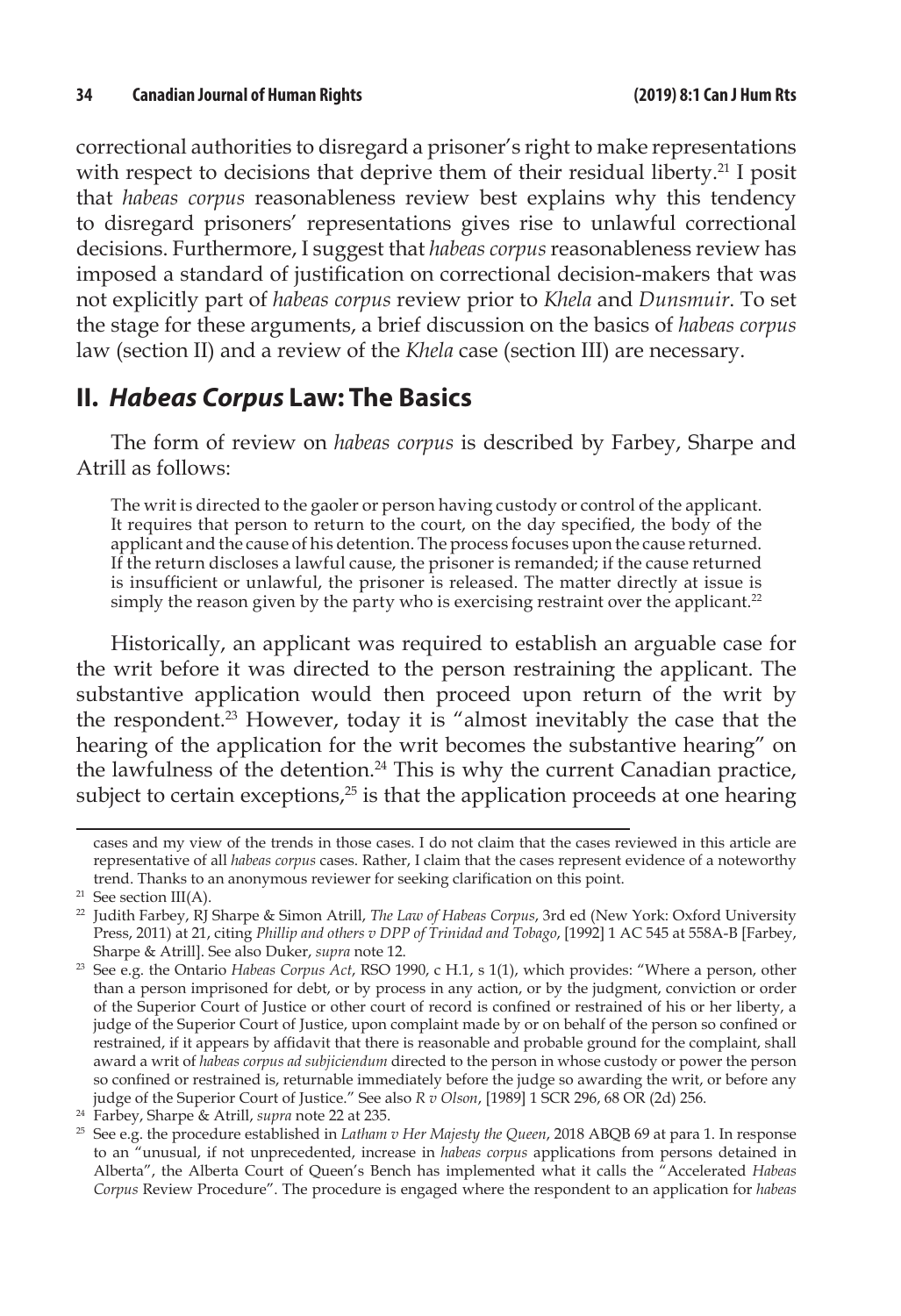on affidavit evidence according to the following test.<sup>26</sup> First, the applicant must show that the respondent has deprived the applicant of his or her liberty. Second, the applicant must raise a legitimate ground upon which to question the lawfulness of the detention. At the third stage, the onus shifts to the respondent to establish the lawfulness of the detention.

In Canada, applications for *habeas corpus* are brought, almost invariably, with *certiorari* in aid. In common administrative law usage, *certiorari* refers to "*certiorari* to quash". However, strictly speaking, *certiorari* does not quash an administrative decision; it commands that the record of the proceedings resulting in the decision under review be brought before the reviewing court.<sup>27</sup> Upon the return of the writ of *certiorari*, a motion to quash commonly follows whereas, on an application for *habeas corpus*, return of the writ is followed by a motion for discharge.28 In short, *habeas corpus* "ensures jurisdiction over the person" and *certiorari* "ensures jurisdiction over the cause."29 Thus, *certiorari* is in "aid" of *habeas corpus* in the sense that it places more information about the impugned detention before the reviewing court.<sup>30</sup>

Returning to the *habeas corpus* test, the first step is for the applicant to establish a deprivation of his or her liberty. In *Dumas v Leclerc Institute*, 31 Justice Lamer (as he then was) explained that there are three different deprivations of liberty in the correctional context: the initial commitment to a correctional institution; a "substantial change in conditions amounting to a further deprivation of liberty"; and, a "continuation of an initially valid deprivation of liberty".32 The first category is self-explanatory. With respect to the second category, a "substantial change in conditions" involves "a distinct

*corpus* seeks to strike out the application. The court reviews the application materials and renders a "Preliminary Assessment" on whether the application ought to be struck. If there is no basis to strike the application, the respondent may give a written reply of up to 10 pages. If it is determined that the application should be struck in whole or in part, then the applicant may respond with a written reply of up to 10 pages. The court then provides a "Final Assessment" based on the written reply. The application is either struck or set down for hearing. 26 For the test see *Khela* SCC, *supra* note 12 at para 30.

<sup>27</sup> Thomas Cromwell, "*Habeas Corpus* and Correctional Law – An Introduction" (1977) 3:3 Queen's LJ 295 at 319 [Cromwell, "*Habeas Corpus*"]. As Cromwell explains at 319, historically, upon return of the writ of *certiorari,* "[t]he *certiorari* did not do the quashing, but merely brought the order before the court to be dealt with according to the court's order."

<sup>28</sup> *Ibid* at 319–20 ("[j]ust as in *habeas corpus* there is an application for the writ of *habeas corpus* followed, on its return, by a motion for discharge, so in *certiorari* there is an application for the writ followed, on its return, by a motion to quash").

<sup>29</sup> *Ibid* at 317.

<sup>30</sup> See generally Farbey, Sharpe & Atrill, *supra* note 22 at 45–47. See also *Mooring v Canada (National Parole Board)*, [1996] 1 SCR 75 at para 117, 132 DLR (4th) 56 ("*Certiorari* in aid of *habeas corpus* is the means by which a reviewing court may obtain the evidentiary record for the purpose of determining an application for *habeas corpus*"); *Chambers v Daou*, 2015 BCCA 50 at para 51 ("*certiorari* is used not as an ancillary remedy to deal with illegal detention, but rather as a procedural mechanism to ensure all necessary evidence is available to the reviewing court").

<sup>31</sup> *Dumas v Leclerc Institute*, [1986] 2 SCR 459, 34 DLR (4th) 427 [*Dumas*].

<sup>32</sup> *Ibid* at paras 11–12.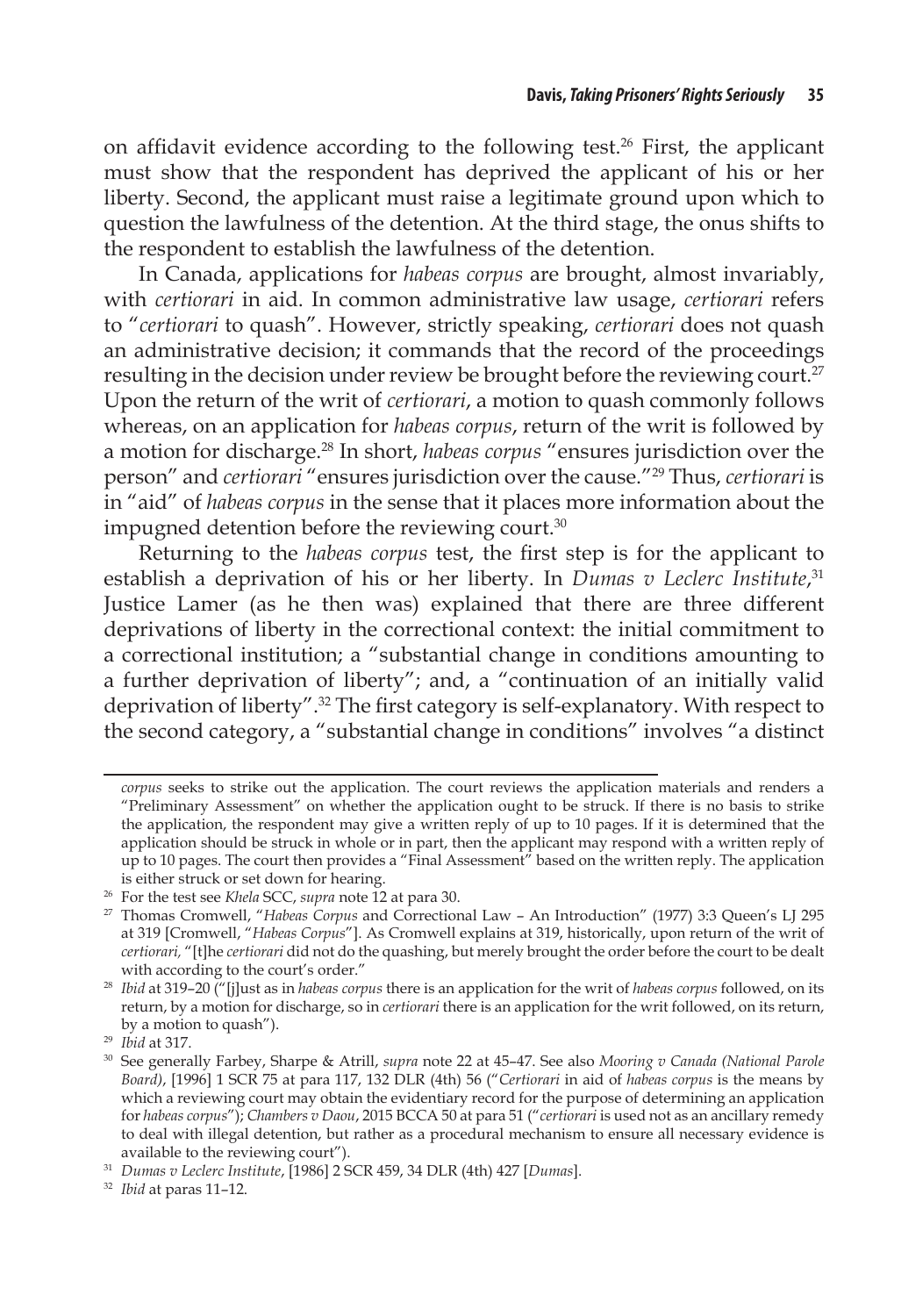form of confinement or detention in which the actual physical constraint or deprivation of liberty, as distinct from the mere loss of privileges, is more restrictive or severe than the normal one in an institution."33 As for the third category, the continuation of an initially valid deprivation of liberty may be challenged by way of *habeas corpus* if the detainee's status has changed in such a way as to render the initially valid deprivation unlawful.34 In *Dumas*, Justice Lamer provided the example of an inmate who is granted parole. If, for some reason, the parolee is not released, the continuation of the initial detention amounts to a new deprivation of liberty that is subject to *habeas corpus* review.35

This article is primarily concerned with deprivations of liberty that fall into the second category. In the correctional context, the decisions most commonly challenged through an application for *habeas corpus* are those to transfer an inmate to a higher security prison or place an inmate in solitary confinement (or administrative segregation). It is well-established law that these types of decisions amount to substantial changes in an inmate's conditions of confinement and a further deprivation of his or her liberty.<sup>36</sup> When these decisions are challenged by way of *habeas corpus*, there is rarely a dispute about whether the prisoner has established a deprivation of liberty; the point is usually conceded.

The second step in a prisoner's application for *habeas corpus* review is to raise a legitimate ground upon which to question the lawfulness of the deprivation of liberty. Except for a possible exception in the immigration detention context,37 applications for *habeas corpus* rarely fail on the legitimate

<sup>33</sup> *Miller, supra* note 10 at 35.

<sup>34</sup> See *Canada (Public Safety and Emergency Preparedness) v Chhina*, 2019 SCC 29 [*Chhina*]. This third category has spawned a conflicted jurisprudence on whether a prisoner has established a deprivation of liberty when he or she claims that a correctional decision *not* to transfer the prisoner to lower security is lawful. See *Gogan v Canada (Attorney General)*, 2017 NSCA 4 at paras 47–48, and the cases cited therein. For commentary, see generally Kerr, "Maximum Liberty?", *supra* note 17 at 245–49 (suggesting that a deprivation of liberty under the third category in *Dumas* may be triggered when the prisoner's "Case Management Team makes a recommendation for transfer to lower security" at 248). The third category from *Dumas* is also at issue on *habeas corpus* applications challenging immigration detention of lengthy and uncertain duration: see e.g. *Minister of Public Safety and Emergency Preparedness,* et al *v Tusif Ur Rehman Chhina*, 2017 ABCA 248 (Factum of the Intervener Canadian Prison Law Association), 2017 CarswellAlta 1873, online: <www.scc-csc.ca/WebDocuments-DocumentsWeb/37770/FM080\_Intervener\_Canadian-Prison-Law-Association.pdf> [perma.cc/HQ6E-QEMQ].

<sup>35</sup> *Dumas, supra* note 31 at para 12: "Thus, if parole is granted effective immediately, he becomes a parolee when the decision is rendered. If, for some reason, the restriction to his liberty continues, he may then have access to *habeas corpus.*"

<sup>36</sup> See e.g. *Khela* SCC, *supra* note 12 at para 34 ("[d]ecisions which might affect an offender's liberty include, but are not limited to, administrative segregation, confinement in a special handling unit and, as in the case at bar, a transfer to a higher security institution").

<sup>37</sup> See e.g. *Chhina*, *supra* note 34; *Chaudhary v Canada (Public Safety and Emergency Preparedness)*, 2015 ONCA 700 at para 81; *Brown v Canada (Public Safety)*, 2018 ONCA 14; *Toure v Canada (Public Safety & Emergency Preparedness)*, 2018 ONCA 681; *Ogiamien v Ontario (Community Safety and Emergency Preparedness)*, 2017 ONCA 839; *Philip v Canada (Attorney General)*, 2018 ABQB 167. On habeas corpus in the immigration detention context generally, see Siena Anstis, Joshua Blum & Jared Will, "Separate but Unequal: Immigration Detention in Canada and the Great Writ of Liberty" (2017) 63:1 McGill LJ 1.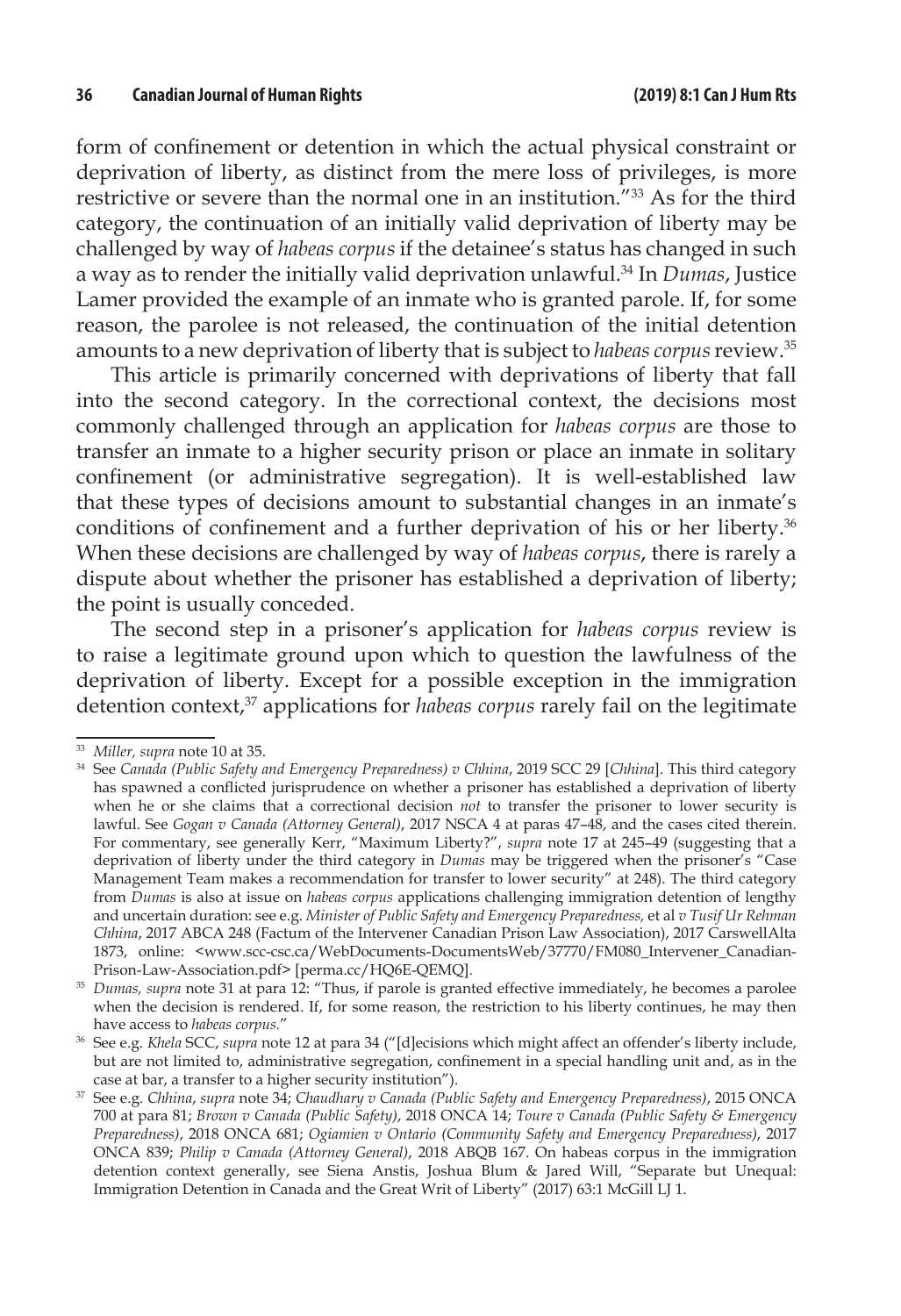ground requirement. This is because all that is generally required at this stage is to allege a substantive or procedural flaw in the decision giving rise to the impugned detention. The types of flaws that are recognized as legitimate grounds include the lack of jurisdiction to detain and breaches of various legal duties. For example, these may be duties derived from the *Charter*, statutory duties or common law duties of procedural fairness.<sup>38</sup> As discussed below, one of the main issues raised in *Khela* was whether unreasonableness is a legitimate ground to challenge the lawfulness of a detention.

If it is established that there was a deprivation of liberty and a legitimate ground upon which to question the deprivation, a writ of *habeas corpus* is said to issue *ex debito justitiae*. This simply means that once a legitimate ground is shown, the court must proceed with determining the lawfulness of the detention.39 As Farbey, Sharpe and Atrill explain, "the court may only properly refuse relief on the grounds that there is no legal basis for the application and that *habeas corpus* should never be refused on discretionary grounds such as inconvenience."40 According to the Supreme Court of Canada, this is the governing rule: if proper grounds are shown, a provincial superior court should exercise its *habeas corpus* jurisdiction and the burden will shift to the respondent to prove the lawfulness of the impugned detention.<sup>41</sup>

There are, however, exceptions to the governing rule. As Lord Justice Lawton once put it, *habeas corpus* is "probably the most cherished sacred cow in the British constitution; but the law has never allowed it to graze in all legal pastures."42 In Canada, there are two legal pastures in which *habeas corpus* is not allowed to graze. Provincial superior courts have the limited discretion to decline *habeas corpus* jurisdiction where a statute such as the *Criminal Code* "confers jurisdiction on a court of appeal to correct the errors of a lower court and release the applicant if need be". $43$  Jurisdiction may also be declined where

<sup>38</sup> *May, supra* note 1 at para 77: "A deprivation of liberty will only be lawful where it is within the jurisdiction of the decision-maker. Absent express provision to the contrary, administrative decisions must be made in accordance with the *Charter*. Administrative decisions that violate the *Charter* are null and void for lack of jurisdiction: *Slaight Communications Inc. v. Davidson*, 1989 CanLII 92 (SCC) at 1078, [1989] 1 S.C.R. 1038. Section 7 of the *Charter* provides that an individual's liberty cannot be impinged upon except in accordance with the principles of fundamental justice. Administrative decisions must also be made in accordance with the common law duty of procedural fairness and requisite statutory duties…."

<sup>39</sup> See *Khela* SCC, *supra* note 12 at para 41; Farbey, Sharpe & Atrill, *supra* note 22 at 52–53.

<sup>40</sup> Farbey, Sharpe & Atrill, *supra* note 22 at para 53.

<sup>41</sup> *May, supra* note 1 at para 50.

<sup>42</sup> *Linnet v Coles*, [1987] QB 555 at 561 (C.A.) as cited in Farbey, Sharpe & Atrill, *supra* note 22 at 163.

<sup>43</sup> *May, supra* note 1 at para 50. See also *May* at para 36, citing *Re Trepanier*(1885), 12 SCR 111, 1885 CarswellOnt 15; *Re Sproule*, *supra* note 4 at 204; *Goldhar v The Queen*, [1960] SCR 431 at 439, 25 DLR (2d) 401; *Morrison v The Queen*, [1966] SCR 356, 1965 CarswellOnt 78; *Karchesky v The Queen*, [1967] SCR 547 at 551, 25 DLR (2d) 401; *Korponay v Kulik*, [1980] 2 SCR 265, 1980 CanLII 207 (SCC). See also e.g. *R v Gamble*, [1988] 2 SCR 595 at 67, 31 OAC 81: "courts should not allow *habeas corpus* applications to be used to circumvent the appropriate appeal process, but neither should they bind themselves by overly rigid rules about the availability of habeas corpus which may have the effect of denying applicants access to courts to obtain *Charter* relief".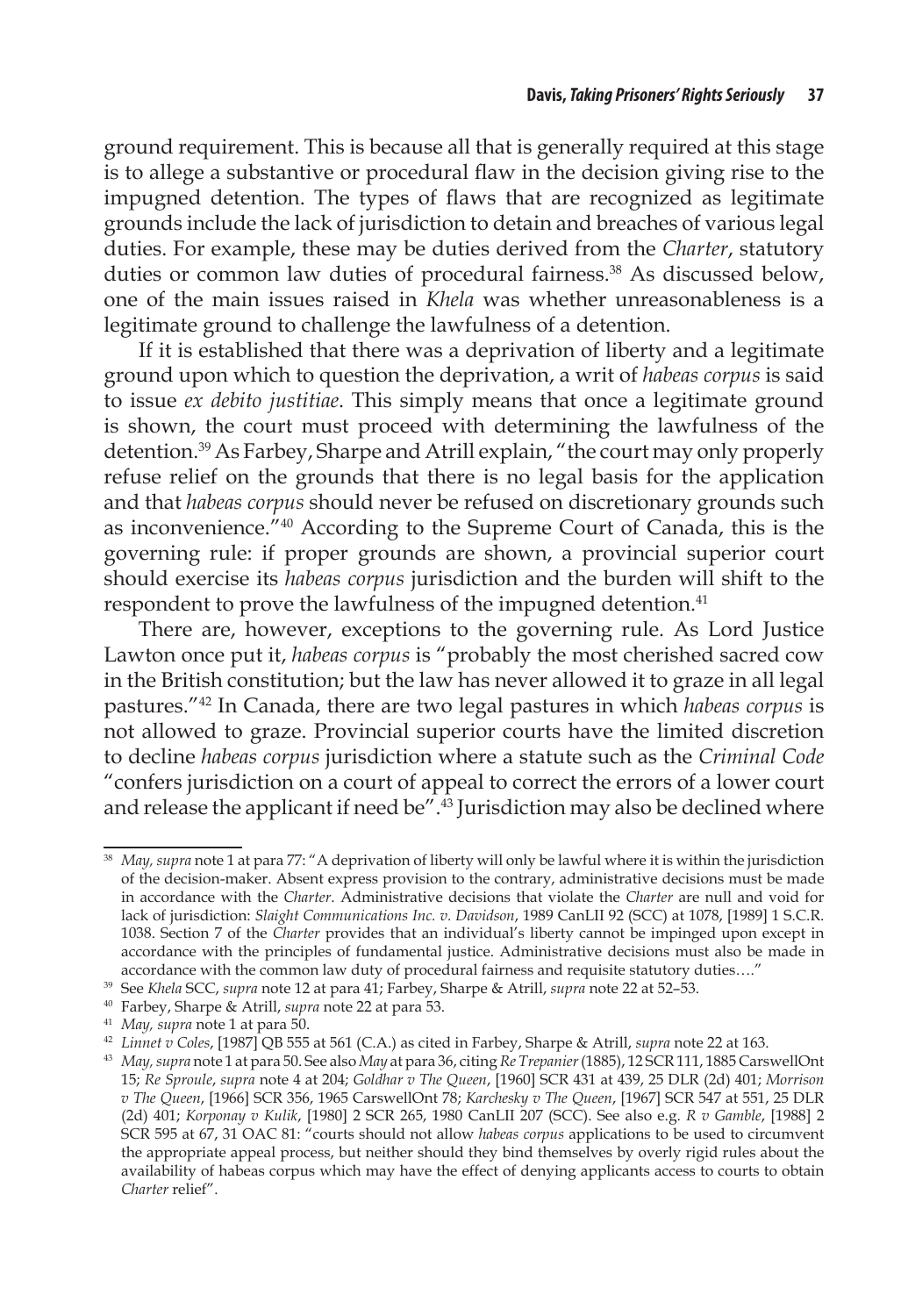"Parliament has put in place a complete, comprehensive and expert statutory scheme which provides for a review at least as broad as that available by way of *habeas corpus* and no less advantageous".44 The latter exception has been considered with respect to the procedures for reviewing decisions relating to inmate grievances, $45$  parole, $46$  immigration detention $47$  and detention under provincial mental health legislation.<sup>48</sup>

## **III.** *Khela* **Revisited**

Having set out the basic principles of *habeas corpus* law, I now turn to the application of those principles in *Khela*. First, the law and policy of prison transfers are discussed to provide context. The legal aspects of *Khela* are then discussed. Mr. Khela was transferred on an involuntary emergency basis from the medium security Mission Institution to the maximum-security Kent Institution. The law and policy governing this decision is set out in the *Corrections and Conditional Release Act* (the *CCRA*),<sup>49</sup> the *Corrections and Conditional Release Regulations* (the *CCRR*)50 and certain Correctional Service of Canada (CSC) policies called Commissioner's Directives (CDs).51 The *CCRA*  and the *CCRR* are law whereas CDs are "statements of administrative policy", not law.52 Nevertheless, a decision that fails to comply with the requirements of a CD may be unlawful if those requirements restate common law or statutory duties.<sup>53</sup>

<sup>49</sup> *Corrections and Conditional Release Act*, SC 1992, c 20 [*CCRA*];

<sup>44</sup> *May, supra* note 1 at para 40.

<sup>45</sup> *Ibid* at paras 51–64.

<sup>46</sup> For the leading cases in provincial courts of appeal, see e.g. *John v National Parole Board*, 2011 BCCA 188; *Ewanchuck v Canada (Parole Board)*, 2017 ABCA 145; *DG v Bowden Institution*, 2016 ABCA 52; *Meigs v Saskatchewan Penitentiary*, 2016 SKCA 79; *R v Latham*, 2016 SKCA 14; *Chaudhary v Canada (Correctional Services of Canada)*, 2012 ONCA 313; *R v Graham*, 2011 ONCA 138; *Perron v Tremblay*, 2017 QCCA 1407, leave to appeal refused, 2018 CarswellQue 5640; *Lena v Donnacona*, 2011 QCCA 140; *Wilson v Correctional Services Canada*, 2013 NSCA 49; *Blais v Canada (AG)*, 2012 NSCA 109.

<sup>47</sup> See *supra* note 37.

<sup>48</sup> See e.g. *Abbass v The Western Health Care Corporation*, 2017 NLCA 24 at paras 29–48.

<sup>50</sup> *Corrections and Conditional Release Regulations*, SOR/92-620 [*CCRR*];

<sup>51</sup> Canada, "Commissioner's Directives (CDs)" (12 December 2018), online: *Correctional Service Canada*  <www.csc-scc.gc.ca/politiques-et-lois/005006-0001-en.shtml> [perma.cc/BJQ8-XK6C].

<sup>52</sup> *Dearnley v Canada (Attorney General)*, 2007 FC 219 at para 33, citing *Martineau and al v The Matsqui Institution Inmate Disciplinary Board*, [1978] 1 SCR 118, 74 DLR (3d) 1; *Hunter v Canada (Commissioner of Corrections)*, [1997] 3 FC 936, 134 FTR 81. See also e.g. *R v Williamson*, 123 CCC (3d) 540 at para 51, 52 CRR (2d) 277 [*Williamson*] ("Commissioner's directives are not law under current Canadian law"); *Williams v Canada (Regional Transfer Board)*, [1993] 1 FC 710, 1993 CanLII 2927 (FCA) ("it is common ground that the Commissioner's Directive does not have the force of law"); *Foster v Mission Institution (Warden)*, 2010 BCSC 781 at para 40 ("Commissioner's directives do not have the force of law …"; Lisa Coleen Kerr, "The Origins of Unlawful Prison Policies" (2015) 4:1 Can J Hum Rts 89 at 98.

<sup>53</sup> See e.g. *Keiros-Meyer Canada (Attorney General),* 2018 BCSC 1104 (granting *habeas corpus* for breach of a CD); *Dorscheid v Warden of Kent Institution*, [1998] BCJ No 1866 (QL) at para 42, 1998 CanLII 4576 (BC SC) ("if non-compliance with a Commissioner's Directive amounts to a breach of an inmate's common law right to procedural fairness in the particular circumstances of the case, then judicial intervention may be warranted"); *Lee v Canada (Deputy Commissioner*, [1993] 1 FC 15, 17 Admin LR (2d) 271 [*Lee*]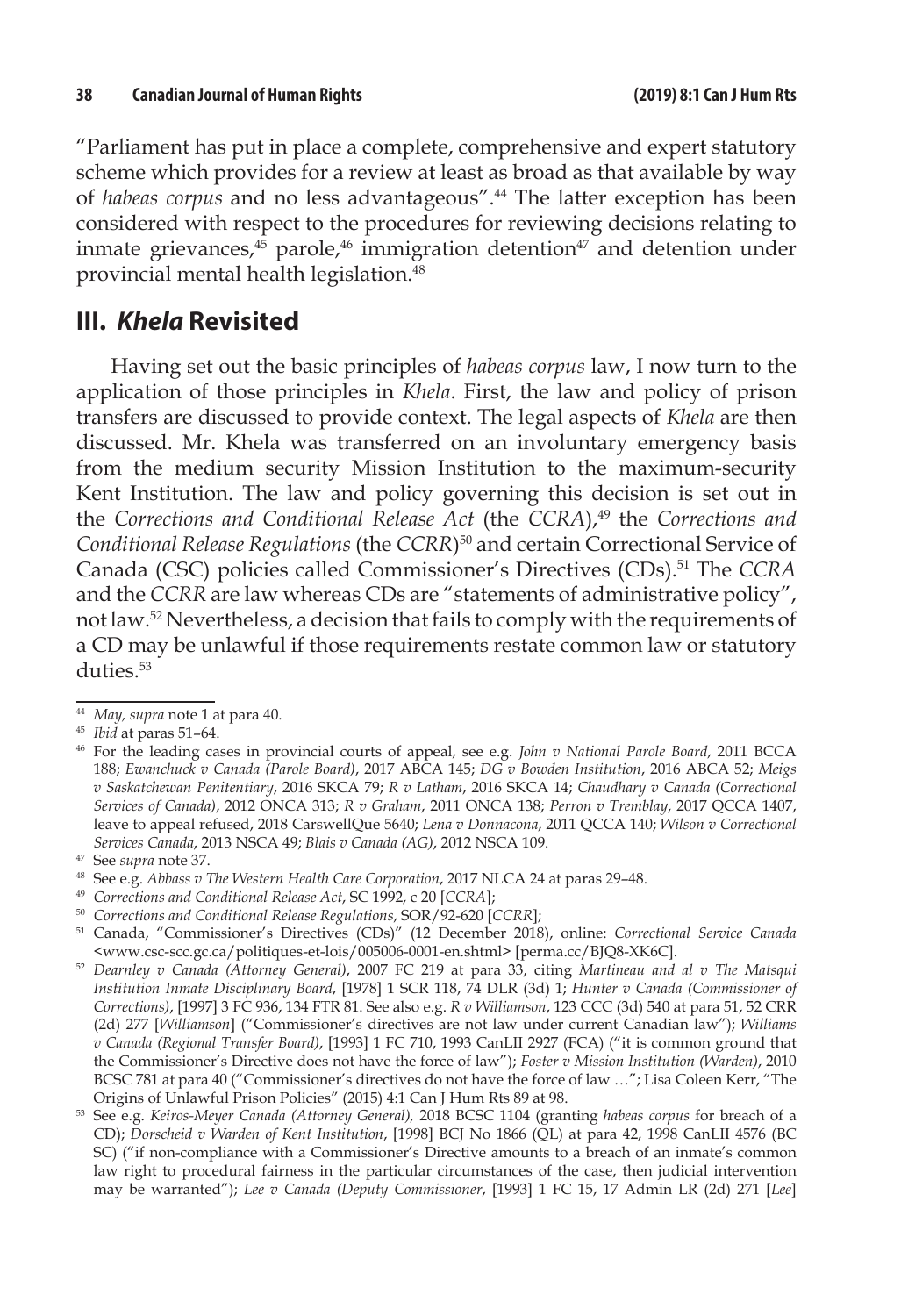#### **A. The Law and Policy of Prison Transfers**

Prison transfers are a function of the cascading approach to corrections. This approach is based on the hierarchical system of Canadian correctional institutions. In this system, prisoners may be classified as requiring minimum, medium or maximum (or greater in the Special Handling Unit) security restrictions. The basic principle is that a prisoner is to be held at a security level that is no more restrictive than is commensurate with the prisoner's safety risk, rehabilitative progress and potential, among other factors.<sup>54</sup> Each inmate is assigned a security classification accordingly.<sup>55</sup> Security classifications are assigned based on the CSC's assessment of the degree of supervision and control required by each inmate while incarcerated, as well as each inmate's escape risk and safety risk in the event of escape.<sup>56</sup> These, and other clinical factors, are assessed by the CSC to determine security classifications based on scores generated by an actuarial tool called a Security Reclassification System (SRS).57 After an inmate is assigned a classification based, at least in part, on the SRS score, the idea is that the inmate will "cascade" down to lower security if they progress with their correctional plan. However, if an inmate regresses, the CSC has the authority to transfer the inmate to higher security (reverse cascading).<sup>58</sup> This is what happened to Mr. Khela.

Certain procedures must be followed in order for the CSC to execute a lawful involuntary<sup>59</sup> transfer. The inmate must be given written notice of a

<sup>(&</sup>quot;where a directive codifies a principle of common law or, with reference to correctional institutions, applies provisions of the *Canadian Charter of Rights and Freedoms* or other statutes, such codification would, of course, have the force of law, not because of the Commissioner's directive *per se*, but because of the underlying legal force of what is codified").

<sup>54</sup> See *CCRA*, *supra* note 49, s 28; *CCRR, supra* note 50, s 17.

<sup>55</sup> See *CCRA, supra* note 49, s 30(1).

<sup>56</sup> See *CCRR, supra* note 50, s 18.

<sup>57</sup> See Canada, "Review of Inmate Security Classification" (10 March 2014), online: *Correctional Service Canada* <www.csc-scc.gc.ca/politiques-et-lois/710-6-cd-eng.shtml> [perma.cc/DJJ9-YQQJ]. The SRS is explained in *May, supra* note 1 at paras 102–03. In short, the CSC assigns scores to certain factors related to an inmate's security risk and then the SRS outputs a total numerical score. The resulting score is, as one judge put it, "virtually indecipherable" without the scoring guide that explains how the score was arrived at: *Cliff v Sandhu*, 2016 BCSC 1525 at para 7. This is why it is so important that the scoring matrix be disclosed. The SRS score is then compared to ranges set for each level of security, including discretionary ranges. If the CSC does not agree with the level of security suggested by the SRS score, that score may be overridden. The SRS, and in particular the CSC's discretion to override, has been the source of much litigation. Recently, the Court of Queen's Bench of New Brunswick in *Antinello v Warden of Dorchester Institution*, 2018 NBQB 9, found the SRS so flawed as to give it little to no weight. The Court noted at para 34 that the CSC's exercise of discretion in overriding the SRS score "almost always" works against the prisoner. The Court concluded at para 35 that the SRS score is part of a system "in which there is, all along, just enough discretion and latitude available to the Institution staff and agents to essentially produce whatever numbers or ratings these people may be looking for to support whatever decision they may have had in mind." On the use of other actuarial risk assessment tools in the correctional context, see *Ewert v Canada*, 2018 SCC 30. 58 See *CCRA, supra* note 49, s 29(a).

<sup>59</sup> An inmate may also request a transfer: see *CCRR, supra* note 50, s 15.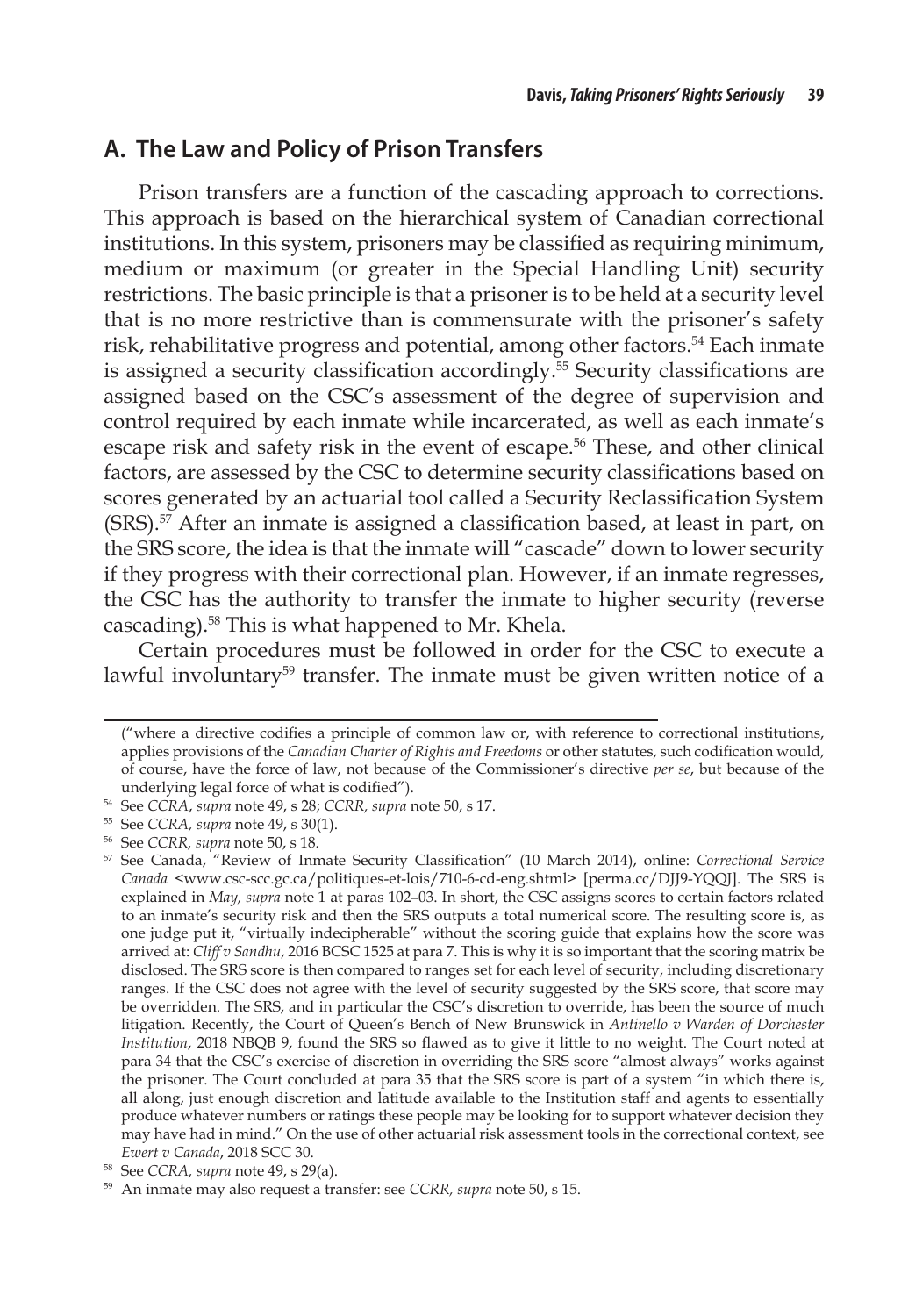proposed transfer, including the reasons for it (the "Assessment for Decision" or "A4D"). The CSC must meet with the inmate to explain those reasons after giving the inmate a "reasonable opportunity" (two working days) to prepare representations (a "rebuttal"). $60$  The inmate has the right to contact a lawyer about the proposed transfer.<sup>61</sup> Any inmate representations are forwarded to the relevant decision-maker, usually the warden. $62$  CD 710-2 requires that the representations be "considered" or "addressed".63 After a final decision regarding the proposed transfer is made, the CSC must give the inmate written notice of the decision, including reasons, by certain deadlines.<sup>64</sup>

These rules are altered in the case of an emergency involuntary transfer, such as Mr. Kehla's. The CSC has the authority, as invoked in *Khela*, to transfer an inmate immediately if it is necessary for "the security of the penitentiary or the safety of the inmate or any other person."65 If an emergency transfer is necessary, the CSC must meet with the inmate no later than two days after the transfer to explain why it occurred and give the inmate an opportunity to make representations in person or in writing.<sup>66</sup> Such representations, if any, are then sent to the relevant decision-maker. $\frac{67}{7}$  These are all requirements of the *CCRR*. The relevant CD, however, adds that the CSC must also meet with the inmate prior to the transfer to explain the reasons for it.<sup>68</sup> Within five working days of making the final transfer decision, the *CCRR* and the relevant CD require that the CSC provide written notice of the decision to the inmate and the reasons for the decision.<sup>69</sup>

Finally, to facilitate the inmate's right to make representations regarding both emergency and non-emergency involuntary transfers, section 27 of the *CCRA* requires that the CSC disclose certain information to the inmate, subject to exceptions. This duty of disclosure, also imposed by the common law, $70$  is

<sup>60</sup> *Ibid*, s 12(a)–(b); Canada, "Inmate Transfer Processes (CD 710-2-3)" (11 July 2018), ss 27(d), 28, online: *Correctional Service Canada* <www.csc-scc.gc.ca/acts-and-regulations/710-2-3-gl-en.shtml> [perma.cc/ UW7V-NVYE] [CD 710-2-3]. An extension of up to 10 working days may be granted to the inmate in order to prepare representations: see CD 710-2-3, s 28.

<sup>61</sup> See *CCRR, supra* note 50, s 97; CD 710-2-3, *supra* note 60, s 4.

<sup>62</sup> See *CCRR, supra* note 50, s 12(c).

<sup>63</sup> Canada, "Transfer of Inmates (CD 710-2)" (07 November 2018), ss 9(e), 19, online: *Correctional Service Canada* <www.csc-scc.gc.ca/politiques-et-lois/710-2-cd-en.shtml> {perma.cc/8ZN4-TLK8} [CD 710-2]. 64 See *CCRR, supra* note 50, s 12(d).

<sup>65</sup> *Ibid*, s 13(1).

<sup>66</sup> See *ibid*, s 13(2)(a).

<sup>67</sup> See *ibid*, s 13(2)(b).

<sup>68</sup> CD 710-2-3, *supra* note 60, s 33.

<sup>69</sup> *CCRR, supra* note 50, s. 13(2)(c); *ibid*, s 36.

<sup>70</sup> See generally *Khela* SCC, *supra* note 12 at paras 81–83; *Baker v Canada (Minister of Citizenship and Immigration)*, [1999] 2 SCR 817, 174 DLR (4th) 193; *Knight v Indian Head School Division No 19*, [1990] 1 SCR 653, 69 DLR (4th) 489; *Cardinal v Director of Kent Institution*, [1985] 2 SCR 643, 1985 CanLII 23 (SCC); *May, supra* note 1 at para 90; Grant Huscroft, "From Natural Justice to Fairness: Thresholds, Content, and the Role of Judicial Review" in Colleen M Flood & Lorne Sossin, eds, *Administrative Law in Context*, 2nd ed (Toronto: Emond Montgomery, 2013) 147.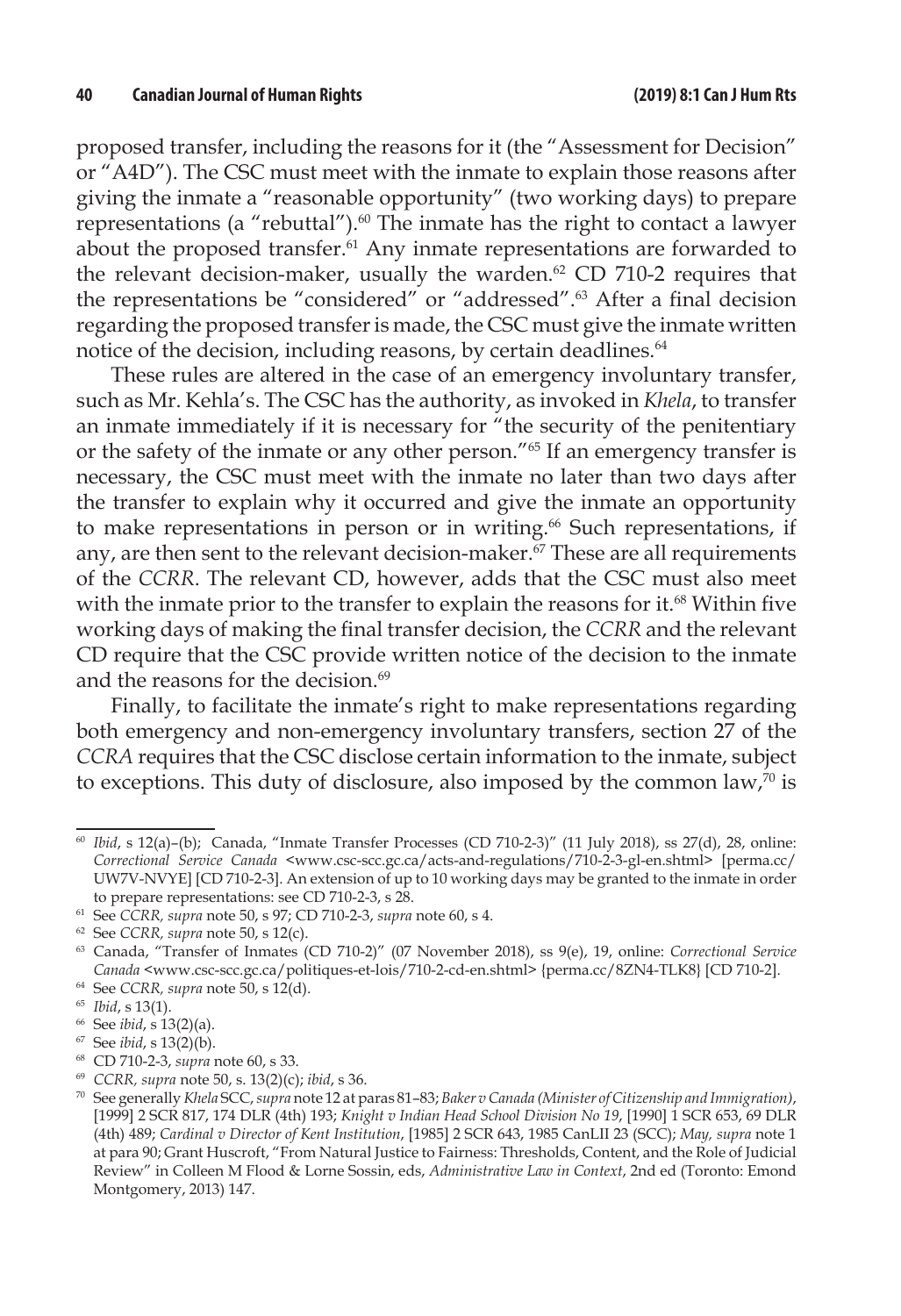"onerous".<sup>71</sup> In the case of non-emergency involuntary transfers, an inmate is to be provided, within "a reasonable period before the decision is to be taken, all the information to be considered in the taking of the decision or a summary of that information."72 The same applies to emergency involuntary transfers, except the disclosure is to be provided "forthwith" after the final decision is taken.73 The exceptions to the duty of disclosure are set out in section 27(3) of the *CCRA*, which allows the CSC to withhold information from a prisoner if there are reasonable grounds to believe that disclosing the information would jeopardize safety or security.74 With this background in mind, I turn now to the legal aspects of *Khela*.

## **B. Procedural Unfairness**

Mr. Khela received a notice of transfer recommendation and an Assessment for Decision two days after he was transferred to Kent Institution. Eleven days later, he received the warden's final transfer decision. These documents explained the impetus for Mr. Khela's transfer. Two inmates at Mission Institution had stabbed a third inmate who was new to the prison. According to confidential information provided to the CSC by anonymous sources, Mr. Khela paid one of the two assailants three grams of heroin to commit the assault. The alleged motive for the attack was retaliation; apparently the victim had orchestrated an earlier assault against Mr. Khela at a different institution.<sup>75</sup> In addition to Mr. Khela's transfer, the stabbing gave rise to a review of his security classification, which was increased from the "medium" to the "high" security rating for "institutional adjustment".76 Although Mr. Khela's SRS score still suggested medium security, the CSC exercised its discretion to override the score.<sup>77</sup>

After having received the notice of transfer recommendation and Assessment for Decision, Mr. Khela made representations to the warden through counsel, as was his statutory right. However, none of those representations persuaded the warden not to approve the transfer. Ultimately, the arguments Mr. Khela made in his rebuttal were the arguments he made on his application for *habeas corpus*. In addition to arguing that the transfer decision was substantively unreasonable, Mr. Khela argued that the decision was procedurally unfair because the CSC failed to disclose:

1. the specific statements that the confidential sources provided to the

<sup>77</sup> *Ibid*.

<sup>71</sup> *Khela* SCC, *supra* note 12 at para 84.

<sup>72</sup> *CCRA, supra* note 49, s 27(1).

<sup>73</sup> *Ibid,* s 27(2).

<sup>74</sup> *Ibid*, s 27(3).

<sup>75</sup> See *Khela v Mission Institution (Warden)*, 2010 BCSC 721 at paras 13, 15, 21 [*Khela* BCSC].

<sup>76</sup> *Ibid* at paras 13–14.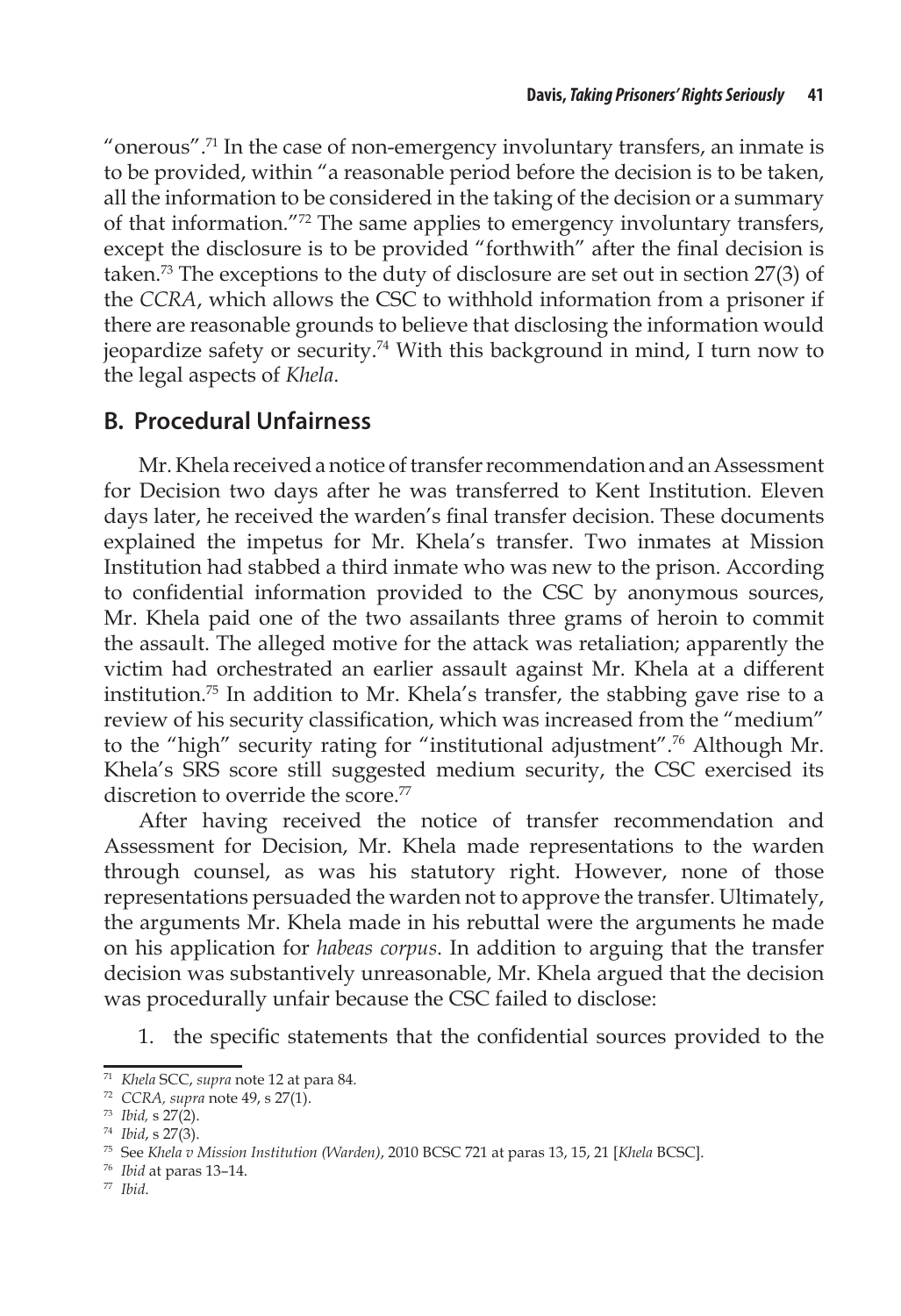CSC regarding the stabbing;

- 2. information about why the confidential sources were found to be reliable;
- 3. the scoring matrix that would allow Mr. Khela to understand how his SRS score was calculated; and
- 4. the reasons for why Mr. Khela's SRS score was overridden.78

On Mr. Khela's application for *habeas corpus*, all courts agreed that the transfer decision was procedurally unfair, and therefore, unlawful. This decision was based on a failure to disclose, required by section 27 of the *CCRA*. Mr. Khela was not provided with all of the information considered by the CSC in making the transfer decision. The CSC clearly considered the SRS scores and the information provided by the confidential sources, but Mr. Khela was not provided with all of the information considered in relation to these matters. The CSC could have invoked an exception to the duty of disclosure under section 27(3) of the *CCRA*, but they failed to do so. Thus, there was no justification for the failure to disclose. As a result, the Supreme Court of Canada concluded that Mr. Khela did not have "enough information to know the case to be met".<sup>79</sup> *Habeas corpus* was granted.<sup>80</sup>

#### **C. Substantive Unreasonableness**

In addition to arguing that the transfer decision was procedurally unfair, Mr. Khela argued that the decision was substantively unreasonable pursuant to *Dunsmuir*. <sup>81</sup> Mr. Khela argued that the decision lacked "justification, transparency and intelligibility" and did not fall "within a range of possible, acceptable outcomes which… [were] defensible in respect of the facts and law."82 Specifically, Mr. Khela maintained that it was unreasonable for the CSC to base the transfer decision on anonymous source information of unknown, and likely questionable, reliability. This was unreasonable because an independent assessment of the reliability of those sources was not conducted. He also argued that it was unreasonable that the CSC did not investigate his

<sup>78</sup> *Ibid* at paras 25–31.

<sup>79</sup> *Khela* SCC, *supra* note 12 at para 94.

<sup>80</sup> However, note the limits of this result. The application judge ordered Mr. Khela "returned to the general population at Mission Institution under the medium security classification": *Khela* BCSC, *supra* note 75 at para 64. Mr. Khela was returned there, but immediately placed in solitary confinement. He stayed there until CSC transferred him again to maximum security. Mr. Khela challenged that decision as well. His application was dismissed. The court found the transfer decision lawful. See *Khela v Mission Institution (Warden)*, 2011 BCSC 577.

<sup>81</sup> See *Khela* BCSC, *supra* note 75 at paras 29–31.

<sup>82</sup> *Dunsmuir, supra* note 18 at para 47.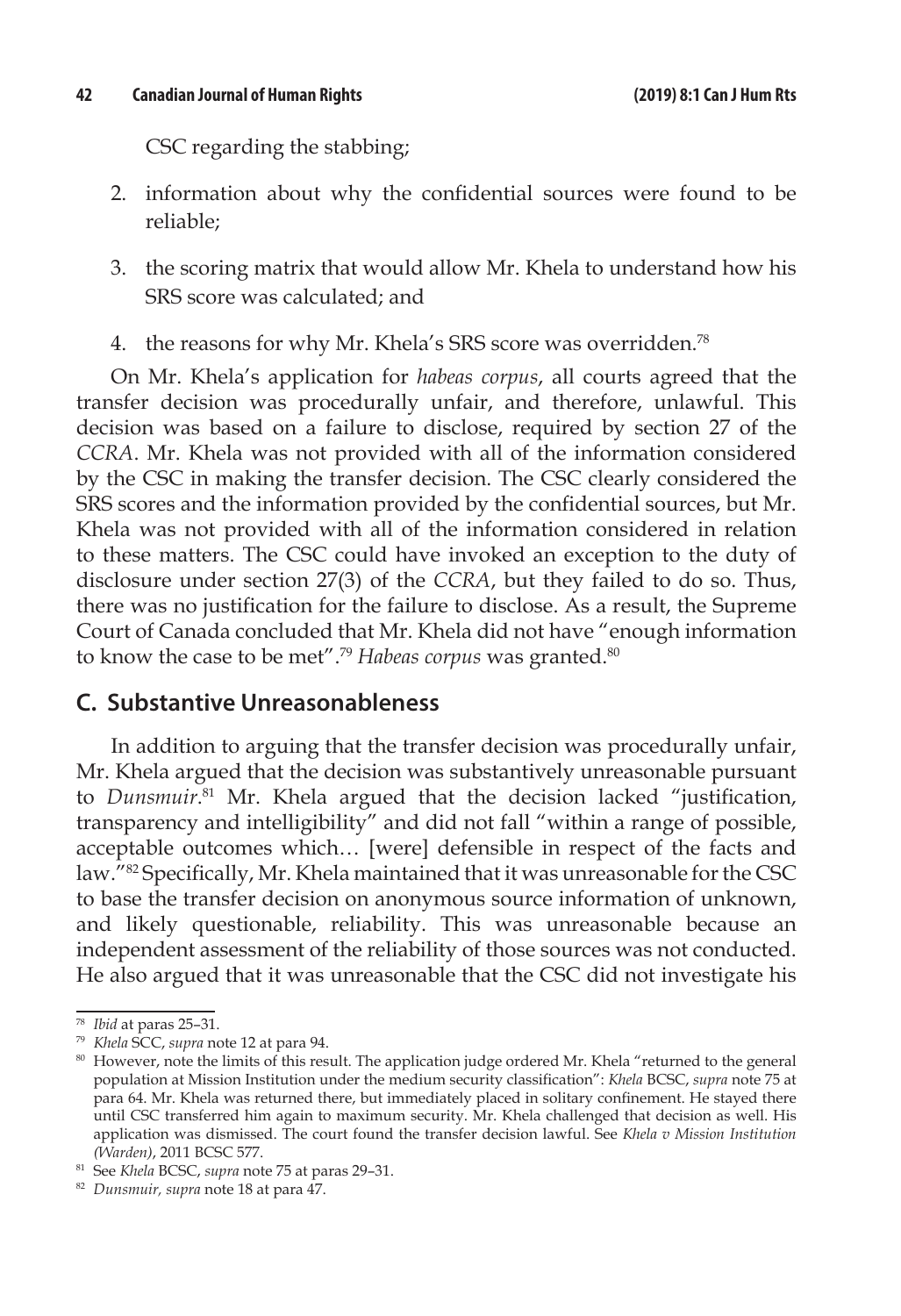explanation of the stabbing incident, which was that the victim was a friend of his who he would not harm. Finally, Mr. Khela suggested that the delay between the assault and the transfer (four months and ten days) was excessive. The delay was said to demonstrate that there was no real emergency in making the transfer or that the transfer was initiated for undisclosed reasons other than the stabbing incident. Whether these arguments were available to Mr. Khela on his application for *habeas corpus* was the main legal issue throughout the case.<sup>83</sup>

The application judge, Justice Bruce, concluded that the scope of substantive *habeas corpus* review includes reasonableness review.84 She relied primarily on the Supreme Court of Canada's decision in *May v Ferndale Institution*. 85 In *May*, the Court held that if a person detained by a federal authority chooses to challenge his or her detention by way of *habeas corpus*, rather than by way of judicial review in the Federal Court, "his or her claim should be dealt with *on its merits*".86 Justice Bruce understood "on its merits" to include reasonableness review.87 Justice Bruce also noted that *habeas corpus* jurisdiction should only be declined if it engages one of the two exceptions set out in *May* (where there is an appeal process or a "complete, comprehensive and expert" statutory review scheme).<sup>88</sup> Since Mr. Khela's case engaged neither of those exceptions, Justice Bruce concluded that Mr. Khela's substantive arguments were not precluded. Ultimately, Justice Bruce agreed with Justice Gaul in *Cooper v Ferndale Institution (Warden)* that "an administrative decision maker can lose jurisdiction if its decision is unreasonable and that such an examination is open to a court facing a *habeas corpus* application."89

Justice Bruce's decision was upheld on appeal, although the Court of Appeal's reasoning was somewhat different. Justice Chiasson for the Court of Appeal stated that the scope of *habeas corpus* review "is to be determined considering the nature and history of the writ and the development of administrative law generally", including how "the concept of jurisdiction has evolved over the years".<sup>90</sup> Taking this approach, Justice Chiasson noted that prior to *Dunsmuir, "habeas corpus* was issued on the basis that a decision to deprive a person of liberty was patently unreasonable".<sup>91</sup> An administrative

<sup>87</sup> *Khela* BCSC, *supra* note 75 at para 41.

<sup>83</sup> *Khela* BCSC, *supra* note 75 at paras 25–31.

<sup>84</sup> See *ibid* at paras 37–42.

<sup>85</sup> *May, supra* note 1.

<sup>86</sup> *Ibid* at para 32 (emphasis added).

<sup>88</sup> *Ibid* at para 38; *May, supra* note 1 at paras 44, 50.

<sup>89</sup> *Khela* BCSC, *supra* note 75 at para 39; *Cooper v Ferndale Institution (Warden)*, 2009 BCSC 1894 at para 40, citing *Mapara v Smith-Black* et al, 2007 BCSC 100 [*Mapara*]; *Lord v Coulter*, 2007 BCSC 1758 [*Lord*]; *Côté c Boily*, 2009 QCCS 1069. See also *Tschritter v Canada (Attorney General)*, 2009 BCSC 1565 at para 25 [*Tschritter*] ("[i]n addition to a loss of jurisdiction for breaches of procedural fairness, the courts have recognized a loss of jurisdiction founded on arbitrary or patently unreasonable decisions").

<sup>90</sup> *Khela v Mission Institution (Warden)*, 2011 BCCA 450 at para 60 [*Khela* BCCA].

<sup>91</sup> *Ibid* at para 32, citing *Mapara, supra* note 89; *Fitzgerald v William Head Institution (Warden)*, [1994] B.C.J.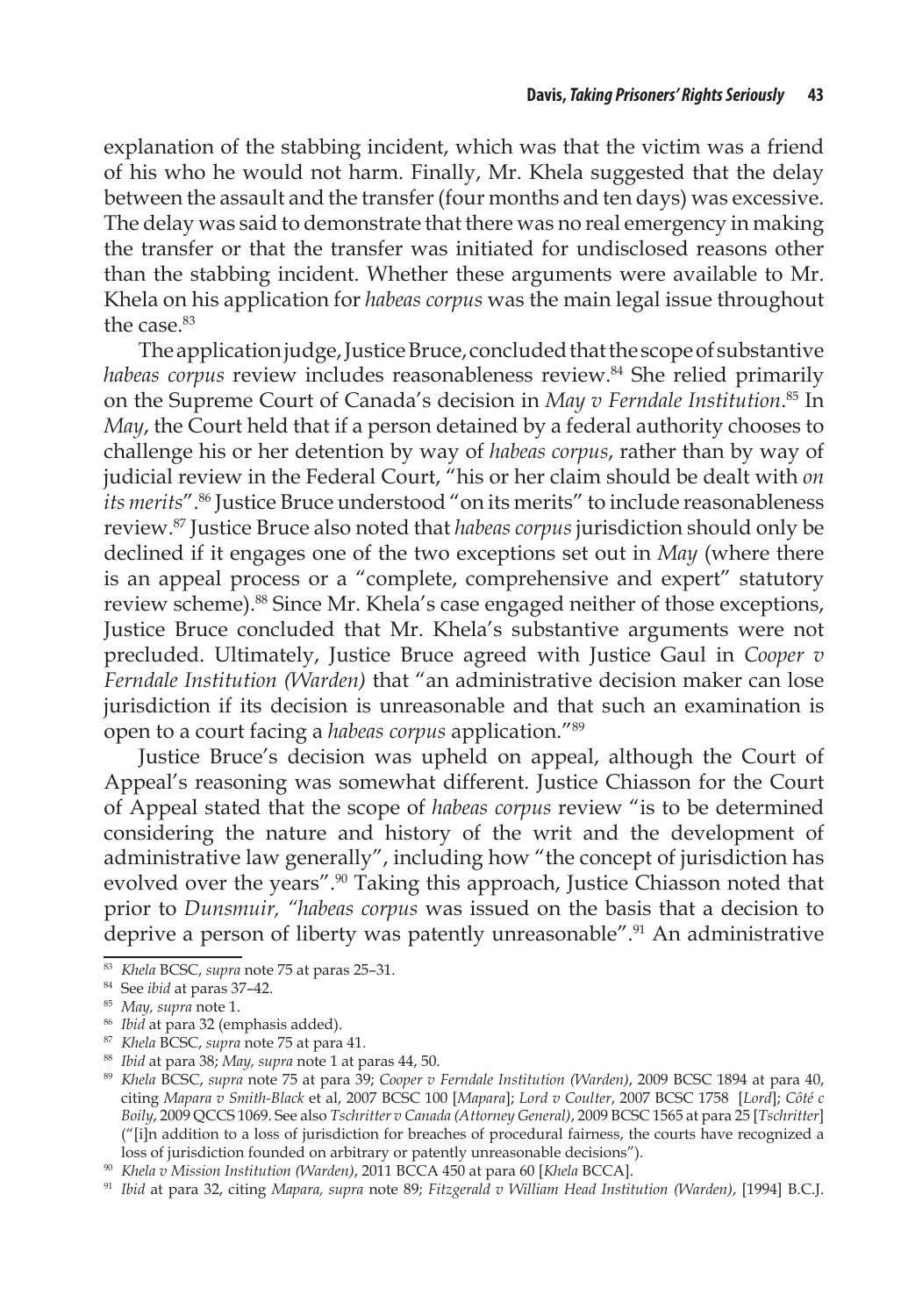decision-maker was said to have "lost jurisdiction" by making a patently unreasonable decision.<sup>92</sup> However, Justice Chiasson noted that *Dunsmuir* eliminated the patent unreasonableness standard, and with it, the concept of jurisdictional review, thereby leaving reasonableness as the primary substantive standard of review. According to Justice Chiasson, *habeas corpus*  should develop accordingly. Since the patent unreasonableness standard of review was eliminated, the primary standard of substantive *habeas corpus*  review post-*Dunsmuir* should be reasonableness, which does not relate to jurisdiction.<sup>93</sup>

In addition to drawing from the development of administrative law, Justice Chiasson also relied on the historical development of *habeas corpus* law.94 The Court drew from leading *habeas corpus* scholars Farbey, Sharpe and Atrill. In their view, there is no principled basis for the scope of substantive *habeas corpus* review to differ from the scope of substantive judicial review generally; *habeas*  corpus review is a form of judicial review.<sup>95</sup> Indeed, the authors explain that the law of *habeas corpus*, like administrative law, has abandoned the concept of jurisdictional review in favour of an approach broad enough to capture substantive review for reasonableness:

Rarely if ever in a *habeas corpus* case, where the liberty of the subject was at stake, were the courts prepared to decline to review a legal error. In addition to giving jurisdictional error an almost limitless definition, the courts adopted another technique both in judicial review and in the *habeas corpus* cases which was to abandon the idea that review could only be based on jurisdictional error and to claim that in certain situations, any apparent error would allow for interference by the court. If the error could not be classified as going to jurisdiction but was an error on the face of the material before the court, intervention was possible. In *habeas corpus* cases … there is a long tradition of review of this nature.<sup>96</sup>

This expansive approach to the scope of substantive *habeas corpus* review

No. 1534 at para 25, 1994 CanLII 502 (BC SC) [*Fitzgerald*]; *Lord, supra* note 89. See also *ibid* at para 68 ("[p]re-*Dunsmuir*, the court looked at the decisions of prison administrators through the lens of patent unreasonableness, or stated that this was the standard of review for the inquiry").

<sup>92</sup> See e.g. *Canada (Attorney general) v Public Service Alliance of Canada*, [1993] 1 SCR 941 at 955, 101 DLR (4th) 673 ("[t]he result of the *CUPE* decision is that when an administrative tribunal is acting within its jurisdiction it will lose jurisdiction only if it acts in a patently unreasonable manner") referring to *CUPE v NB Liquor Corporation*, [1979] 2 SCR 227, 97 DLR (3d) 417.

<sup>93</sup> See *Khela* BCCA, *supra* note 90 at paras 66, 68.

<sup>94</sup> See *ibid* at paras 59–79.

<sup>95</sup> See Farbey, Sharpe & Atrill, *supra* note 22 at 56–64. See also HWR Wade, "Habeas Corpus and Judicial Review" (1997) 113 Law Q Rev 55 at 62: "All the accepted grounds for judicial review, *i.e.* for claiming that some administrative act or decision is unlawful, ought to be equally available on habeas corpus if they affect the prisoner's right to his liberty. Instead of making the expansion of judicial review into a pretext for restricting the right to habeas corpus, the grounds for seeking both remedies should expand in parallel, since exactly the same principle of legality is in issue in both. Whether there is an "underlying administrative decision" is quite irrelevant. The question is whether the prisoner's detention is lawful or unlawful. The prisoner ought to be able to rely on any ground, which, if made good, would entitle him to his release. To this he is entitled as of right, as has been clear law for centuries."

<sup>96</sup> Farbey, Sharpe & Atrill, *supra* note 22 at 20.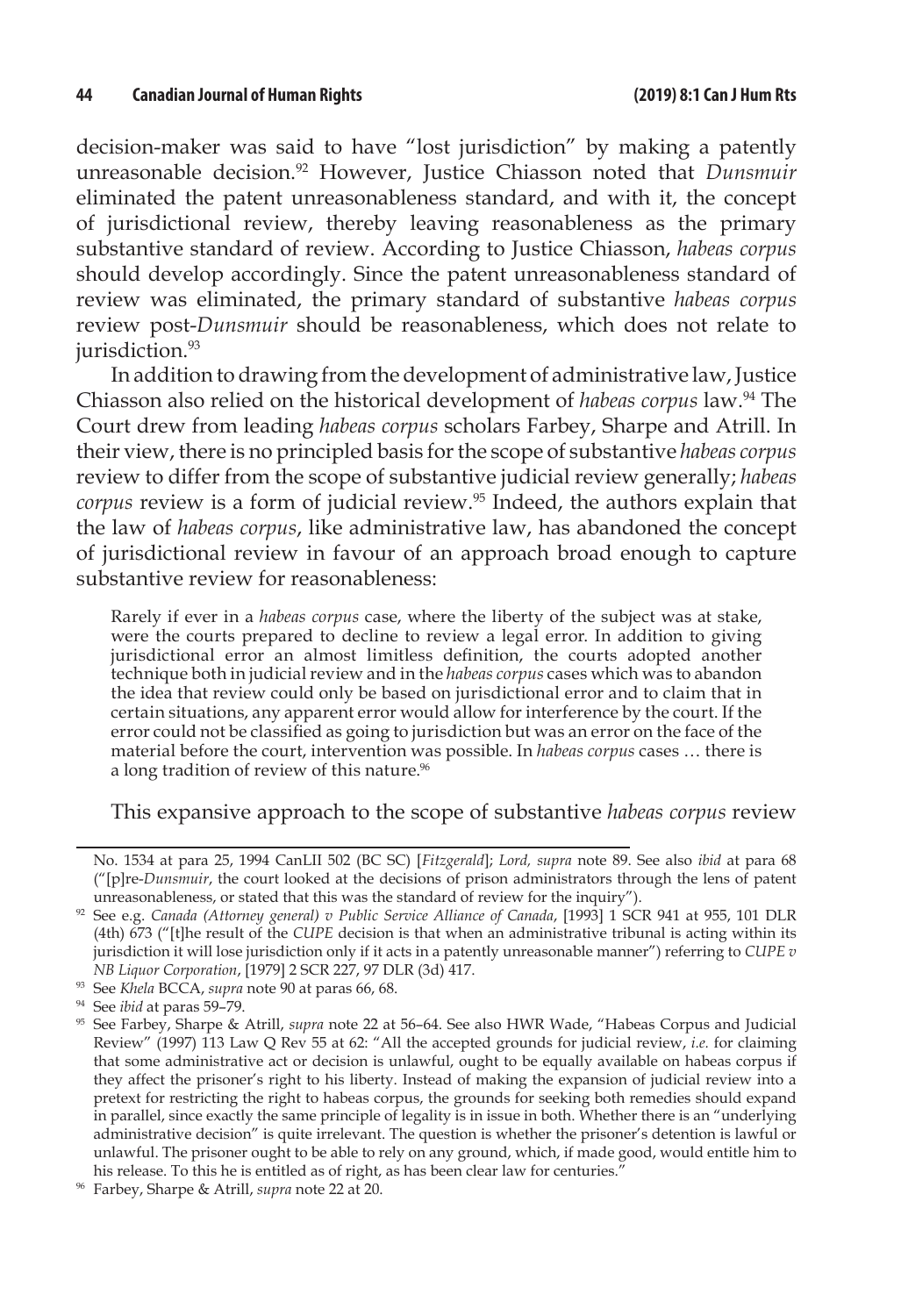was adopted by the Supreme Court of Canada in *Khela*. Justice Lebel wrote, for a unanimous Court, that "[w]hether a decision is 'lawful' cannot relate to jurisdiction alone."97 Justice Lebel noted that in *May* the Court found that "[a] deprivation of liberty will only be lawful where it is within the jurisdiction of the decision-maker."98 However, in *Khela* the Court clarified that this statement "cannot be read as a signal that *only* decisions outside the decision maker's jurisdiction will be unlawful."99 Rather, a decision may be unlawful on substantive grounds, even if the decision-maker has the authority to make the decision, if the decision "lacks an evidentiary foundation" or is "arbitrary" or "unreasonable".<sup>100</sup> Justice Lebel concluded that "a decision will be unreasonable, and therefore unlawful, if an inmate's liberty interests are sacrificed absent any evidence or on the basis of unreliable or irrelevant evidence, or evidence that cannot support the conclusion".<sup>101</sup> In making this determination, a court is to accord due deference to the correctional decisionmaker's expertise in prison matters.<sup>102</sup>

The Supreme Court in *Khela* also set out a number of more practical points in support of reasonableness as a legitimate ground of *habeas corpus* review.103 The strength of these points can be appreciated if one considers a federal inmate who seeks to challenge a transfer decision on the grounds that it is both unreasonable and procedurally unfair. If reasonableness review is not available on an application for *habeas corpus* then the inmate is required to pursue his or her substantive argument in the Federal Court. This is because the Federal Court has "exclusive original jurisdiction" over the review of decisions made by the CSC.104 So, the inmate would have to bring two applications: one for judicial review in the Federal Court seeking to quash the transfer decision on the grounds that it is unreasonable, and another for *habeas corpus* in a provincial superior court seeking discharge on the grounds that the decision is procedurally unfair.

<sup>97</sup> *Khela* SCC, *supra* note 12 at para 66.

<sup>98</sup> *May, supra* note 1 at para 77.

<sup>99</sup> *Khela* SCC, *supra* note 12 at para 67 (emphasis in original).

<sup>100</sup> *Ibid* at para 67.

<sup>101</sup> *Ibid* at para 74.

<sup>&</sup>lt;sup>102</sup> See *ibid* at para 75: "An involuntary transfer decision is nonetheless an administrative decision made by a decision maker with expertise in the environment of a particular penitentiary. To apply any standard other than reasonableness in reviewing such a decision could well lead to the micromanagement of prisons by the courts."

<sup>103</sup> *Ibid* at paras 51–65, 70–72.

<sup>104</sup> *Federal Courts Act*, RSC 1985, c F-7, s 18(1): "Subject to section 28, the Federal Court has exclusive original jurisdiction (a) to issue an injunction, writ of *certiorari*, writ of prohibition, writ of *mandamus* or writ of *quo warranto*, or grant declaratory relief, against any federal board, commission or other tribunal; and (b) to hear and determine any application or other proceeding for relief in the nature of relief contemplated by paragraph (a), including any proceeding brought against the Attorney General of Canada, to obtain relief against a federal board, commission or other tribunal." On federal court jurisdiction in relation to *habeas corpus*, see e.g. Nicolas Lambert, "Death by a Thousand Cuts: Federal Court Jurisdiction and the Constitution" (2018) 31:2 Can J Admin L & Prac 115.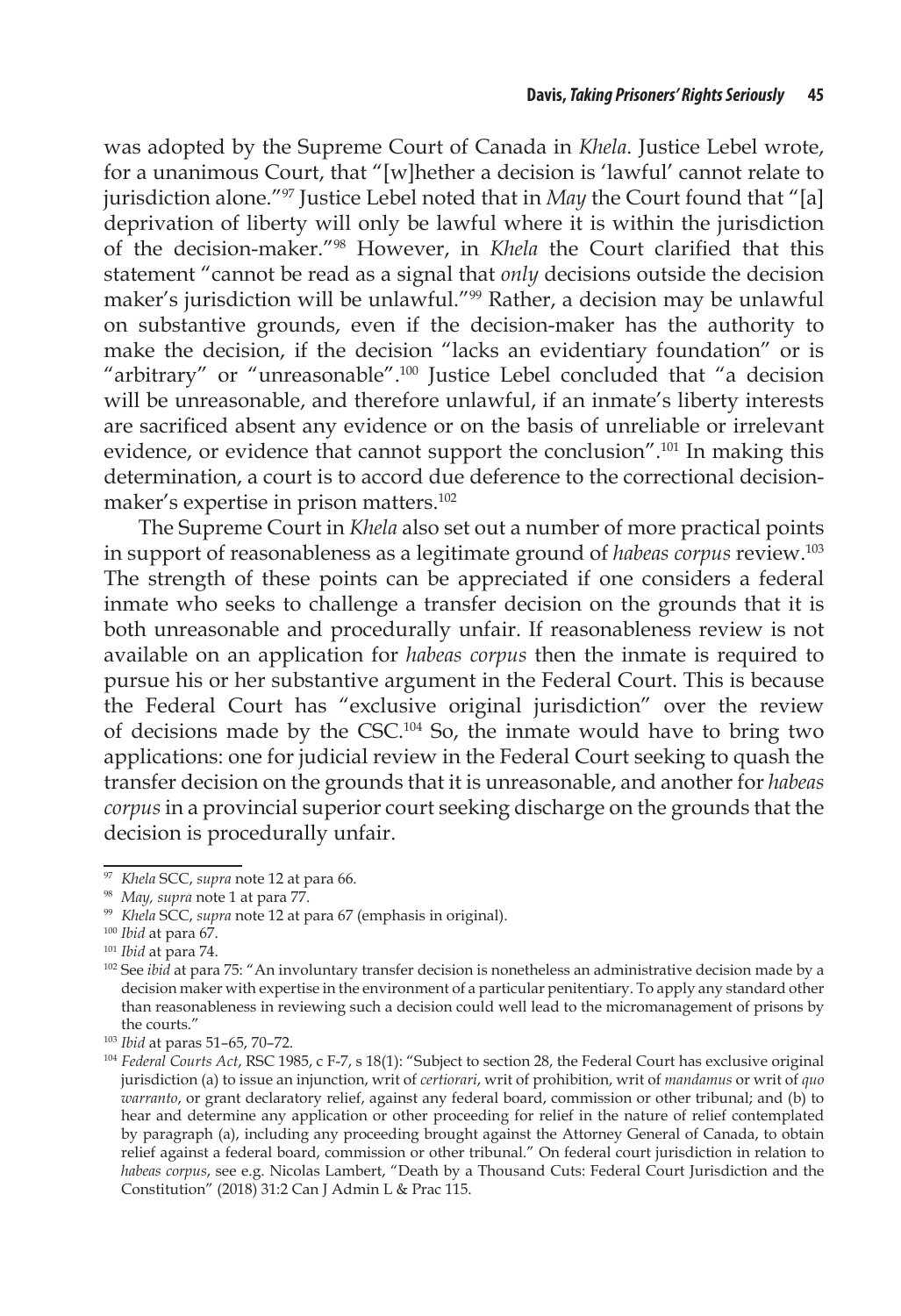This bifurcation is obviously inefficient and duplicative. In addition, it risks inconsistent findings and results. Of course, this bifurcation could be avoided if the inmate simply made both arguments under one application for judicial review in the Federal Court. But the inmate need not do so. In *May* and *Mille*r, the Supreme Court held that the inmate has a "choice" of remedy, regardless of "concerns about conflicting jurisdiction".105 Given the advantages of *habeas corpus* over judicial review—the former is speedier, more local and provides a more favourable burden than the latter— it is unsurprising that *habeas corpus* would often be the preferred path. The problem of bifurcation is even more pronounced in the case of provincial inmates, who are not subject to federal decision-making or the jurisdiction of the Federal Court. If *habeas corpus* reasonableness review were precluded, a provincial inmate would have to bring two different applications in the very same court in order to benefit from the advantages of *habeas corpus*: one application for judicial review challenging the reasonableness of the liberty-depriving decision, and another application for *habeas corpus* challenging the procedural fairness of the decision. Surely, this cannot be right. One application for *habeas corpus* is simpler, more efficient and better aligned with the constitutional guarantee of access to the writ.

### **IV. Concerns about** *Khela*

Despite the apparent advantages of *habeas corpus* reasonableness review set out in *Khela*, some scholars and advocates have argued that *habeas corpus* reasonableness review is not a welcome development for prisoners. Consider, for example, the position of the Canadian Association of Elizabeth Fry Societies and the John Howard Society of Canada (CAEFS/JHSC), who were interveners in *Khela*. In their view, incorporating reasonableness review into *habeas corpus* would be "tantamount to erasing the distinctions" between *habeas corpus* and judicial review.106 In particular, CAEFS/JHSC emphasized the nondiscretionary nature of *habeas corpus* and the favourable burden. CAEFS/ JHSC argued that the reasonableness standard is inconsistent with the strict burden of proof that *habeas corpus* places on the detaining authority. Because there are only two possible outcomes on an application for *habeas corpus*  grant the writ or not — CAEFS/JHSC argued that *Dunsmuir* reasonableness is inapplicable. There is "no 'range of possible acceptable outcomes'" on an application for *habeas corpus*, it is "either or."107

Lisa Kerr has also expressed concerns about the impact of *Khela*. In her view, correctional decision makers are not deserving of the deference that

<sup>105</sup> *May, supra* note 1 at para 67, citing *Miller, supra* note 10 at 641.

<sup>106</sup> CAEFS/JHSC Factum, *supra* note 17 at para 11.

<sup>107</sup> *Ibid* at para 9.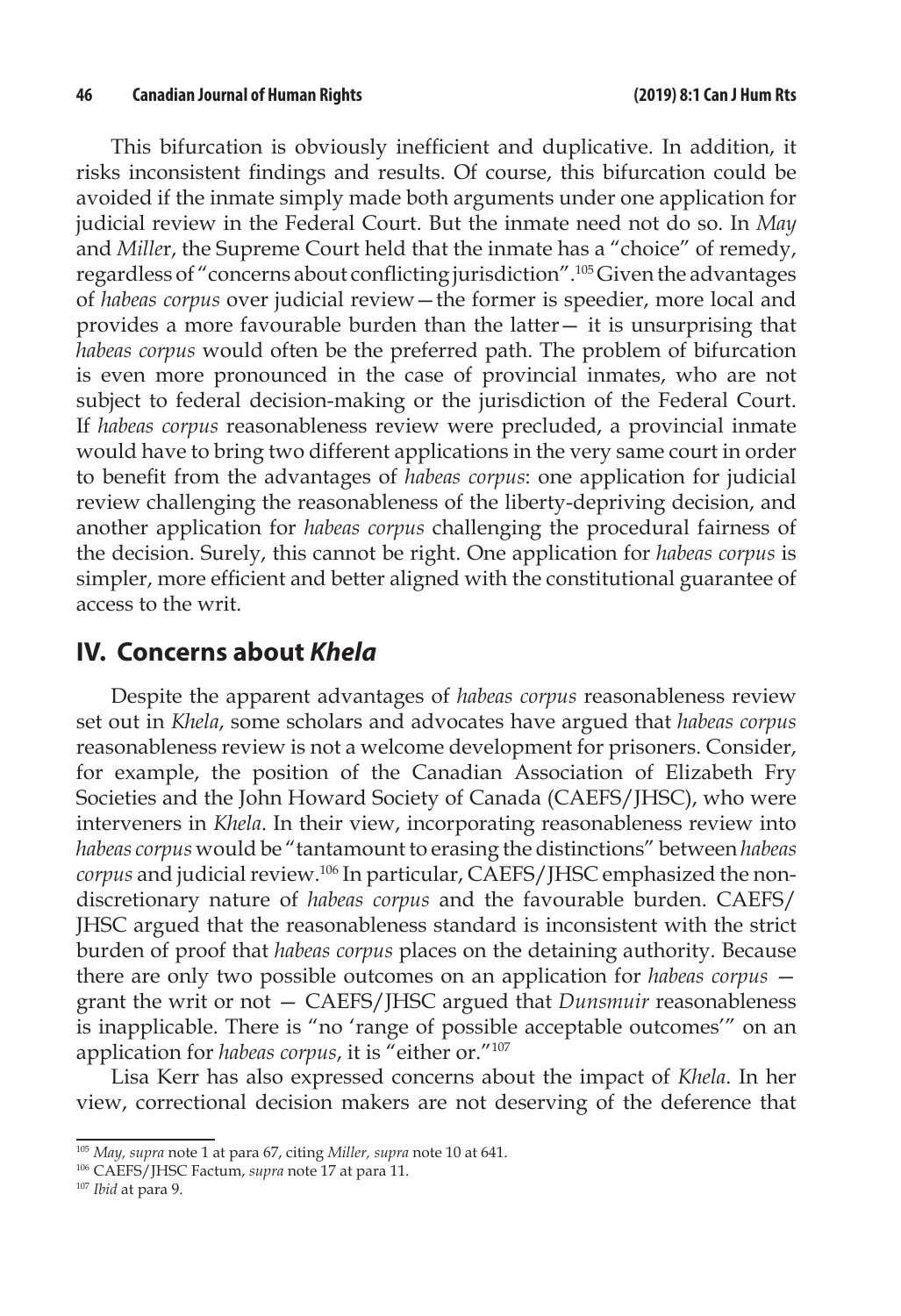reasonableness review necessarily requires. Kerr notes that correctional decision makers are generally not well-trained in the law and, to the extent that they are, their training is limited to prison law and policy, not the law applicable to the protection of constitutional rights. As such, "[p]rison officials are not likely to impress when they make decisions that implicate Charter rights."108 Thus, to guard against the potential abuse of rights in prison, Kerr argues that the "judiciary is a necessary player in prison legality, rather than a necessarily amateur outsider" at risk of micromanaging prisons.109 Kerr concludes that if the *Khela* court adopted *habeas corpus* reasonableness review "because of a fantasy of prisons as *legally* expert institutions that would be weakened by judicial scrutiny, the judgment seems deeply misguided."<sup>110</sup>

Another point raised by Kerr is that it is unclear from *Khela* what *habeas corpus* reasonableness review means.111 Reasonableness review was never conducted in *Khela*, so no guidance was provided in that regard. This causes Kerr to worry about how *habeas corpus* reasonableness review might be applied. She provides the example of section 27(3) of the *CCRA*, which allows the CSC to withhold relevant information from prisoners if it is believed, on reasonable grounds, that disclosing the information would jeopardize safety or security. Kerr worries that "[f]uture courts might find that the question of whether the warden found objectively 'reasonable grounds' should itself be reviewed on a deferential reasonableness standard."112 If this was not how the courts approached the question prior to *Khela*, Kerr suggests that "the level of constitutional protection for prisoners stands to be lower than the conception of 'lawfulness' in *May* that required adherence to statutory criteria."113

Kerr's concern about the uncertain meaning of reasonableness in the *habeas corpus* context is all the more serious given the precarious state of reasonableness review in administrative law generally. Off the bench, the Honourable Justice David Stratas of the Federal Court of Appeal has written that reasonableness review "is a mash of inconsistency and incoherence."114 The problematic consequence of this mash for Canadian prisoners is that it permits challenges to liberty-depriving decisions to be adjudicated on a standard that, as Justice Stratas puts it, "means entirely different things in different cases but we know not why."115 Justice Stratas is not alone in his concerns. Matthew Lewans writes that "despite all the rhetoric concerning the

<sup>108</sup> Kerr, "Easy Prisoner Cases" *supra* note 17 at 260.

<sup>109</sup> *Ibid* at 260.

<sup>110</sup> *Ibid* (emphasis in original); See also Kerr, "Contesting Expertise", *supra* note 5.

<sup>111</sup> Kerr, "Easy Prisoner Cases", *supra* note 17 at 255–56.

<sup>112</sup> *Ibid* at 256.

<sup>113</sup> *Ibid*.

<sup>114</sup> Honourable Justice David Stratas, "The Canadian Law of Judicial Review: A Plea for Doctrinal Coherence and Consistency" (2016) 42:1 Queen's LJ 27 at 35 [Stratas, "A Plea"].

<sup>115</sup> *Ibid*.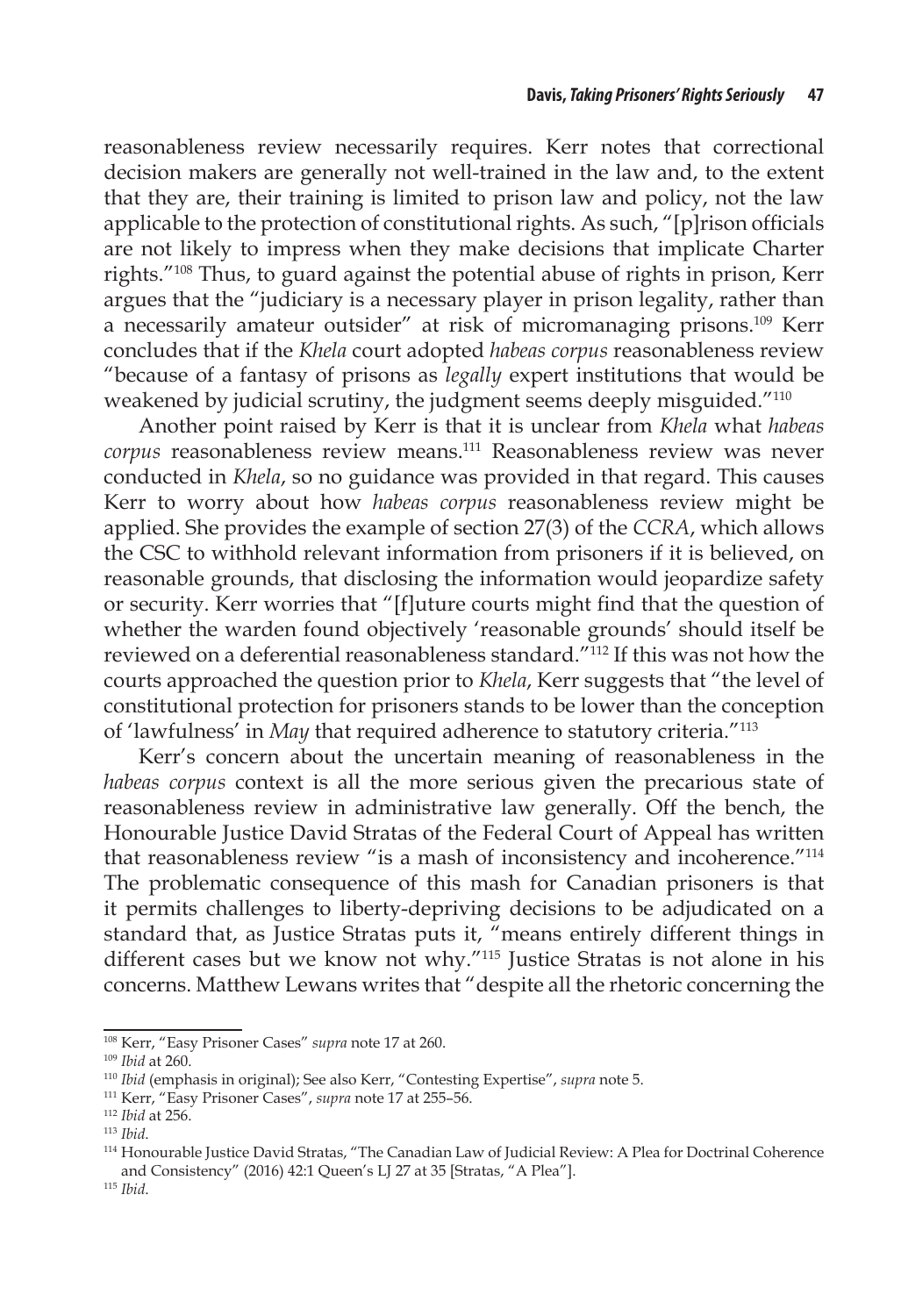purposes of reasonableness review, the Supreme Court has generally failed to apply the reasonableness standard in a consistent or principled fashion."116 Paul Daly adds that, rather than clarifying the law, recent Supreme Court cases "have had the unfortunate effect of increasing the uncertainty about the scope and meaning of reasonableness review."117 These comments confirm Kerr's concern. Prisoners' substantive arguments may be at the mercy of an amorphous standard inconsistently applied.

Kerr expands upon her concerns in an analysis of the 2015 Ontario Superior Court of Justice decision in *White v The Attorney General of Canada*. 118 Mr. White was convicted of second-degree murder for the death of his wife, but maintained his innocence. He was classified as medium security when he sought to be reclassified as minimum security. A psychological report supported Mr. White's reclassification request and when the CSC administered the SRS, Mr. White was found to be "at the high end for minimum security and … within the 5% discretionary range for medium security."119 Mr. White's case management team recommended that he be transferred to minimum security. However, a manager of assessment intervention and the warden disagreed. In their view, the fact that Mr. White maintained his innocence increased his safety risk. They found that Mr. White lacked insight into his offence and failed to take responsibility for it. Mr. White brought an application for *habeas corpus* which was dismissed. Justice Vallee agreed with the warden, reasoning as follows:

I find that the warden's decision was reasonable. Mr. White's denial of responsibility for the offence means that it will never be possible to determine why he committed the offence. His reason for committing the offence is directly related to any analysis of whether he is a risk to public safety and if so the degree of the risk. Because the paramount consideration of the *CCRA* is the protection of society, the warden's decision to confirm Mr. White's security rating as medium was justified and responsible. Therefore, his decision was lawful.120

In Kerr's analysis, *White* is an example of deference gone wrong. She notes that maintaining innocence is nowhere to be found in the provisions of the *CCRA, CCRR* and CDs as a factor relevant to the review of security classifications. Kerr also questions the view put forward by the CSC, and accepted by the court, that maintaining innocence makes Mr. White more dangerous. Kerr acknowledges that maintaining innocence may make it more difficult for the CSC to manage an offender if he or she fails to enrol in correctional treatment and programs. However, Kerr notes that this was not the

<sup>&</sup>lt;sup>116</sup> Matthew Lewans, "Deference and Reasonableness Since *Dunsmuir"* (2012) 38:1 Queen's LJ 59 at 63.

<sup>117</sup> Paul Daly, "The Scope and Meaning of Reasonableness Review" (2015) 52:4 Alta L Rev 799 at 800.

<sup>118</sup> *White v The Attorney General of Canada*, 2015 ONSC 6994 [*White*]. See Kerr, "Maximum Liberty?", *supra* note 17.

<sup>119</sup> *White, supra* note 118 at para 7.

<sup>120</sup> *Ibid* at para 27.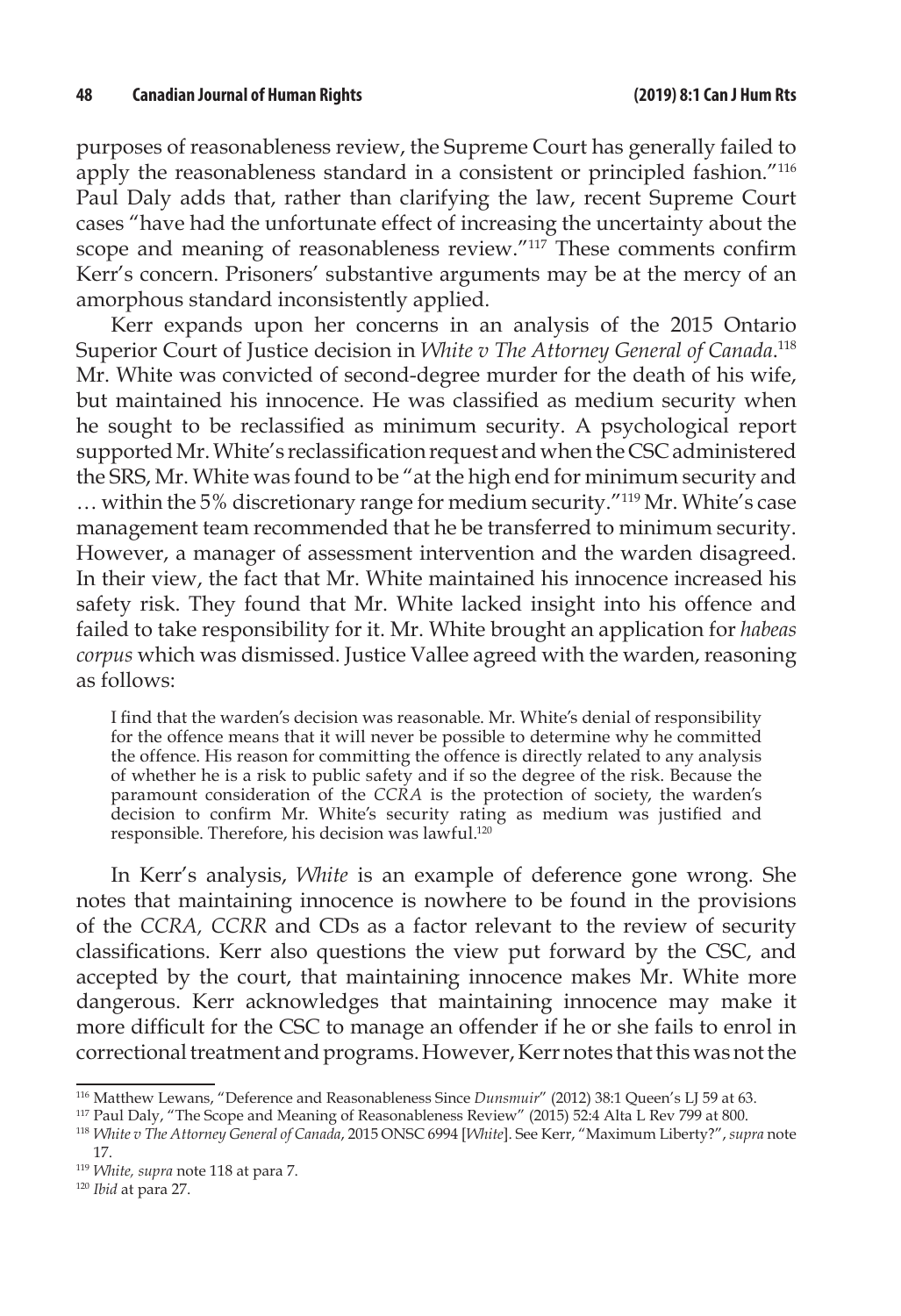case with Mr. White; his "participation in prison life was at the ideal end of the spectrum."121 Ultimately, Kerr concludes that the degree of deference offered to the warden in *White* "does not seem warranted by either the governing law or the full evidentiary record."<sup>122</sup> Thus, she suggests that reasonableness review may be "serving to erode what has traditionally been a commitment to review the 'legality' of decisions under *habeas corpus*."123 Again, based on *White, Khela* seems to have been a setback for prisoners.

To summarize, some prison advocates and scholars have considered *Khela* damaging to prisoners' rights and the law of *habeas corpus* generally. According to the *Khela* interveners, CAEFS/JHSC, reasonableness review is conceptually incompatible with *habeas corpus*. CAEFS/JHSC suggests that *habeas corpus* is best left to develop apart from the doctrinal mess that is administrative law reasonableness review. Further, Lisa Kerr argues that *habeas corpus* reasonableness review may grant undue deference to correctional decision makers. She worries that the meaning of reasonableness in the *habeas corpus* context is too uncertain to properly protect prisoners' rights. She sees these issues as having materialized in *White*, where the court's review was so deferential to the CSC as to effectively relieve it of strict compliance with statutory requirements.

# **V.** *Khela***'s Promise**

### **A. Deference, Reasonableness and the Intensity of Review**

Despite the concerns raised by Kerr and others, my view is that *Khela*'s impact has not been entirely negative. *Khela* has promise. In this section, I advance several arguments in support of *Khela* and *habeas corpus*  reasonableness review. The first is that reasonableness review does not erase the distinctions between *habeas corpus* and judicial review, as suggested by CAEFS/JHSC. Justice Lebel made it clear in *Khela* that the traditional onuses and non-discretionary nature of *habeas corpus* remain unchanged.<sup>124</sup> Further, the practical advantages of *habeas corpus* over judicial review remain. *Habeas corpus* in provincial courts provides local access to justice and tends to be much speedier than judicial review in the Federal Court. There are meaningful

<sup>121</sup> Kerr, "Maximum Liberty?", *supra* note 17 at 250.

<sup>122</sup> *Ibid* at 250.

<sup>123</sup> *Ibid*.

<sup>124</sup> *Khela* SCC, *supra* note 12 at paras 77–79. Note that in the hearing before the Supreme Court, Justice Moldaver expressed concern about preserving the traditional *habeas corpus* onuses. Why, one might ask, should the detaining party bear the onus of establishing the reasonableness of detention (particularly if the detention is lawful on all other grounds) when the onus would be on the detainee on judicial review in the Federal Court? Counsel for Mr. Khela emphasized that the relevant difference is that *habeas corpus*  is uniquely concerned with matters of liberty. On the significance of the burden of proof on *habeas corpus*  generally, see Robert J Sharpe, "Habeas Corpus, Extradition and the Burden of Proof: The Case of the Man Who Escaped from Devil's Island" (1990) 49:3 Cambridge LJ 422.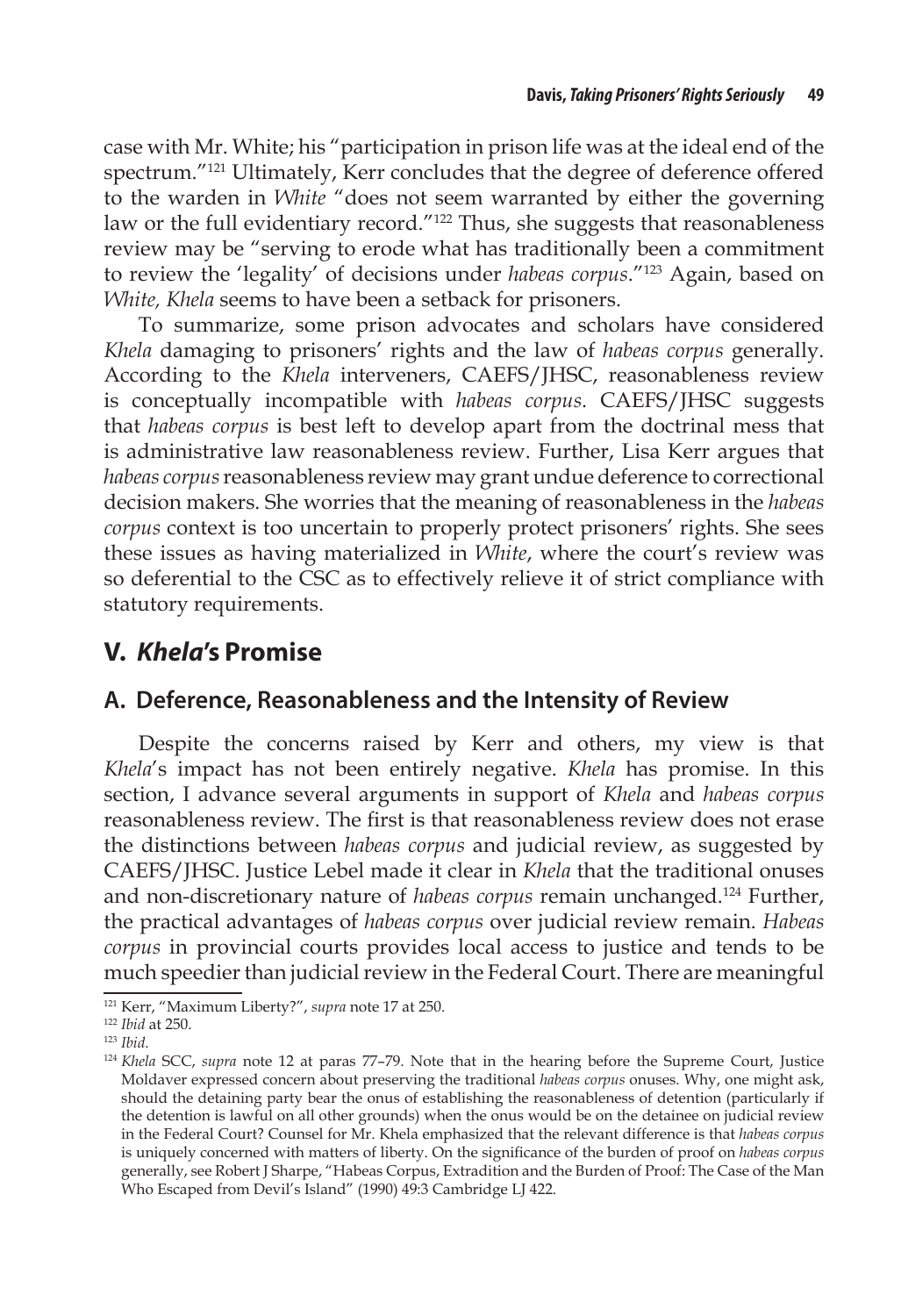distinctions between *habeas corpus* and judicial review, even if both operate under the same substantive standard of review.

Secondly, the argument made by CAEFS/JHSC that reasonableness review is incompatible with the binary nature of the outcomes on an application for *habeas corpus* does not accord with the Supreme Court of Canada's understanding of reasonableness review. For example, in *Wilson v Atomic Energy of Canada Ltd*, 125 the issue before the Supreme Court was whether it was unjust, pursuant to section 240(1) of the *Canada Labour Code*,<sup>126</sup> to dismiss an employee without cause (but with a generous severance package). Despite there being only two possible outcomes — that dismissal without cause is unjust or it is not  $-$  a majority of the Supreme Court held that the reasonableness standard of review applied.127 In *Alberta (Information and Privacy Commissioner) v Alberta Teachers' Association*, 128 the issue was whether an inquiry of the Alberta Information and Privacy Commissioner was automatically terminated due to a lapse of statutory timelines.<sup>129</sup> Despite there being only two possible outcomes — either the inquiry automatically terminated or it did not — the Supreme Court held that the standard of review was reasonableness and found the adjudicator's decision reasonable.130

These examples show that the argument made by CAEFS/JHSC in *Khela* is overstated. That argument underappreciates the important distinction between outcomes and the factors that determine those outcomes or the "qualities that make a decision reasonable".131 There are a number of factors that bear on the legality of a given decision. Some decisions are unlawful because they are procedurally unfair. Others are unlawful because they are unsupported by evidence. A lawful decision, in contrast, is procedurally fair, supported by evidence, compliant with statutory requirements and otherwise well-reasoned. There is no single, correct way to support a decision with evidence, justify a decision with reasons or interpret a statutory provision. Thus, when it comes to achieving the qualities that make decisions lawful or unlawful, a "range of possible, acceptable outcomes" seems unavoidable, including on an application for *habeas corpus*. 132

<sup>125</sup> *Wilson v Atomic Energy of Canada Ltd*, 2016 SCC 29 [*Wilson*].

<sup>126</sup> *Canada Labour Code*, RSC, 1985, c L-2. Section 240(1) provides: "Subject to subsections (2) and 242(3.1), any person (a) who has completed twelve consecutive months of continuous employment by an employer, and (b) who is not a member of a group of employees subject to a collective agreement, may make a complaint in writing to an inspector if the employee has been dismissed and considers the dismissal to be unjust." Mr. Wilson made such a complaint.

<sup>127</sup> See *Wilson*, *supra* note 125 at paras 15, 40, 70–71. But see the dissenting opinion.

<sup>128</sup> *Alberta (Information and Privacy Commissioner v Alberta Teachers' Association)*, 2011 SCC 61 [*Alberta Teachers*].

<sup>129</sup> See *Personal Information Protection Act*, SA 2003, c P-6.5, s 50(5).

<sup>130</sup> *Alberta Teachers, supra* note 128 at para 72. See also *Canada (Canadian Human Rights Commission) v Canada (Attorney General)*, 2011 SCC 53 [*CHRC* 2011]; *HBC Imports (Zellers Inc.) v Canada (Border Services Agency)*, 2013 FCA 167 at paras 9–11.

<sup>131</sup> *Dunsmuir, supra* note 18 at para 47.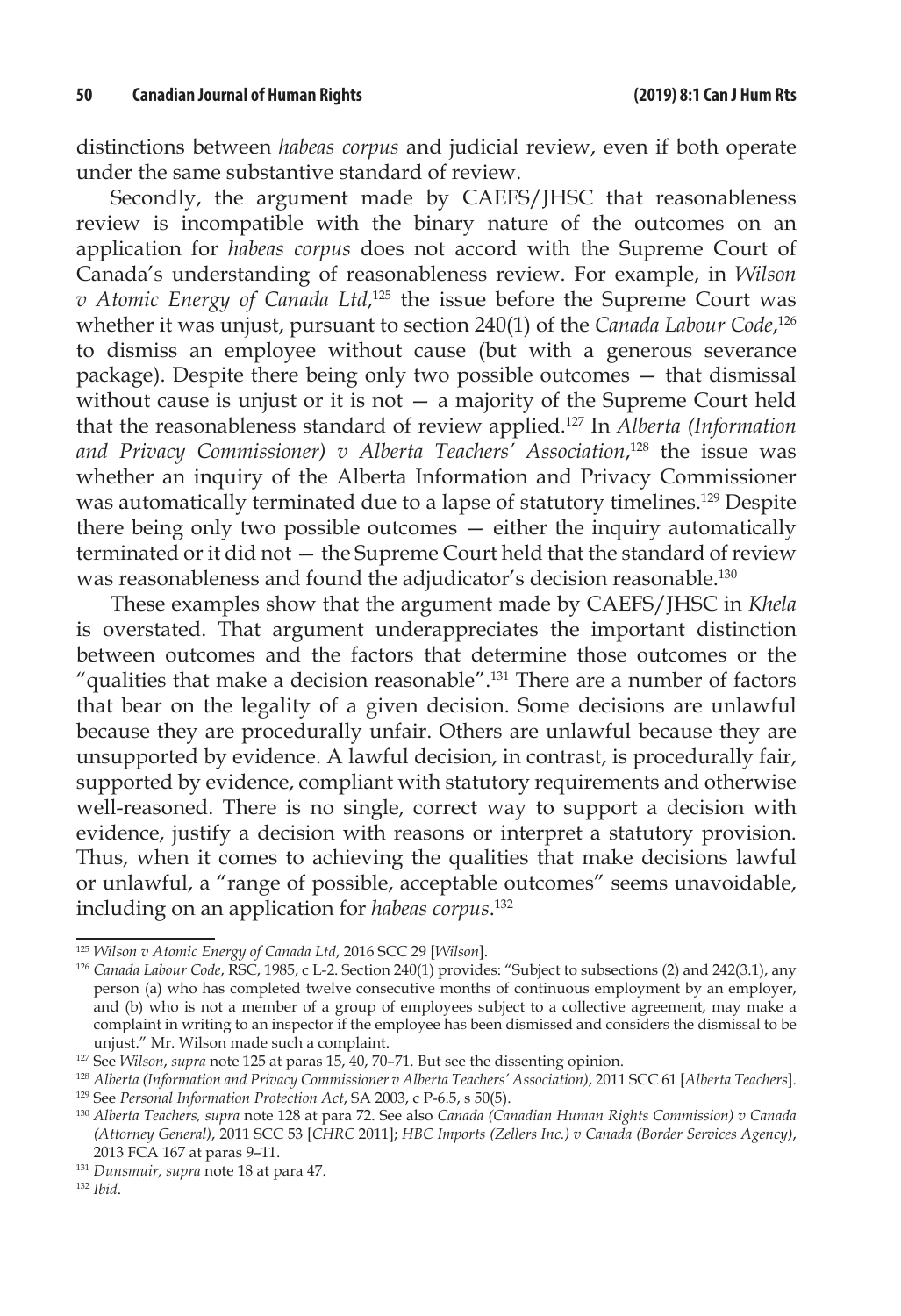Furhter, in my view, the concerns raised by CAEFS/JHSC and Kerr about undue deference are mistaken, at least in principle. There was no pure lawfulness standard of substantive *habeas corpus* review prior to *Khela*. As Justice Chiasson noted in *Khela*, the patent unreasonableness standard of review was explicitly applied to substantive *habeas corpus* review prior to *Dunsmuir* and *Khela* or, at least, implicitly informed *habeas corpus* review.133 The argument about undue deference fails to appreciate this reality. The patent unreasonableness standard was the most deferential standard of review. A decision was said to be patently unreasonable only if it was "clearly irrational" or "so flawed that no amount of curial deference can justify letting it stand."134 In contrast, *Khela* confirmed that the standard of substantive *habeas corpus* review post-*Dunsmuir* is reasonableness, a less deferential standard of review than patent unreasonableness. Reasonableness review requires courts on *habeas corpus* review to grant less deference to correctional decisionmakers than they were required to do before *Khela* (and before *Dunsmuir*). So, *Dunsmuir* and *Khela* are, in principle, favourable to prisoners.

This is not to say that undue deference to correctional decision-makers is not a valid concern in applying the reasonableness standard. In *Canada v Khosa*, the Supreme Court stated that "[r]easonableness is a single standard that takes its colour from the context."135 The correctional context is one that has historically attracted considerable, and at times unwarranted, deference. The reasonableness standard of review hardly changes this tendency to defer. As Justice Chiasson suggested in *Khela*, all that has changed since *Dunsmuir* "is the terminology that did away with patent unreasonableness" and that "considerable deference" is still required by the correctional context.136 In other words, the reduced level of deference required in principle by the shift from patent unreasonableness to reasonableness may not materialize in practice. This is supported by Kerr's analysis of *White*. The reasonableness standard of review was applied with such deference that Mr. White's *habeas corpus* application hardly amounted to a review at all. The warden's reasoning

<sup>133</sup> See *Khela* BCCA, *supra* note 90 at para 32 ("*habeas corpus* was issued [prior to *Dunsmuir*] on the basis that a decision to deprive a person of liberty was patently unreasonable"), citing *Lord, supra* note 89; *Mapara, supra* note 89; *Fitzgerald, supra* note 91. See also *Khela* BCCA, *supra* note 90 at para 68 ("[p]re-*Dunsmuir*, the court looked at the decisions of prison administrators through the lens of patent unreasonableness, or stated that this was the standard of review for the inquiry"). For other cases, see e.g. *Chityal c Canada (Justice)*, 2006 QCCA 20 at para 50; *Bachynski v Gallagher (Warden of William Head Institution)*, [1995] BCJ No 1715 at para 22, 1995 CanLII 958 (BC SC); *Mowers v Canada (Attorney General)*, 2009 BCSC 1566 at para 10; *Tschritter, supra* note 89 at para 25; *Hoang v Warden of Kent Institution* et al, 2002 BCSC 197 at para 8. There are many other cases that do not explicitly use the terms "patent unreasonableness" but do use the language of jurisdictional review, which is connected to the "patent unreasonableness" standard.

<sup>134</sup> *Law Society of New Brunswick v Ryan*, 2003 SCC 20 at paras 52–53 as cited in *Dunsmuir, supra* note 18 at para 40.

<sup>135</sup> *Canada (Citizenship and Immigration) v Khosa*, 2009 SCC 12 at para 59. See also *Catalyst Paper Corp v North Cowichan (District)*, 2012 SCC 2 at para 18.

<sup>136</sup> *Khela* BCCA, *supra* note 90 at para 68.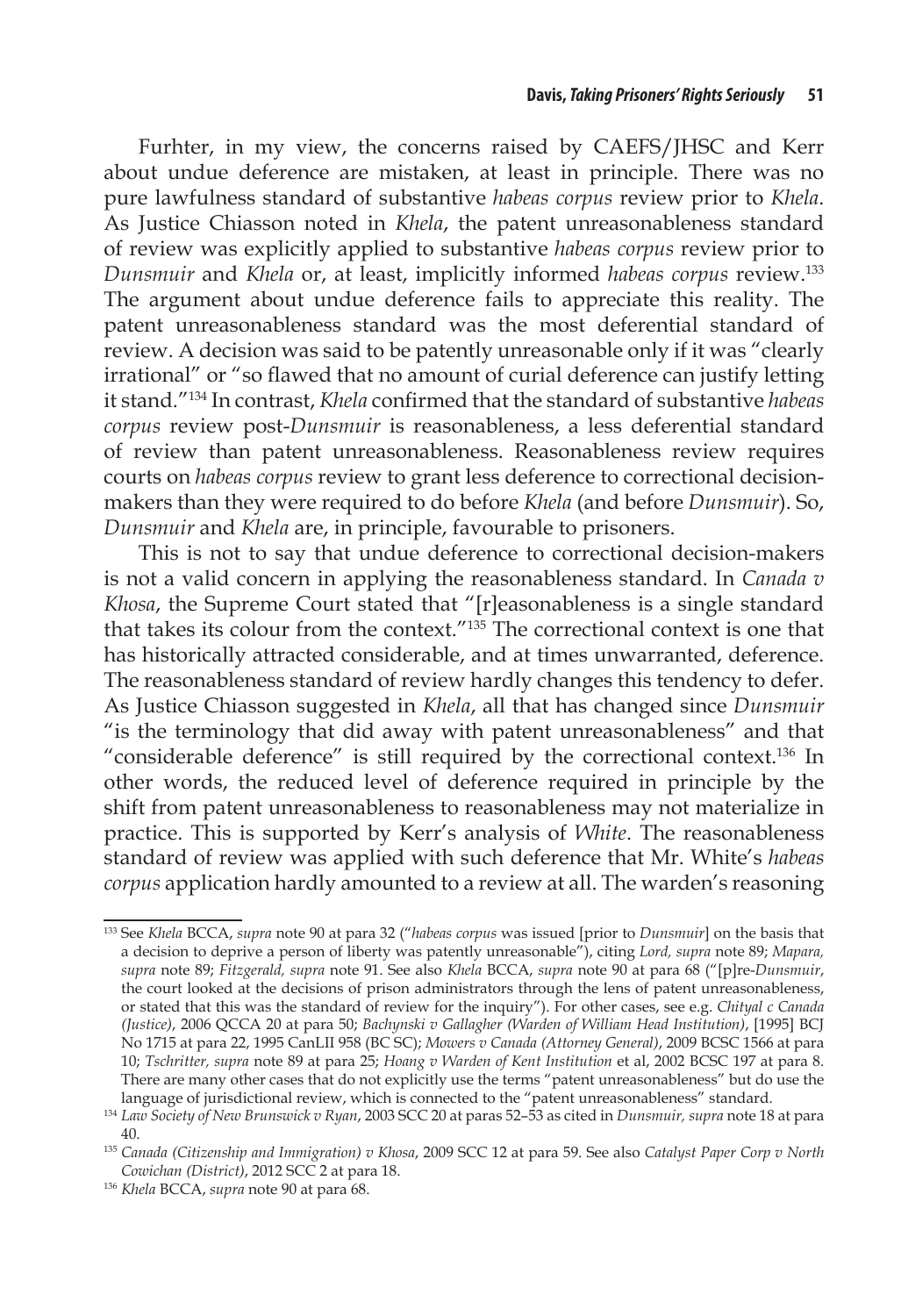was arguably flawed and the court simply accepted it.

However, the reasonableness standard is not bound to be applied with undue deference, as it was in *White*. There are cases in which the reasonableness standard was applied with much less deference. These cases show that the danger in undue deference is more a function of how reasonableness review is applied than reasonableness as the standard of review. *Anderson v Pacific Institute* is such a counter-example. Mr. Anderson was transferred from medium security Pacific Institution to a maximum-security institution in Quebec. Although Mr. Anderson was not opposed to the transfer itself, he was opposed to the increase in security classification, which was the basis for the transfer decision. Mr. Anderson applied for *habeas corpus*. 137

The correctional authorities sought to rely on section 18(a)(ii) of the *CCRR*, which provides that an inmate is to be classified as maximum security where the inmate is assessed by the CSC as requiring "a high degree of supervision and control within the penitentiary".138 The justification for the increase in Mr. Anderson's security classification under section 18(a)(ii) of the *CCRA* was a long list of Mr. Anderson's alleged misbehaviours within Pacific Institution.<sup>139</sup> The essence of the evidence against Mr. Anderson included that:

- 1. Mr. Anderson had been serving a life sentence for a gang-related killing and had previously ran afoul of gang-related inmates while incarcerated;
- 2. Mr. Anderson was seen speaking with rival gang members "who were understood to be the incumbent ruling group of his particular unit";
- 3. Mr. Anderson was seen running the card table (a place of business between inmates) which had previously been run by a rival gang;
- 4. correctional officers "suspected or theorized" that Mr. Anderson was engaged in a power struggle with a rival gang;
- 5. prisoner informants informed correctional authorities of "a looming war between the gangs on the unit";
- 6. Mr. Anderson twice acted belligerently or uncooperatively toward correctional officers without his shirt on, thereby displaying his gang tattoo;

<sup>137</sup> *Anderson v Pacific Institute*, 2015 BCSC 1789 at paras 1–2 [*Anderson*].

<sup>138</sup> *CCRR, supra* note 50, s 18.

<sup>139</sup> *Anderson, supra* note 137 at para 40.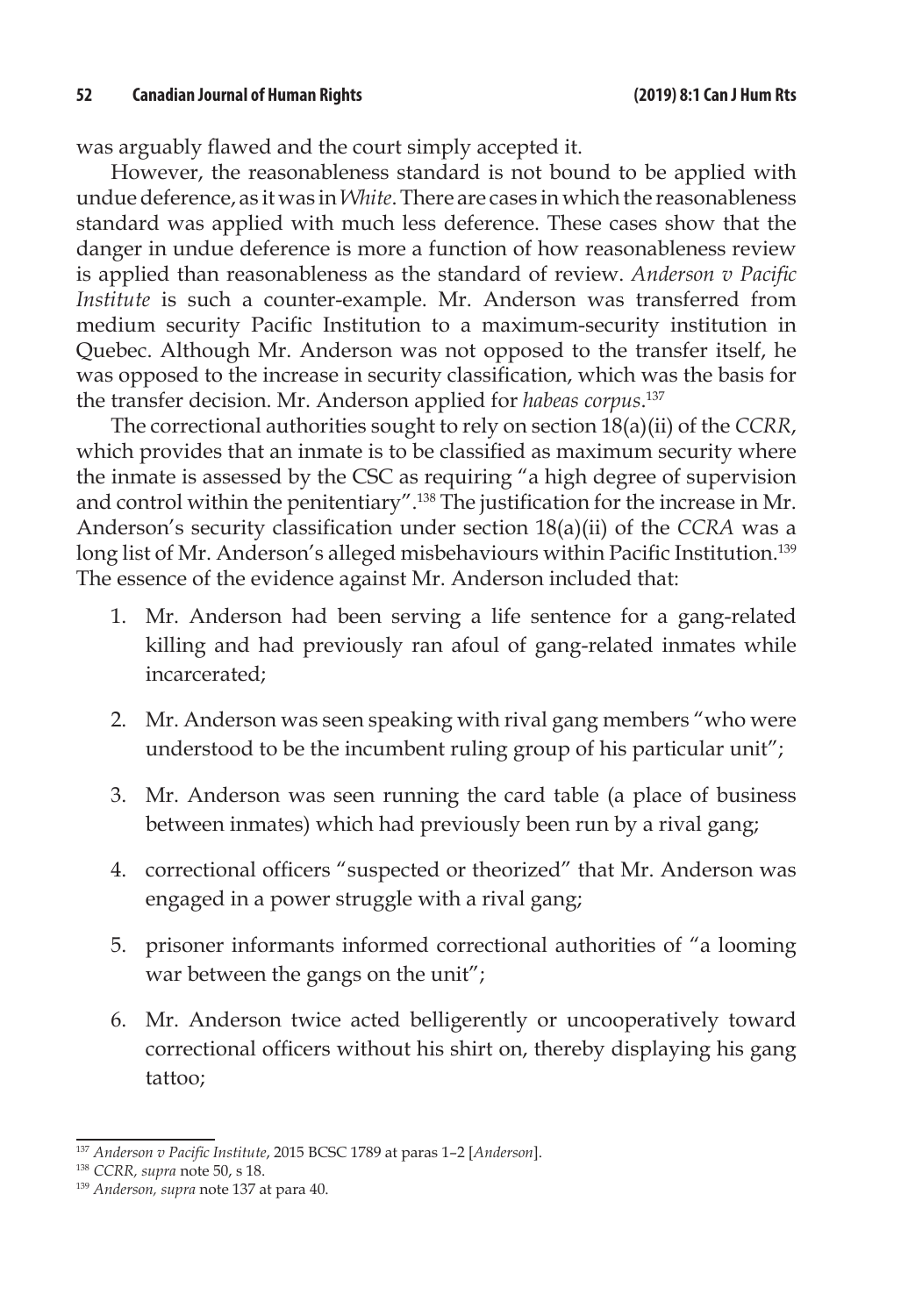- 7. Mr. Anderson "appeared to be seeking out information about other inmates" and was overheard on the phone speaking angrily about a domestic matter; and
- 8. some contraband items were found in Mr. Anderson's cell.<sup>140</sup>

Justice Schultes granted *habeas corpus*. He held that the evidence was insufficient to establish that Mr. Anderson required a high degree of supervision and control within the penitentiary. Justice Schultes found that the case against Mr. Anderson came "across as more of a working theory than as a series of reliable inferences drawn from evidence."141 In support of this conclusion, Justice Schultes reasoned as follows:

[42] Put simply, the gang connection appears tenuous here and the intelligence about a conflict between rivals is not attributable to Mr. Anderson, even inferentially. It seems unlikely that two incidents of yelling, swearing, and defying officers, which were resolved by verbal approaches by the officers, could support an increase in security level in themselves, and Mr. Anderson's track record of institutional conflict with other gang members is as consistent in its history with having been targeted by them as with targeting them himself, particularly given his own past requests for protection and segregation.

[43] I conclude that, even extending the greatest permissible level of deference to the officials here, the actual evidence considered in support of the transfer, taken at its highest, could not on any reasonable interpretation justify a conclusion that in light of the factors in s. 28 of the Act or s. 17 of the Regulations "a high degree of supervision and control within the penitentiary" was needed for Mr. Anderson, thus requiring a maximum security classification. Put in the language of *Dunsmuir v. New Brunswick*, 2008 SCC 9, the reasons for this decision are not reasonably capable of supporting the decision that was reached.

[44] What seems to have occurred here is that the legitimate need of institutional officials to defuse a violent conflict that source information suggested was in the offing was also enlisted to support a decision to move out and reclassify an offender whose behaviour, while certainly far less than praiseworthy, could not yet be proven to justify those actions.<sup>142</sup>

This passage displays remarkably little deference to the CSC's view of the evidence, which is in stark contrast to *White*. In *White*, the court accepted the decision of the warden despite it being based on a dubious psychological claim that had no foundation in the relevant law. The CSC provided no cogent evidence to establish that Mr. White maintaining his innocence made him more dangerous. The court did not scrutinize the evidence. In *Anderson*, however, the court held the CSC to a much more demanding evidentiary

<sup>140</sup> *Ibid.*

<sup>141</sup> *Ibid* at para 41.

<sup>142</sup> *Ibid* at paras 42–44.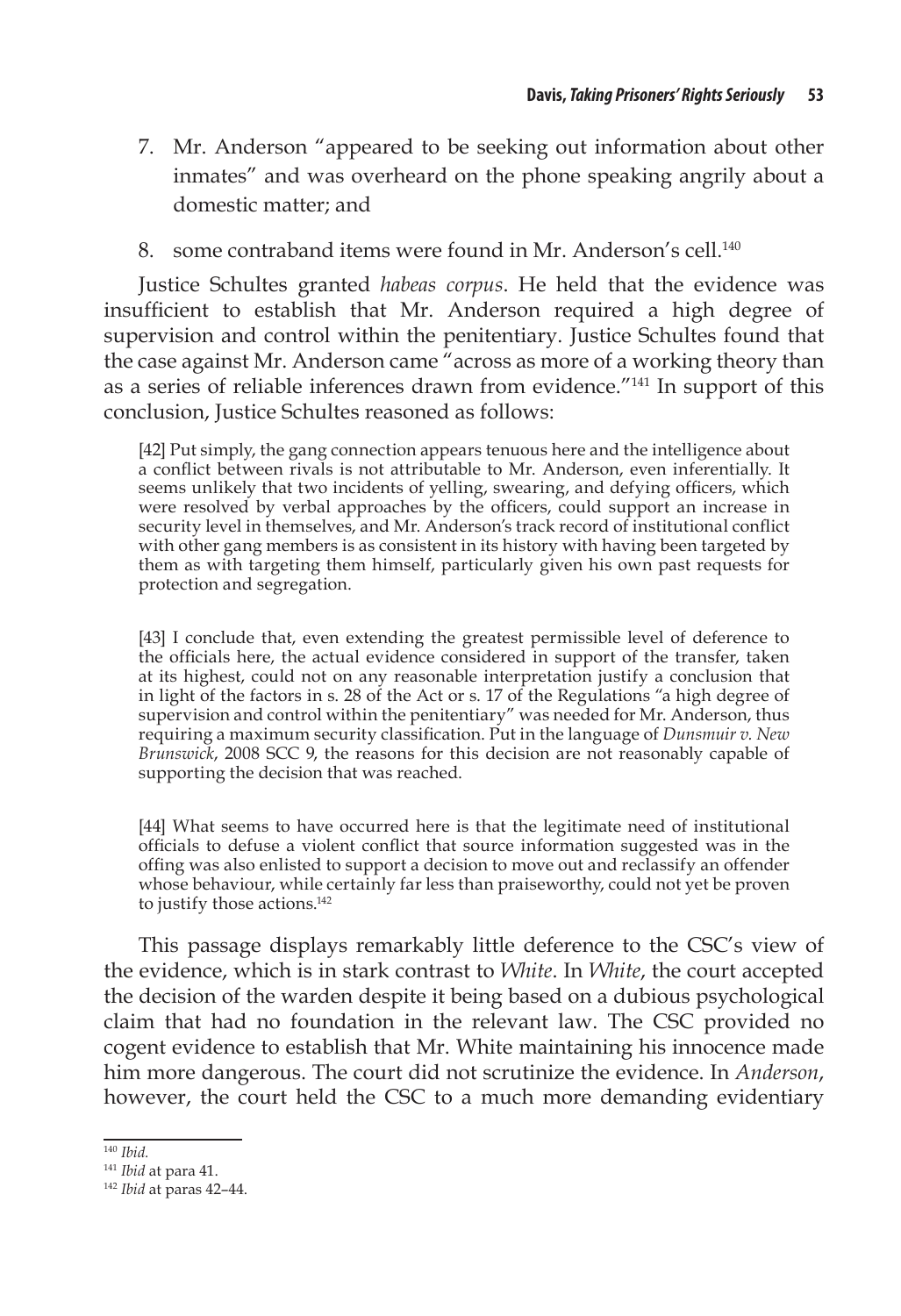standard. According to the CSC, all of the incidents involving Mr. Anderson showed that he was sufficiently troublesome to justify reclassifying him as a maximum-security inmate. Justice Schultes rejected the CSC's view that the evidentiary threshold to establish that Mr. Anderson required a high degree of supervision and control within the penitentiary was met. The evidence merely established, according to Justice Schultes, a "working theory" about Mr. Anderson, not a case that could support reclassification.<sup>143</sup> In the end, *White* and *Anderson* provide two strikingly different illustrations of the application of *habeas corpus* reasonableness review. *Anderson* is only one case, but it suggests that the reasonableness standard does not necessarily prevent judges from protecting prisoners' rights.<sup>144</sup>

Indeed, *White* and *Anderson* are indicative of a more general feature of substantive judicial review: the reasonableness standard of review is not always applied according to the level of deference that, in principle, the standard seems to require.145 This incongruence is clear from *White* and *Anderson*, and surely there are other examples. But this incongruence is no reason to reject reasonableness as a standard of *habeas corpus* review. Ultimately, the intensity of reasonableness review (or degree of deference) varies according to the reviewing court's assessment of the interplay between two foundational constitutional principles of judicial review: legislative supremacy and the rule of law.146 On the one hand, the principle of legislative supremacy requires that

<sup>146</sup> See *Dunsmuir*, *supra* note 18 at paras 27–31; Stratas, "A Plea", *supra* note 114 at 43–45; Paul Daly,

<sup>143</sup> *Ibid* at para 41.

<sup>144</sup> See also e.g. *Antinello v Warden of Dorchester Institution*, 2018 NBQB 9. In *Antinello*, the court protected a prisoner from transfer and reclassification on the basis of, as the court put it, "probably one of the most inoffensive breach[es] of any detention institution rule, we can think of  $\hat{r}$  (para 48) and "an insignificant and banal misunderstanding" (para 45). The applicant was given a gospel music device by the institutional chaplain. As the court noted at para 47, the applicant's "sin" was "failing to return that device at the proper time, a mistake that the Applicant [had] anyway admitted." The CSC then suspended Mr. Antinello's work privileges. Mr. Antinello reacted with frustration and, apparently, used threatening words. The court noted that there was no evidence of violence (para 51). The CSC proceeded to review Mr. Antinello's security classification. They concluded that Mr. Antinello's behaviour warranted an increase in security classification resulting in a transfer. Mr. Antinello became increasingly frustrated with the CSC's response. In granting *habeas corpus*, the court ultimately concluded that the CSC had unjustifiably overreacted to Mr. Antinello's failure to return the music device on time and that the CSC had used this incident to have Mr. Antinello removed from the institution (para 43-50, 55).

<sup>145</sup> See e.g. Stratas, "A Plea", *supra* note 114 at 35–36. Justice Stratas writes at page 35 that "[o]ften the Supreme Court of Canada purports to engage in reasonableness review—a "deferential standard"—but acts nondeferentially, imposing its own view of the facts or the law or both over the view of the administrative decision maker, without explanation": citing e.g. *British Columbia (Workers' Compensation Board) v Figliola*, 2011 SCC 52; *CHRC* 2011, *supra* note 130; *Alberta (Education) v Canadian Copyright Licensing Agency (Access Copyright)*, 2012 SCC 37; *Quebec (Commission des normes du travail) v Ashpalte Desjardins Inc*, 2014 SCC 51; *United Food and Commercial Workers, Local 503 v Wal-Mart Canada Corp*, 2014 SCC 45; *Canadian Artist's Representation v National Gallery of Canada*, 2014 SCC 42; *John Doe v Ontario (Finance)*, 2014 SCC 36; *Dionne v Commission scolaire des Patriotes*, 2014 SCC 33; *Martin v Alberta (Workers' Compensation Board)*, 2014 SCC 25; *B010 v Canada (Citizenship and Immigration)*, 2015 SCC 58; *Kanthasamy v Canada (Citizenship and Immigration)*, 2015 SCC 61. Justice Stratas then notes at page 36 that sometimes the Supreme Court does appear to accord the deference required by *Dunsmuir*, but it has "never been explained" why in only some cases "deference prevails".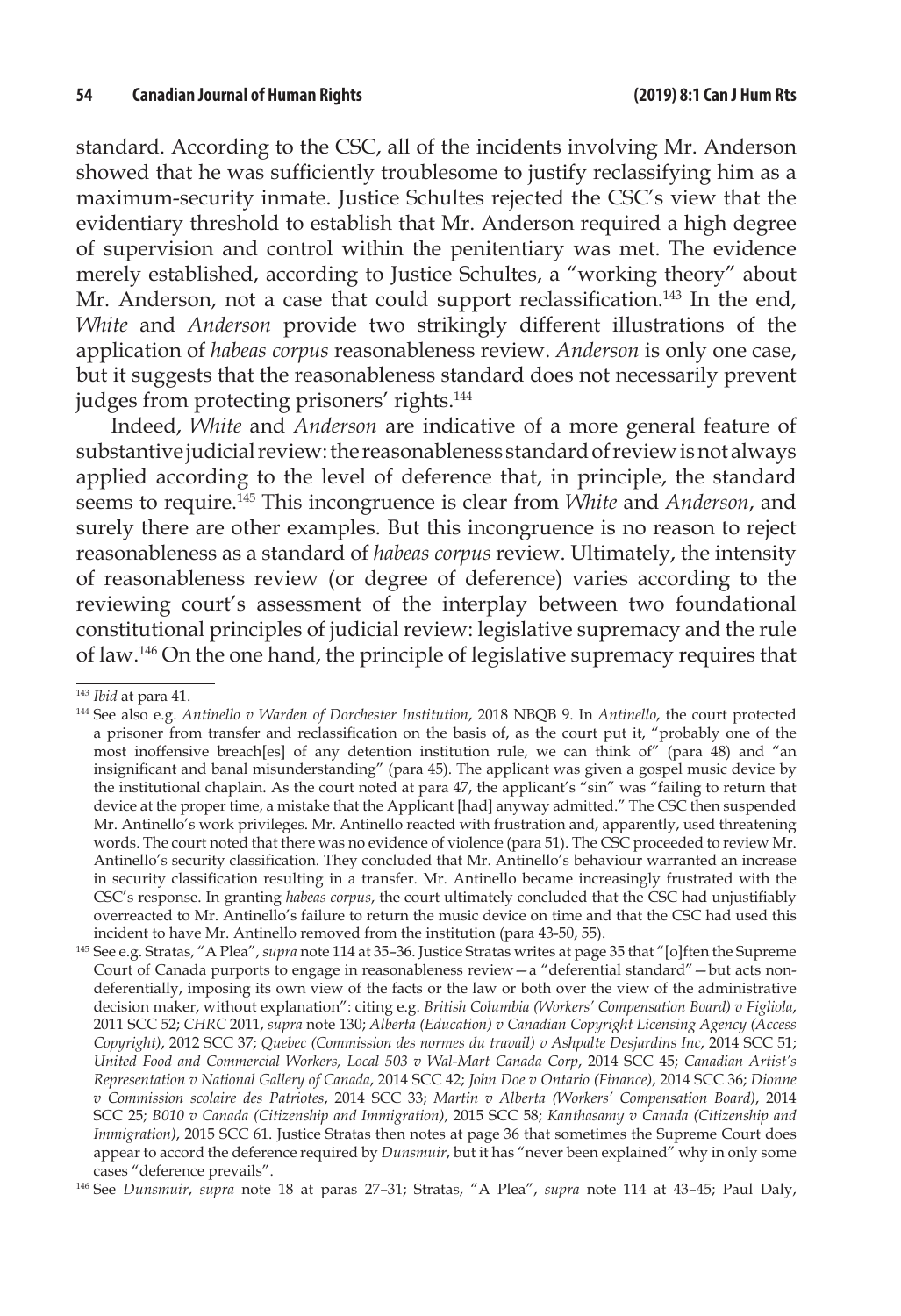courts respect legislative decisions to vest "jurisdiction over a subject matter to an administrative decision maker, not the courts."147 On the other hand, the principle of the rule of law requires "that the judiciary must sometimes enforce minimum rule of law standards — things such as rational fact-finding, procedural fairness and (at least) acceptable and defensible interpretations and applications of law."148 The deference required by reasonableness does not necessarily dictate which of these two principles trumps the other on any given *habeas corpus* application. What matters is how reviewing judges assess the tension between the CSC's jurisdiction over the subject matter of corrections and the principle that the "rule of law must run within penitentiary walls."149 A similar tension arises every time a judge reviews an administrative decision in another context, whether or not reasonableness is the standard. So the reasonableness standard is not inherently damaging to *habeas corpus* and prisoners' rights. It depends on how the standard is applied.

To summarize, I have argued that the objections to *habeas corpus*  reasonableness review are not particularly compelling: *habeas corpus*  reasonableness review does not erase the distinctions between *habeas corpus*  and judicial review; is compatible with the binary nature of the outcomes on an application for *habeas corpus*; requires, in principle, less deference than the standard of substantive *habeas corpus* review prior to *Dunsmuir* and *Khela*; and does not preclude sufficient scrutiny of correctional decisions to protect prisoners' rights.

### **B. Reasonableness and the Right to Rebuttal**

I now aim to show that *habeas corpus* reasonableness review can be, and has been, applied to protect prisoner's rights.This aspect of *Khela*'s promise relates to prisoners' statutory right to make representations in response to transfer decisions and placements in solitary confinement.150 Part of *Khela*'s promise, and the potential for *habeas corpus* reasonableness review to promote prisoners' rights, arises from cases where prisoners challenge the CSC's responses to inmate representations. The relevant CDs require that inmate representations

<sup>&</sup>quot;Struggling Towards Coherence in Canadian Administrative Law? Recent Cases on Standard of Review and Reasonableness" (2016) 62:2 McGill LJ 527.

<sup>147</sup> Stratas, "A Plea", *supra* note 114 at 43.

<sup>148</sup> *Ibid* at 44.

<sup>149</sup> *Martineau, supra* note 8 at 622.

<sup>&</sup>lt;sup>150</sup> The prisoner's right to make representations with respect to a placement in solitary confinement is set out in *CCRR, supra* note 50, s 21(3)(b), which provides that: "The institutional head shall ensure that an inmate who is the subject of a Segregation Review Board hearing pursuant to subsection (2)… (b) is given an opportunity to be present and to make representations at the hearing". The Segregation Review Board reviews the justification for solitary confinement on a periodic basis: see *CCRR, supra* note 50, s 21(1)-(2). On solitary confinement generally, see e.g. *British Columbia Civil Liberties Association v Canada (Attorney General)*, 2018 BCSC 62.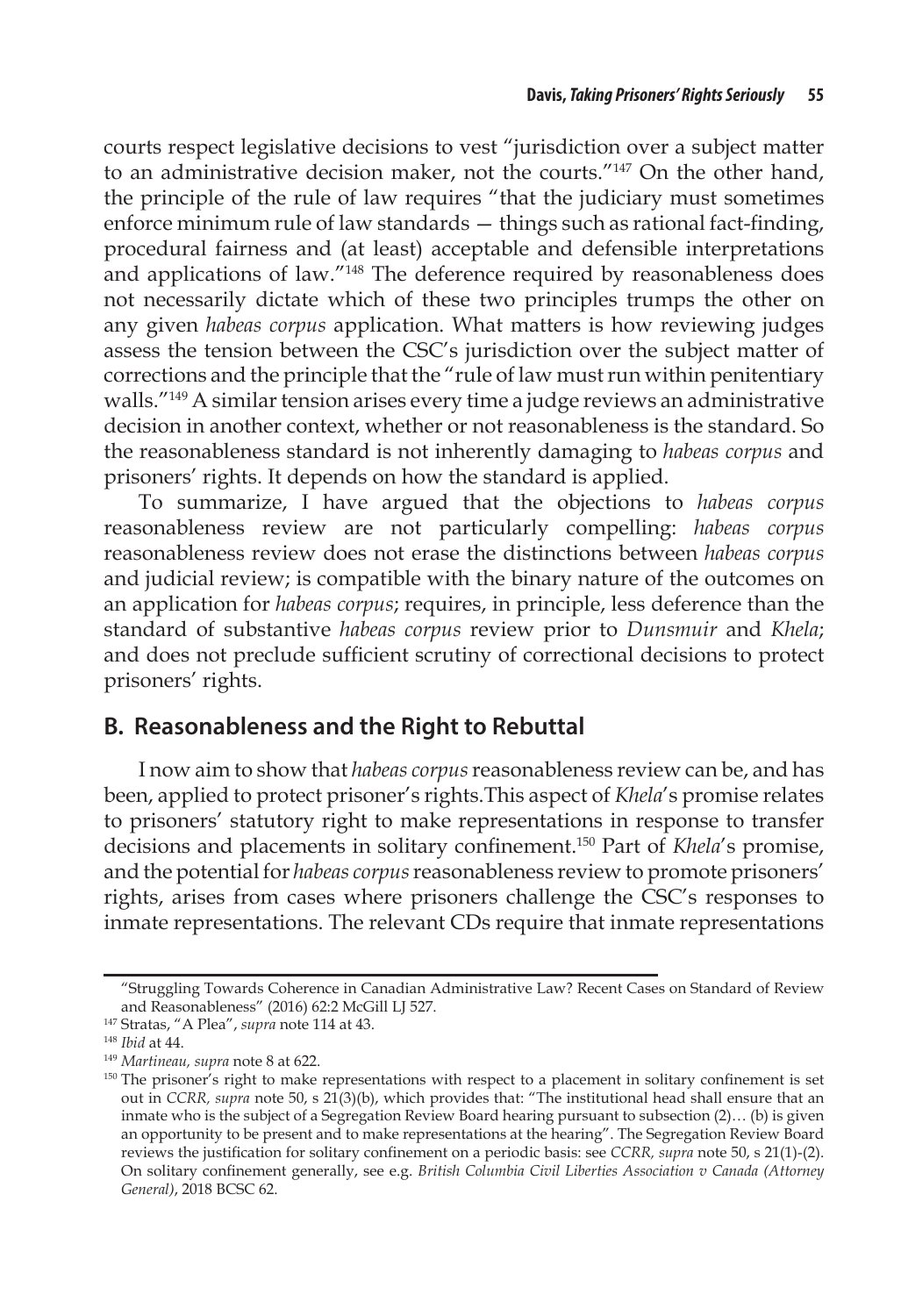be considered and addressed.151 However, as the cases reviewed in this section demonstrate, the CSC's "consideration" of prisoner rebuttals tends to amount to mere lip service in some cases. One of the key advantages of *habeas corpus*  reasonableness review is that it provides a basis for why such disregard is unlawful. Ignoring prisoner representations is unreasonable because it fails to justify to the person affected by the decision why the decision was made. What follows are some examples.

In *Tschritter v Canada (Attorney General)*, 152 a transfer decision was found to be unreasonable because it failed to address the prisoner's exculpatory explanation for the incident that precipitated the transfer. Two inmates were killed and another suffered brain damage. Initially, Mr. Tschritter was accused of being one of the attackers but later was accused of actively participating in a riot and transferred on that basis. After further investigation, most of the inculpatory evidence supporting the theory that Mr. Tschritter participated in the riot was discredited and excised from the correctional reports.153 What remained was Mr. Tschritter's rebuttal, including his admission that he left his cell when the rioters broke it open.<sup>154</sup> On the basis of this evidence, Mr. Tschritter was transferred for having "actively participated" in the riot.155 The transfer was challenged by way of *habeas corpus* and the writ was granted.

Justice Grist found the transfer decision unreasonable for three reasons. First, because it relied on discredited evidence. Second, because the credible evidence failed to support the conclusion that Mr. Tschritter actively participated in the riot.<sup>156</sup> Third, the decision failed to address Mr. Tschritter's explanation for the events. In his rebuttal, Mr. Tschritter explained that his cell mate was a sex offender (a "skinner") and that, when he heard the rioters "cheering and yelling 'Kill the Skinner' [i.e., the sex offender]",157 he feared for his and his cellmate's lives.158 This is why Mr. Tschritter evacuated his cell and fled to another part of the prison to seek protection. Despite providing this representation to the CSC, Justice Grist found that the CSC gave "no consideration to the exculpatory explanation offered by Mr. Tschritter."159 The failure to address Mr. Schritter's explanation rendered the transfer decision unreasonable because the warden failed to explain why the CSC's interpretation of events was preferred over Mr. Tschritter's. Justice Grist concluded that "[t]o

- <sup>155</sup> *Ibid* at para 16.
- <sup>156</sup> See *ibid* at paras 27–31.

<sup>158</sup> *Ibid* at para 7.

<sup>151</sup> See CD 710-2, *supra* note 63, ss 9(e), 19; Canada, "Administrative Segregation" (24 September 2015), s 35(b), online: *Correctional Service Canada* <www.csc-scc.gc.ca/politiques-et-lois/709-cd-eng.shtml>

<sup>&</sup>lt;sup>152</sup> Tschritter, supra note 89.

<sup>153</sup> See *ibid* at paras 8–15.

<sup>154</sup> See *ibid* at para 14.

<sup>157</sup> *Ibid* at paras 3, 6.

<sup>159</sup> *Ibid* at para 30.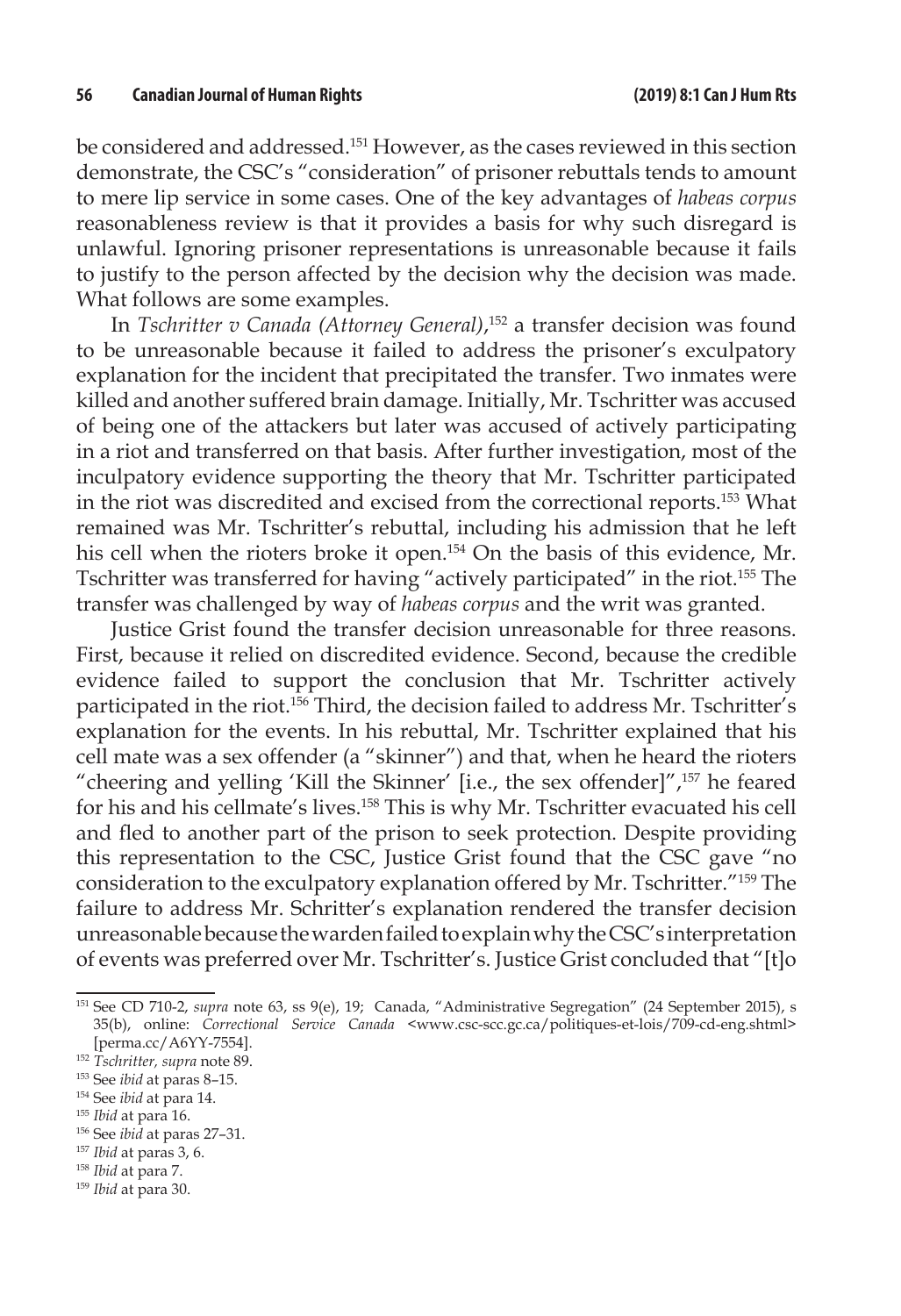avoid the criticism of having rendered an arbitrary decision, both sides of an account need to be considered."160

The principle set out by Justice Grist in *Tschritter* was affirmed in *R v*  Elliott.<sup>161</sup> Mr. Elliott's transfer was based on many factors,<sup>162</sup> but one incident seems to have been the catalyst.<sup>163</sup> Mr. Elliott was dissatisfied with his treatment at Mission Institution<sup>164</sup> and during an argument with the CSC about his complaints, Mr. Elliott allegedly threatened correctional officers and called one guard a "fucking moron".165 In protest, and with the aim of pressuring the warden into meeting with him, Mr. Elliott covered his cell window and refused to remove the covering until an hour of negotiations had occurred. On the basis of this and other incidents, the warden approved Mr. Elliott's transfer to higher security. In a 16-page handwritten rebuttal, Mr. Elliott offered his version of the window-covering incident. He outright denied some of the allegations made against him, admitted but offered justifications for others and characterized other allegations as misinterpretations of the facts.166

As in *Tschritter*, Mr. Elliott's application for *habeas corpus* was granted. Justice Graesser found the transfer decision unlawful on several grounds, one of which was the warden's failure to engage with Mr. Elliott's rebuttal. Justice Graesser found there was "no discussion in the Final Decision relating to why Mr. Elliott's explanations and Rebuttal were given no weight and why the information from the guards was accepted over Mr. Elliott's."<sup>167</sup> The warden acknowledged that Mr. Elliott's rebuttal "explain[ed] some of the circumstances."168 However, the Warden quickly dismissed the rebuttal because it did "not indicate that Mr. Elliott [took] full responsibility … [for the incident, presumably]."169 Not surprisingly, Justice Graesser found this response inadequate. Not only did it assume that Mr. Elliott ought to take responsibility for an incident he considered justified, it did so without first grappling with Mr. Elliott's position. Thus, Justice Graesser held that there should have been "some assessment of Mr. Elliott's credibility or the credibility of the guards who provided the contrary information on which the warden obviously relied."170 In other words, for the transfer decision to be reasonable, the warden did not have to agree with Mr. Elliott's rebuttal but she did, at least, have to engage with it.

<sup>160</sup> *Ibid*.

<sup>161</sup> *R v Elliott*, 2014 ABQB 429 [*Elliott*].

<sup>162</sup> See *ibid* at paras 8–9, 21, 38.

<sup>163</sup> See *ibid* at paras 8, 34.

<sup>164</sup> See *ibid* at para 6.

<sup>165</sup> See *ibid* at para 8.

<sup>166</sup> See *ibid* at paras 18, 22–36.

<sup>167</sup> *Ibid* at para 95.

<sup>168</sup> *Ibid* at para 121

<sup>169</sup> *Ibid*.

<sup>170</sup> *Ibid* at para 122.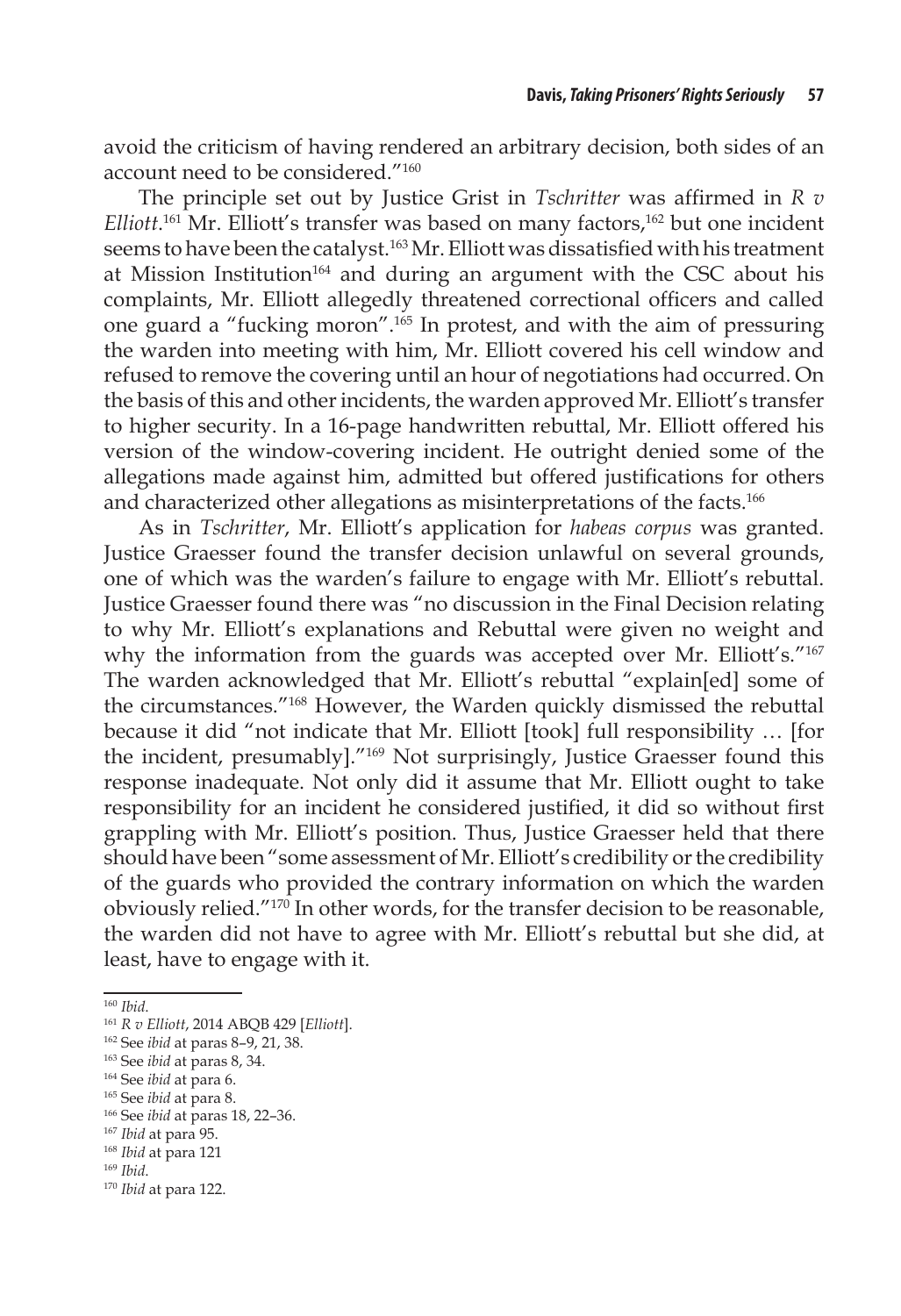A similar issue arose in *Illes v Canada (Attorney General)*. 171 The CSC attempted to discharge its duty to consider the prisoner's rebuttal by simply stating that the rebuttal was considered. Mr. Illes was transferred for a number of reasons, including that he was, allegedly, in possession of unauthorized items, involved in the institutional subculture, intimidating other inmates, connected to the Russian mafia and other gangs and had a history of institutional adjustment concerns.172 Mr. Illes prepared a written rebuttal to these allegations in which he denied his involvement in gangs and contraband, and suggested that the evidence against him was fabricated by other inmates. For example, Mr. Illes said that he was not involved with the Russian mafia because he was Hungarian and the Russian mafia did not accept Hungarians.173

Justice Macklin granted *habeas corpus*, again on the basis that the CSC effectively ignored the prisoner's position. The judge found that the warden's reasons for Mr. Illes' transfer were inadequate, and therefore, unreasonable. Firstly, Justice Macklin was concerned by the fact that "no explanation" was provided by the warden as to how "the veracity of the factors he relied on" was determined.174 Further, the warden did not provide "any basis for preferring the evidence contained in the Assessment to the Applicant's rebuttal evidence."175 The warden's decision simply stated: "Illes's written rebuttal has been considered in this decision making process."176 This, according to Justice Macklin, was insufficient. To be reasonable, the warden's decision had to explain to Mr. Illes not just that his rebuttal was considered, but also how it was considered.177

The principle that reasonableness requires explanations, rather than mere conclusions, was further applied in *Hamm v Attorney General of Canada (Edmonton Institution)*. <sup>178</sup> Several inmates were placed in solitary confinement. The basis for the placement was that the CSC had received information suggesting that the inmates were planning to seriously harm or assault three specific correctional officers. Apparently, the prisoners wanted to teach the officers a "lesson not to 'fuck' with the inmates."179 The prisoners challenged their placement in solitary confinement by way of *habeas corpus*. Justice Veit granted the writ partly on the basis that the CSC failed to meaningfully address the prisoners' arguments, which included that another inmate had

<sup>171</sup> *Illes v Canada (Attorney General)*, 2016 ABQB 426 [*Illes*].

<sup>172</sup> See *ibid* at para 7.

<sup>173</sup> See *ibid* at paras 11–13.

<sup>174</sup> *Ibid* at para 51.

<sup>175</sup> *Ibid.*

<sup>176</sup> *Ibid* at para 17.

<sup>177</sup> *Ibid* at paras 50–55.

<sup>178</sup> *Hamm v Attorney General of Canada (Edmonton Institution)*, 2016 ABQB 440.

<sup>179</sup> *Ibid* at para 7.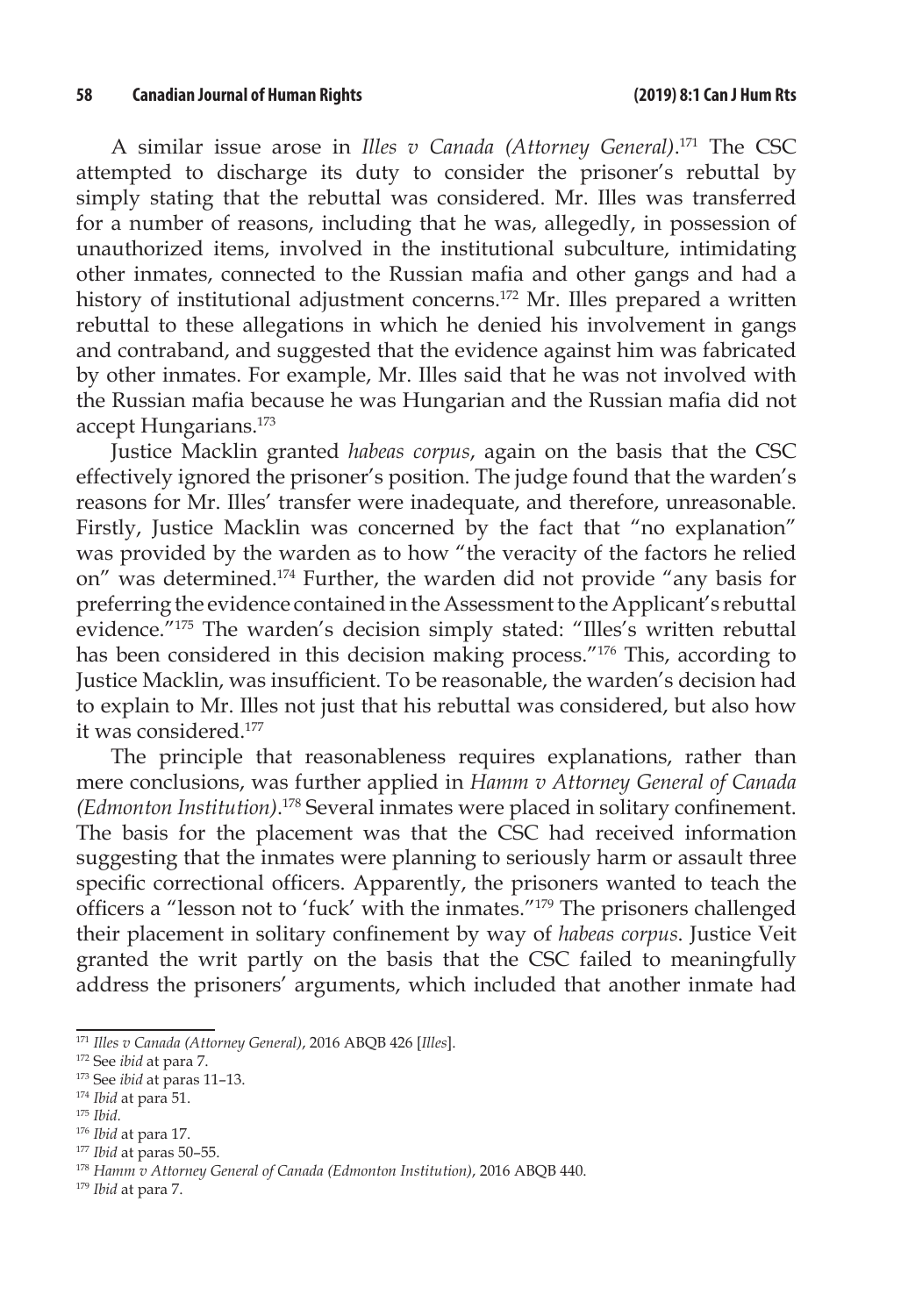#### fabricated the assault plot to benefit himself. Justice Veit found:

*[T]he institution was not willing to explain and justify its decision* to maintain the inmates in segregation. *It would not deal with the issue* raised by both Keepness and Hamm with respect to the recantation of an inmate who had provided information to the institution. *It did not respond* to Keepness' argument that in his relatively lengthy history as a prisoner, he had never before had a serious problem with a jailer. *It did not respond* to Hamm's argument that, given the short time he has left in his sentence and the fact that he is serving the last weeks of his sentence in Edmonton where his mother and his daughter reside, it is unreasonable to conclude that he would put his immediate future at risk by participating in such a plan.<sup>180</sup>

Failing to respond to prisoners' arguments, as the CSC did in *Hamm*, was the source of another unreasonable decision in *Hennessey v Warden of Kent Institution*. 181 This time, however, it was not a prisoner's word that was disregarded, but objective exculpatory evidence. Mr. Hennessey was transferred to higher security because he allegedly assaulted another prisoner to enforce a drug debt. The transfer decision was based on two sources of evidence. First, a "Believed Reliable"182 source identified Mr. Hennessey as the assailant. Second, video evidence showed that Mr. Hennessey entered the victim's cell, stayed for "approximately 12-15 seconds", then exited.<sup>183</sup> In his rebuttal, Mr. Hennessey admitted that he entered the victim's cell, but denied that he was the assailant. More importantly, Mr. Hennessey noted that the video showed him and the victim exiting together "with the victim apparently unharmed."184 Although the Warden acknowledged Mr. Hennessey's interpretation of the video, she found it "reasonable to conclude" that Mr. Hennessey was the assailant.<sup>185</sup>

Again, *habeas corpus* was granted. Justice N. Smith noted that in relying on the informant's identification evidence and the uncontested fact that Mr. Hennessey was in the victim's cell, the Warden "obviously gave no weight to Mr. Hennessey's denial and preferred the evidence of the source."186 If that had been all the evidence, Justice Smith suggested that the transfer decision would "probably" have been reasonable.<sup>187</sup> However, there was more evidence: the video footage of Mr. Hennessey and the victim exiting the cell together apparently unharmed. The Court found that this evidence was not addressed in the Warden's decision "in any substantial way."<sup>188</sup> Thus, because the evidence was equally consistent with Mr. Hennessey or someone

<sup>186</sup> *Ibid* at para 15.

<sup>180</sup> *Ibid* at para 73 (emphasis added).

<sup>181</sup> *Hennessy v Warden of Kent Institution*, 2015 BCSC 900 [*Hennessey*].

<sup>&</sup>lt;sup>182</sup> *Ibid* at para 5. Justice Smith characterized a "believed reliable" source as one who provides "credible but not necessarily conclusive" information (para 5).

<sup>183</sup> *Ibid* at para 6.

<sup>184</sup> *Ibid*.

<sup>185</sup> *Ibid* at para 7.

<sup>187</sup> *Ibid.*

<sup>188</sup> *Ibid* at para 16.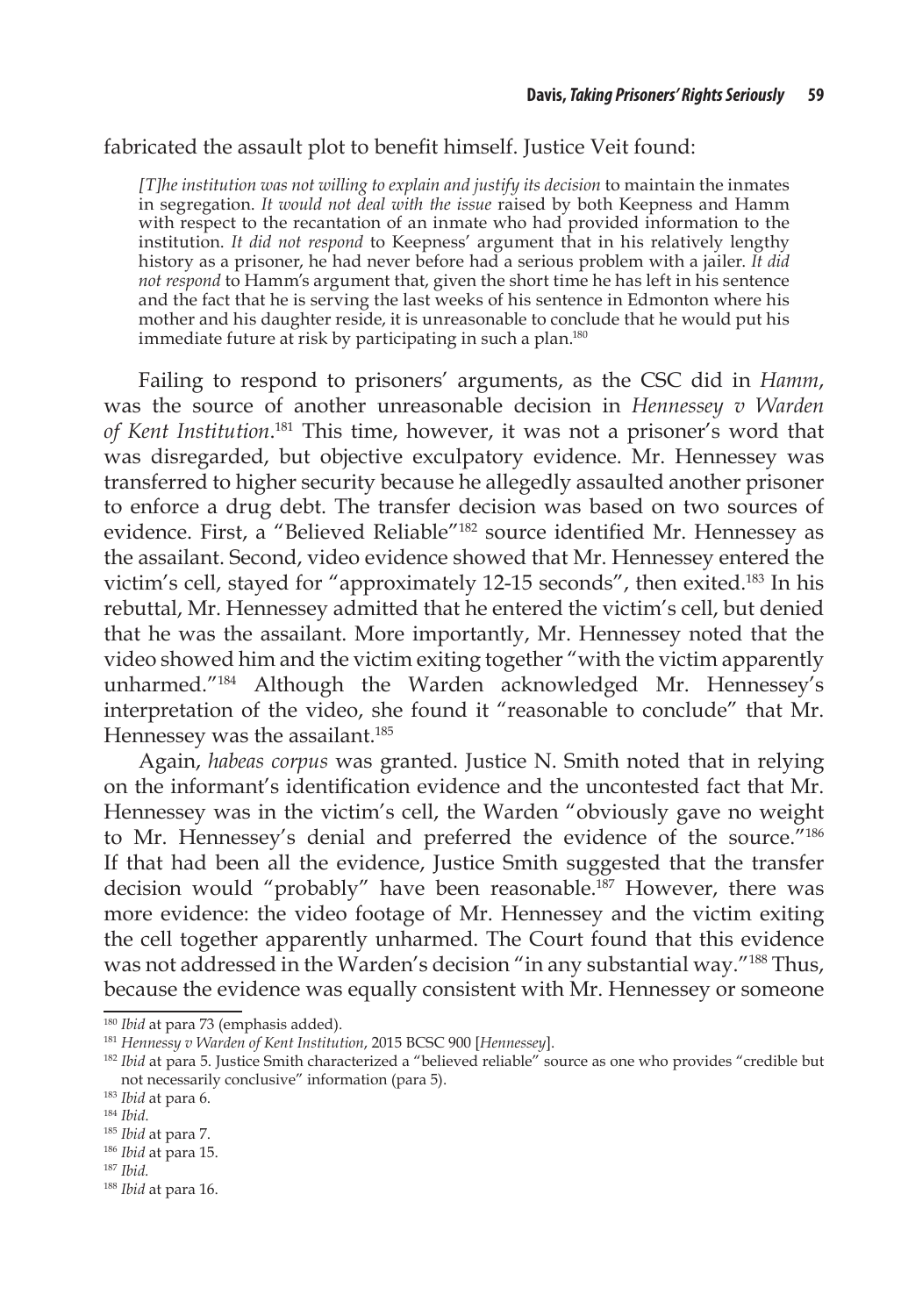else being the assailant, Justice Smith found it "impossible for the court to understand" why Mr. Hennessey was found to be the assailant.<sup>189</sup> If the crucial rebuttal evidence relied on by Mr. Hennessey was rejected by the Warden, "some explanation [was] required" in support of that conclusion.<sup>190</sup>

In another case, *Nguyen v Mission Institution*, 191 exculpatory evidence gathered and presented by the prisoner was ignored. The conduct that triggered Mr. Nguyen's transfer included his alleged involvement in the institutional drug and gang subcultures. However, the primary basis for the transfer was Mr. Nguyen's alleged ownership of a cell phone found within the institution<sup>192</sup> (cell phones are contraband).<sup>193</sup> The cell phone was linked to Mr. Nguyen because there were numbers programmed on the phone that were allegedly associated only with him.194 Confidential sources provided information to the CSC which alleged Mr. Ly possessed the cell phone for Mr. Nguyen. Apparently, Mr. Ly owed a drug debt to Mr. Nguyen. However, in Mr. Nguyen's rebuttal he explained that he and Mr. Ly were related, sharing common friends and relatives, and as such, the numbers in the phone were not attributable only to Mr. Nguyen. Mr. Nguyen secured a statement from Mr. Ly in which he confirmed his relation to Mr. Nguyen and stated that Mr. Nguyen neither owned nor used the cell phone.195 Mr. Ly also stated that he was not in debt to Mr. Nguyen's and would not "take the fall for something" Mr. Nguyen might have done.<sup>196</sup>

On Mr. Nguyen's application for *habeas corpus*, Justice McEwan found the transfer decision unreasonable, in part, because it failed to address the prisoner's evidence. Justice McEwan criticized the warden for dismissing Mr. Nguyen's rebuttal by simply stating, "I am satisfied this has been addressed".<sup>197</sup> Justice McEwan found that the exculpatory evidence provided by Mr. Nguyen would have been "a complete defence to the question of ownership or linkage to the applicant if it turned out to be true."198 Yet, the warden made "no attempt to reconcile" Mr. Nguyen's evidence with the confidential source

<sup>189</sup> *Ibid* at para 19.

<sup>190</sup> *Ibid* at para 18.

<sup>191</sup> *Nguyen v Mission Institution (Warden)*, 2012 BCSC 103 [*Nguyen*].

<sup>192</sup> *Ibid* at para 12.

<sup>193</sup> See *ibid* at paras 12, 40. For a the statutory definition of "contraband", see *CCRA, supra* note 49, s 2: "*contraband* means (a) an intoxicant, (b) a weapon or a component thereof, ammunition for a weapon, and anything that is designed to kill, injure or disable a person or that is altered so as to be capable of killing, injuring or disabling a person, when possessed without prior authorization, (c) an explosive or a bomb or a component thereof, (d) currency over any applicable prescribed limit, when possessed without prior authorization, and (e) any item not described in paragraphs (a) to (d) that could jeopardize the security of a penitentiary or the safety of persons, when that item is possessed without prior authorization".

<sup>194</sup> *Nguyen, supra* note 191 at para 25.

<sup>195</sup> *Ibid* at para 26.

<sup>196</sup> *Ibid*.

<sup>197</sup> *Ibid* at para 45.

<sup>198</sup> *Ibid* at para 52.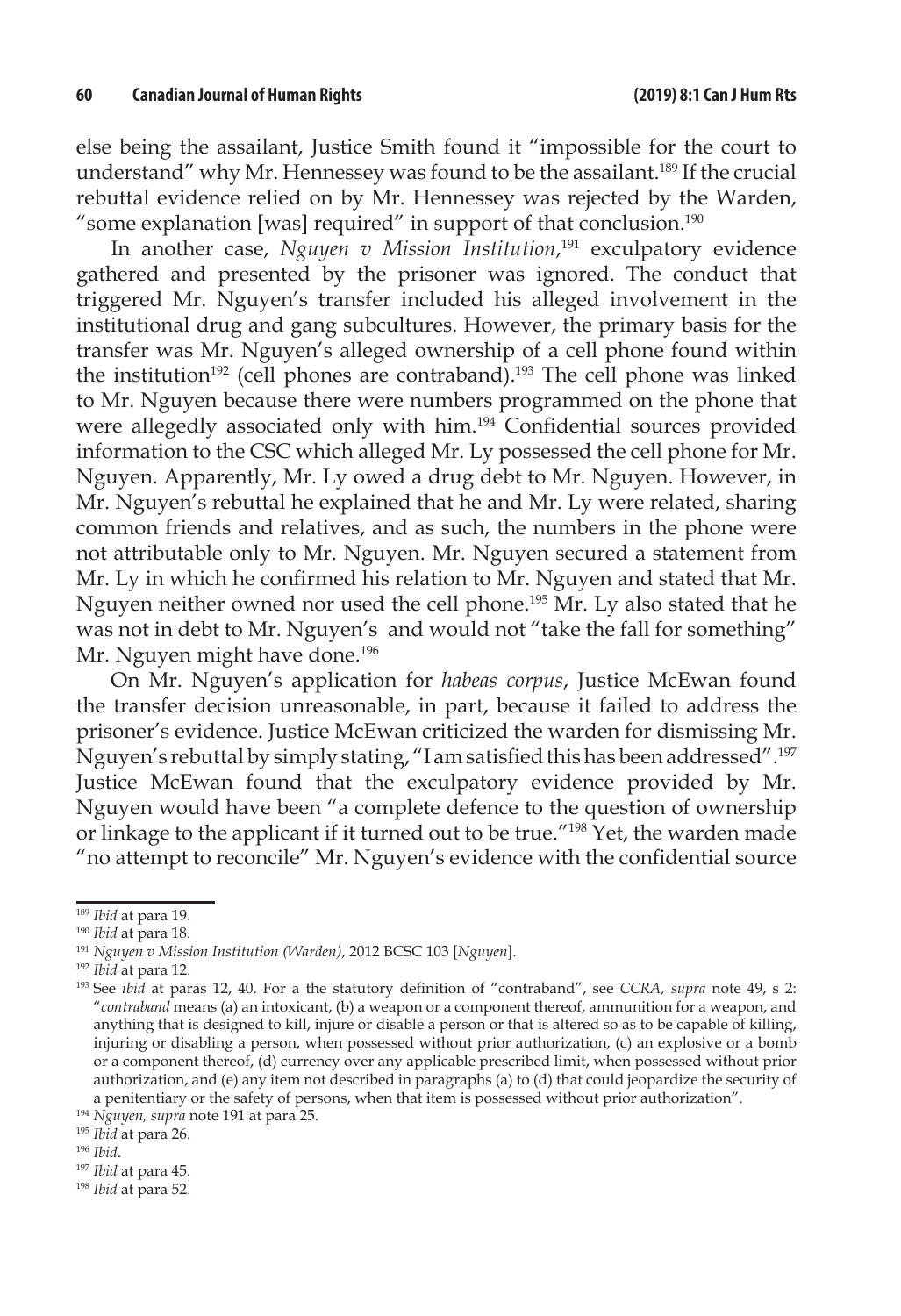information.199 Justice McEwan accepted that it would have been insufficient for Mr. Nguyen "merely to deny the allegations and give an alternate version of events and expect the institution to conduct an investigation."200 However, Mr. Nguyen did much more than that; he "produced evidence it was the responsibility of the institution to weigh and consider fairly."201

What these cases show is that a decision which disregards prisoner representations is unlawful. The reasonableness standard best explains why this is the case. A decision that disregards the representations of a person affected by a decision lacks the justification required by *Dunsmuir*. 202 In a society like Canada, "marked by a culture of justification, an exercise of public power is only appropriate where it can be justified to citizens in terms of *rationality and fairness*."203 A culture of justification is one in which "every exercise of power is expected to be justified; in which the leadership given by government rests on the cogency of the case offered in defence of its decisions, not the fear inspired by the force at its command."204 Thus, judicial review on substantive grounds requires "rational justification" in order to be reasonable.205 Accordingly, the CSC may only exercise its public power to restrict a prisoner's liberty if the decision to do so can be reasonably justified to the prisoner.<sup>206</sup>

A decision that completely disregards credible defences disclosed in the prisoner's representations cannot be reasonable because it lacks rational justification. Mr. Tschritter had a believable explanation for why he left his cell during the riot, but no one cared about it. Mr. Elliott took the time to write a 16-page handwritten rebuttal only to have it considered by a closed mind. Mr. Illes submitted a rebuttal that was considered, but we do not know how. The CSC's failure to address Mr. Hamm's rebuttal implied, implausibly,

<sup>199</sup> *Ibid*.

<sup>200</sup> *Ibid* at para 63.

<sup>201</sup> *Ibid*.

<sup>202</sup> *Dunsmuir, supra* note 18 at para 47.

<sup>203</sup> *Toronto (City) v CUPE*, [2003] 3 SCR 77 at para 130, 232 DLR (4th) 385 [*CUPE*], citing the Honourable Madam Justice B. McLachlin, "The Roles of Administrative Tribunals and Courts in Maintaining the Rule of Law" (1998-1999) 12 Can J Admin L & Prac 171 at 174 (emphasis in original).

<sup>204</sup> Etienne Mureinik, "A Bridge to Where? Introducing the Interim Bill of Rights" (1994) 10 SAJHR 31 at 32. See also David Dyzenhaus, "Law as Justification: Etienne Mureinik's Conception of Legal Culture" (1998) 14 SAJHR 11.

<sup>205</sup> *CUPE, supra* note 203 at para 130 ("[j]udicial review on substantive grounds ensures that the decisions of administrative adjudicators are capable of rational justification; review on procedural grounds (i.e., does the decision meet the requirements of procedural fairness?) ensures that they are fair").

<sup>206</sup> Of course, this does not mean that the prisoner must *in fact* accept the decision. I suspect that prisoners will only rarely accept correctional decisions that negatively affect their rights. They are skeptical of correctional authority, given that "the relationship between the inmate and the institution is one of fundamental imbalance, both with respect to power and information": *MacNeil v Kent Institution (Warden)*, 2017 BCSC 30 at para 46 [*MacNeil*]. As the court noted in *MacNeil* at para 46, "the inmate will be, not surprisingly, inclined to have a sense of wariness or outright distrust as to the fairness of the process." But this distrust does not affect whether the CSC's exercise of its authority is legitimate. There need only be an objectively reasonable basis for a liberty-depriving correctional decision.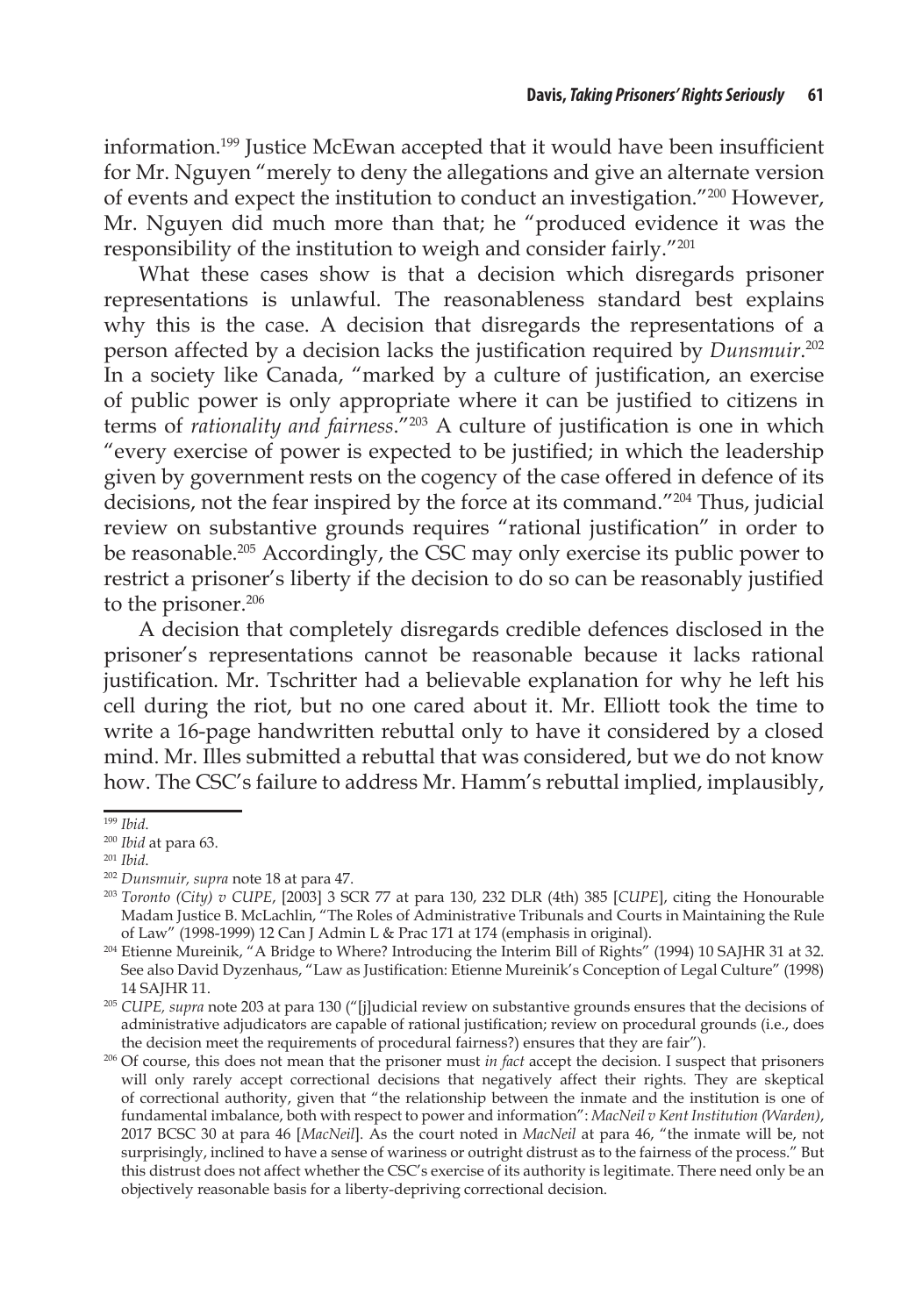that Mr. Hamm was so irrationally intent on teaching correctional officers a lesson that he would jeopardize his upcoming early release date to do so. Mr. Hennessey pointed to exculpatory video evidence which the CSC appears to have deliberately ignored. Finally, it was left a mystery to Mr. Nguyen why the statement absolving him of responsibility for the unauthorized phone was given no weight. Decisions where only conclusions, not explanations, are offered cannot be reasonable because they cannot be understood and accepted by the prisoners affected by them. In short, they lack the justification required by *Dunsmuir*. 207

As the cases reviewed show, the statutory right to make representations is rendered hollow without the justificatory standards that reasonableness review imposes. The persistent problem throughout the cases reviewed is that prisoners are treated as persons not deserving of justifications for decisions made which affect their rights. Bald statements such as, "I am satisfied this has been addressed" (*Nguyen*)<sup>208</sup> or the rebuttal "has been considered in this decision-making process" (*Illes*),209 require the prisoner to accept, on faith, that their representations have been reasonably considered and rejected. But, there is no basis for such faith. The CSC has shown itself prepared, not only to reject prisoners' representations out of hand, but also to disregard exculpatory evidence when a prisoner points to (*Hennessey*),<sup>210</sup> or provides it (*Nguyen*).211 In one case, the CSC actively suppressed exculpatory evidence by threatening witnesses.212 This kind of conduct is particularly repugnant to the reasonableness standard. It is the exercise of public power without a cogent case to support such power.

The onerous *Dunsmuir* standard of justification was not a part of the scope of *habeas corpus* review prior to *Khela*. In *May*, the Supreme Court of Canada conceived substantive *habeas corpus* review as relating mainly to compliance

<sup>207</sup> *Dunsmuir, supra* note 18 at para 47.

<sup>208</sup> *Nguyen, supra* note 191 at para 45.

<sup>209</sup> *Illes, supra* note 171 at para 17.

<sup>210</sup> *Hennessey, supra* note 181 at para 16–17.

<sup>211</sup> *Nguyen, supra* note 191 at para 26.

<sup>212</sup> In *Bradley v Correctional Service Canada*, 2012 NSSC 173, Mr. Bradley was transferred to higher security for having allegedly uttered a single threat toward a correctional officer. The officer identified Mr. Bradley by the sound of his voice, but Mr. Bradley denied that he uttered the threat. On an application for *habeas corpus*, Mr. Bradley was successful. The court found the transfer decision unreasonable. Mr. Bradley argued that the correctional officer was likely mistaken about who uttered the threat. Moreover, at least one inmate attempted to convey to the CSC that Mr. Bradley was not the one who uttered the threat. However, the court found that the CSC "actively suppressed" the testimony of Mr. Bradley's fellow inmates by threatening them with "negative repercussions" if they continued to support Mr. Bradley (paras 73, 74). For other attempts to undermine prisoners' cases, see *Butler v Matsqui Institution (Warden)*, 2012 BCSC 672 (where the CSC purposely did not consider potentially exculpatory video evidence so that it did not have to disclose that evidence); *Elliott, supra* note 161. (where the prisoner requested that potentially exculpatory video evidence be preserved, but then when the prisoner asked to see the video, he was advised that it went missing); and *MacNeil, supra* note 206. (where the prisoner was alleged to have owned or use a contraband phone, but then the CSC failed to disclose that another prisoner had taken responsibility for the phone).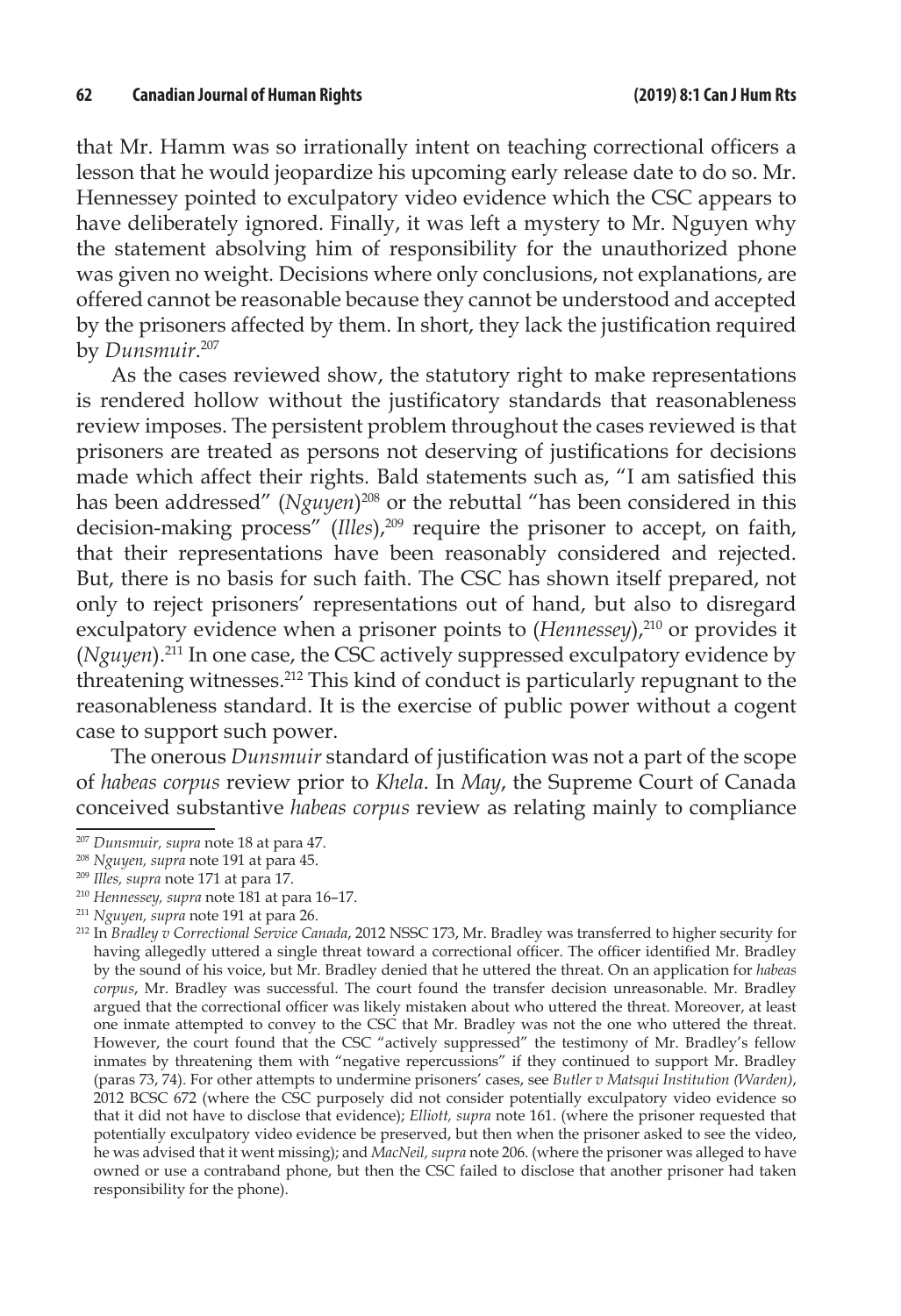with statutory requirements and procedural fairness.<sup>213</sup> Yet, challenges based on procedural unfairness or statutory non-compliance do not fully capture the unlawfulness of disregarding prisoner representations. In terms of procedure, the common law and relevant legislation grants prisoners the right to make representations; the problem is how the CSC's responses fail to support the substantive outcomes reached.<sup>214</sup> There is no explicit duty to consider prisoner rebuttals in the *CCRA* or *CCRR*. The duty is in CD 710-2; however, CDs are not law. The duty may be implied given the inmate's statutory right to make representations, but the substance of the duty would remain unclear.

One pre-*Khela* case, *Bachynski v Gallagher (Warden of William Head Institution)*, 215 further demonstrates how *habeas corpus* review has been strengthened by the reasonableness standard. Mr. Bachynski was transferred based on his alleged involvement in the murder of an inmate. He was not charged with the murder, but was a suspect due to circumstantial evidence suggesting he was involved. Mr. Bachynski challenged the transfer by way of *habeas corpus* but the application was dismissed. One of Mr. Bachynski's arguments was that the transfer decision lacked justification; the CSC "did not say why they rejected his submissions."216 The court rejected this proposition on the basis that "as a general principle" it "imposes too onerous a standard".217 This approach is inconsistent with the *habeas corpus* reasonableness review cases discussed above. That is likely because *Bachynski* was decided prior to *Dunsmuir* and *Khela.* In *Bachynski*, the court explicitly applied the "patent unreasonableness" standard of review, not the reasonableness standard with

<sup>213</sup> *May, supra* note 1.

<sup>&</sup>lt;sup>214</sup> I acknowledge that if the common law requirements of procedural fairness were developed and applied robustly enough, *habeas corpus* may have been sufficient to find unlawfulness in the cases discussed above. That would undermine my argument that reasonableness review adds something to *habeas corpus* that was not there to benefit prisoners prior to *Khela* and *Dunsmuir*. It seems to me, however, that the requirements of procedural fairness do not require the level of justification that *Dunsmuir* imposes. Procedural fairness requires adequate reasons, but not reasonable reasons. Yet I accept that both descriptions may apply to the CSC's reasons in the cases reviewed in this paper: perhaps they are both inadequate and unreasonable, or unreasonable because inadequate. But this overlap only strengthens *habeas corpus*, in my view. On the relation between the requirements of procedural fairness and substantive reasonableness review, see Paul A Warchuk, "The Role of Administrative Reasons in Judicial Review: Adequacy & Reasonableness" (2016) 29:1 Can J Admin L & Prac 87; Mary Liston, "'Alert, Alive and Sensitive': *Baker*, the Duty to Give Reasons, and the Ethos of Justification in Canadian Law" in David Dyzenhaus, ed, *The Unity of Public Law* (Portland: Hart Publishing, 2004) 113; David Dyzenhaus & Evan Fox-Decent, "Rethinking the Process/ Substance Distinction: *Baker v. Canada*" (2001) 51:3 UTLJ 193; Larry Alexander, "Are Procedural Rights Derivative Substantive Rights?" (1998) 17:1 L & Philosophy 19; Edward Clark, "Reasonably Unified: The Hidden Convergence of Standards of Review in the Wake of Baker", (2018) 31:1 Can J Admin L & Prac 1.

<sup>215</sup> *Bachynski v Gallagher*, [1995] BCJ No 1715, 1995 CarswellBC 2338 [*Bachynski*].

<sup>216</sup> *Ibid* at para 32. According to Mr. Bachynski, the CSC was "required to give an explanation" for rejecting his submissions: para 32, citing *Lee, supra* note 53 at 10-11 ("[i]t is insufficient to simply say that responses have been considered. If statements of the applicants in their submissions are not believed, then some explanation as to why they are not believed must be given. The obligation to consider submissions is not satisfied by a mere assertion to that effect").

<sup>217</sup> *Ibid* at para 33.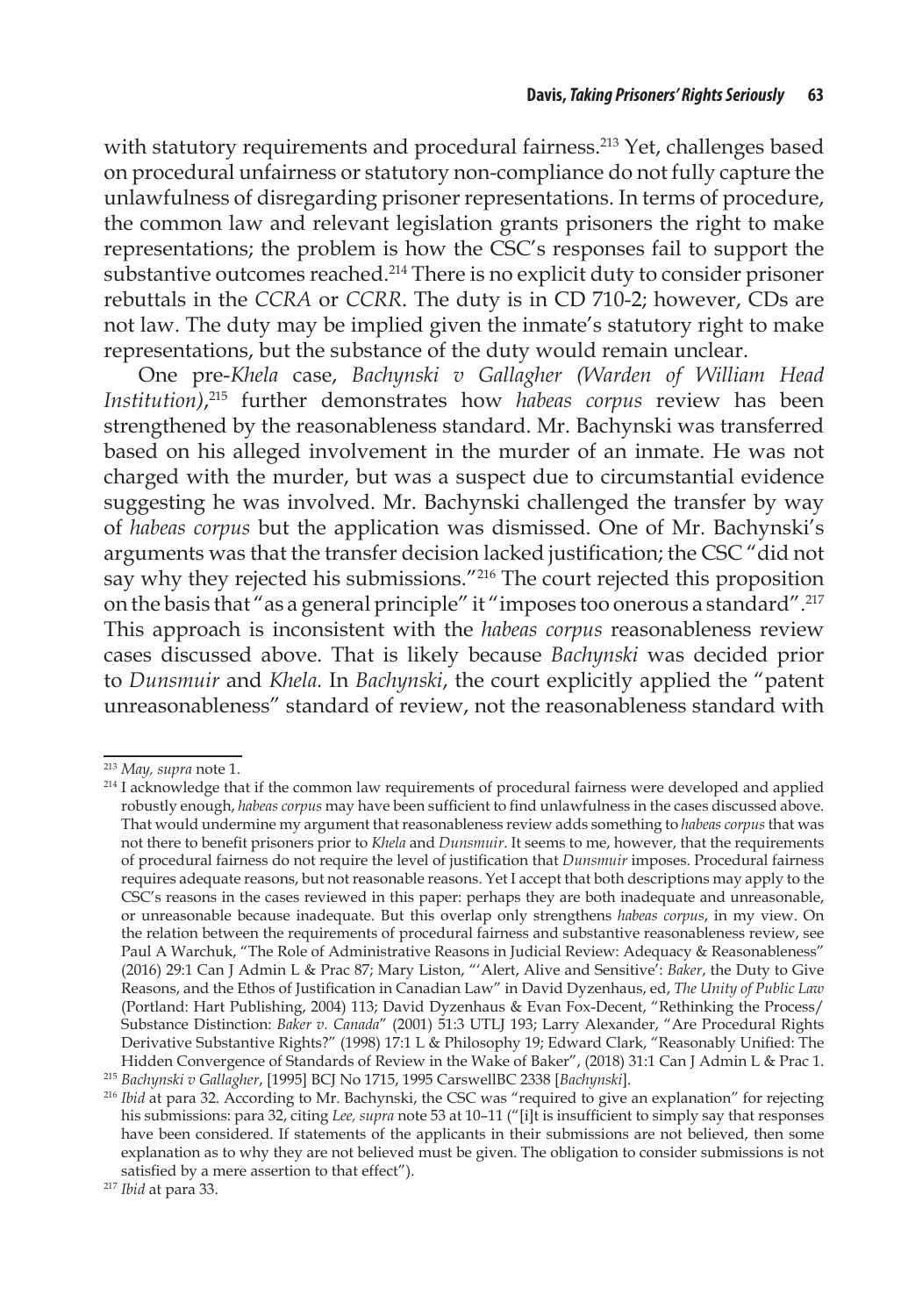its focus on justification.218 Thus, *Bachynski* suggests that *Dunsmuir* and the reasonableness standard imported into *habeas corpus* is a much more onerous justificatory standard.

The result is that reasonableness review strengthens *habeas corpus*. It injects substance into the otherwise hollow statutory right to make representations by imposing a justificatory standard on the CSC that was not obviously captured by the scope of *habeas corpus* review prior to *Khela* (and *Dunsmuir*). Fundamentally, *habeas corpus* reasonableness review requires the CSC to justify their decisions to prisoners, rather than exercise absolute power over them. By doing so, *habeas corpus* reasonableness review requires the CSC to take prisoners' rights seriously.219

#### **VI. Conclusion**

In response to *Khela,* some scholars suggest that courts should simply continue to ask whether correctional decisions are procedurally fair and compliant with statutory duties, rather than importing an ambiguous concept of reasonableness into *habeas corpus*. 220 However, as I have argued, more is required of *habeas corpus* if it is to fulfill its potential in the pursuit of prison justice. Correctional statutes require too little of correctional authorities and the principles of procedural fairness only protect certain rights. In respect of inmate representations, the CSC has shown itself prepared to do the bare minimum required to meet statutory requirements and the duty of procedural fairness. Although the right to make representations is routinely respected, and those representations are formally "considered", the substance of prisoners' rights are still vulnerable to abuse.

Such abuse, as evidenced by the cases discussed above, is hardly surprising. As one judge stated in a recent *habeas corpus* case, "the relationship between the inmate and the institution is one of fundamental imbalance, both with respect to power and information."221 That imbalance is fundamental to the correctional system. Based on this, it is no wonder that the CSC is reluctant to justify its decisions to prisoners. Justification requires transparency and transparency creates vulnerability. To justify oneself to another is to relinquish power and information over them and expose oneself to challenge. This undercuts the very foundation of the correctional system. It upsets the

<sup>&</sup>lt;sup>218</sup> *Ibid* at para 22 (describing the issue as "Was the conduct of the Respondents patently unreasonable in the circumstances?").

<sup>219</sup> I do not claim, however, that *habeas corpus* reasonableness review actually has the effect of changing the attitudes of correctional decision-makers. I merely claim that *habeas corpus* reasonableness review imposes a legal standard that requires the CSC to take prisoners' rights seriously, whether they actually do so or not.

<sup>220</sup> Kerr, "Easy Prisoner Cases", *supra* note 17 at 256.

<sup>221</sup> *MacNeil, supra* note 206 at para 46.